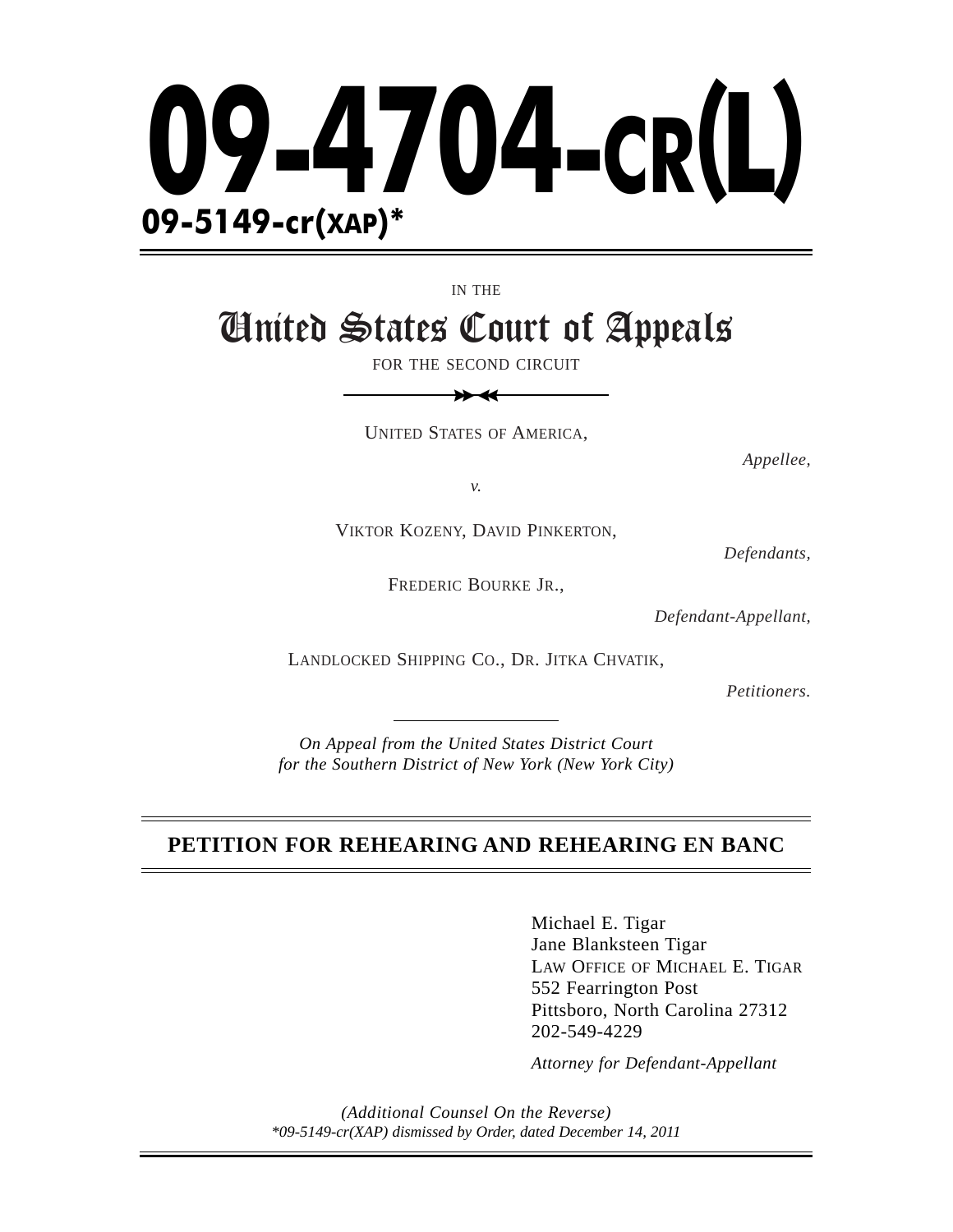Harold A. Haddon Saskia A. Jordan HADDON, MORGAN AND FOREMAN, P.C. 150 East 10th Avenue Denver, Colorado 80203 303-831-7364

*Attorneys for Defendant-Appellant*

John D. Cline LAW OFFICE OF JOHN D. CLINE 235 Montgomery Street, Suite 1070 San Francisco, California 94104 415-322-8319

*Attorney for Defendant-Appellant.*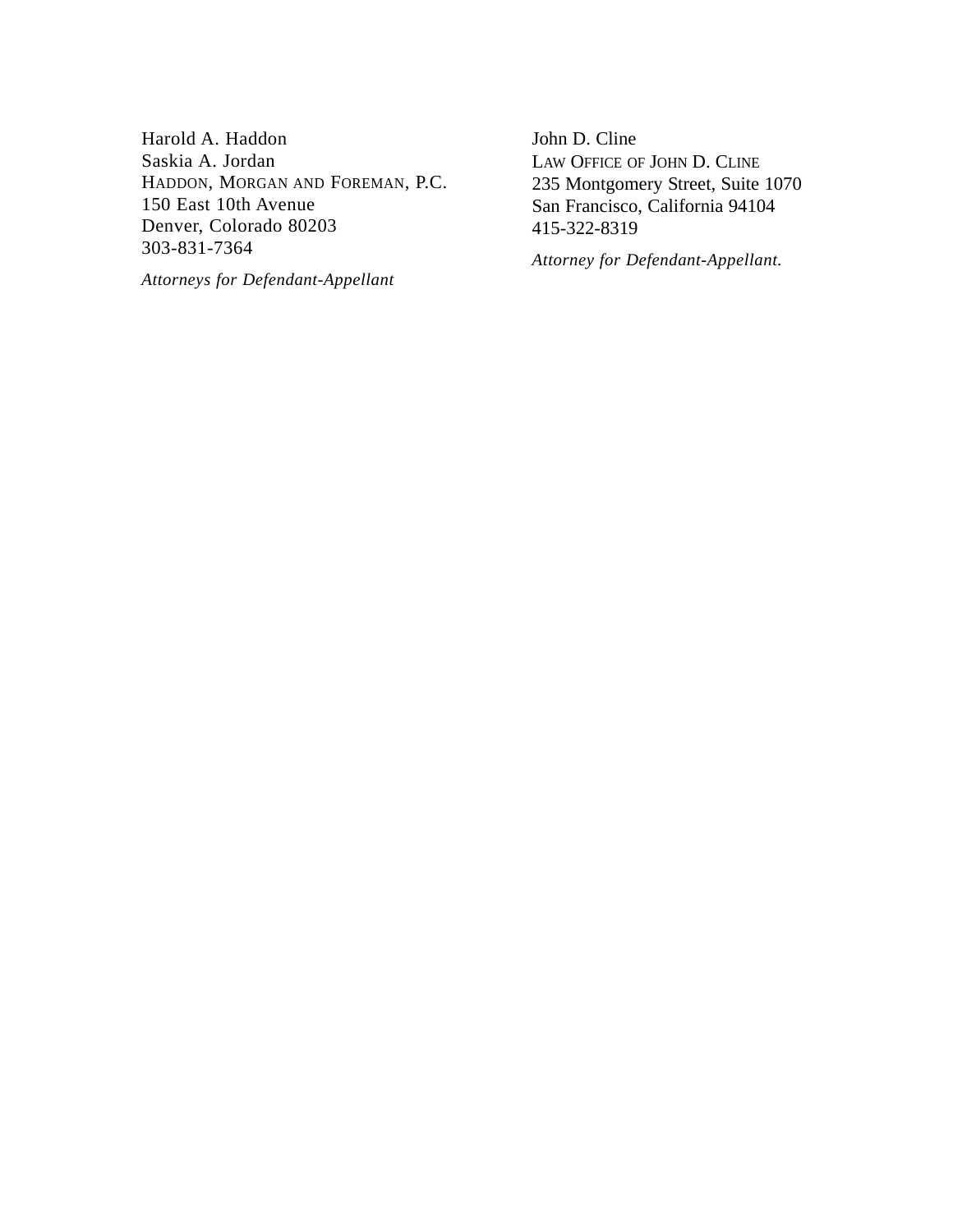# **TABLE OF CONTENTS**

| 1.               | The Panel's decision on the conscious avoidance instruction failed to<br>consider the conflict between circuit law and the Supreme Court's                                                                                                                                                                                                    |     |
|------------------|-----------------------------------------------------------------------------------------------------------------------------------------------------------------------------------------------------------------------------------------------------------------------------------------------------------------------------------------------|-----|
| 2.               | The Panel's decision on jury unanimity with respect to overt acts<br>conflicts with jury instruction practices in other Circuits and with                                                                                                                                                                                                     |     |
| 3.               | The Panel's decision upholding admission of a bowdlerized<br>memorandum of a prosecution witness conflicts with the controlling<br>United States Supreme Court holding in Beech Aircraft v. Rainey,<br>which the Panel neither cited nor discussed; in its redacted form, the<br>memorandum was misleading, and omitted important exculpatory |     |
| $\overline{4}$ . | The Panel's decision dismisses, without discussion, significant<br>limitations placed on cross-examination of a critical government<br>witness, without citing or discussing three controlling Supreme                                                                                                                                        | 11  |
| 5.               | The Panel's treatment of the sufficiency question is flawed on the<br>facts and the law, particularly in misstating the test for deferring to                                                                                                                                                                                                 |     |
|                  |                                                                                                                                                                                                                                                                                                                                               |     |
|                  |                                                                                                                                                                                                                                                                                                                                               | .16 |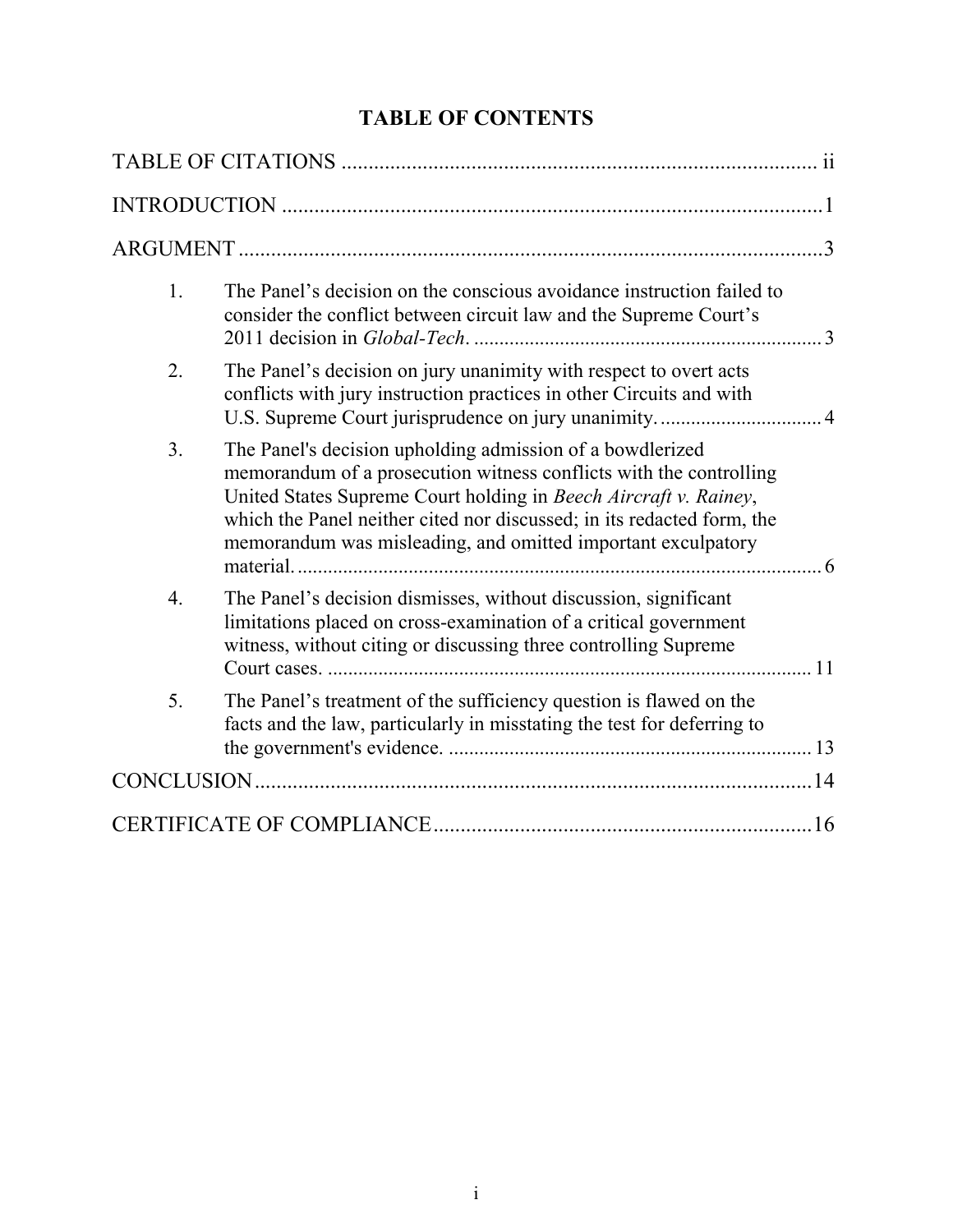# **TABLE OF CITATIONS**

<span id="page-3-0"></span>

| <b>CASES</b>                                                             |  |
|--------------------------------------------------------------------------|--|
|                                                                          |  |
|                                                                          |  |
|                                                                          |  |
| Global-Tech Appliances, Inc. v. SEB S.A., 131 S.Ct. 2060 (2011)  2, 3, 4 |  |
|                                                                          |  |
|                                                                          |  |
|                                                                          |  |
|                                                                          |  |
|                                                                          |  |
|                                                                          |  |
|                                                                          |  |
| United States v. Kozeny, __ F.3d __, 2011 WL 6184494                     |  |
|                                                                          |  |
|                                                                          |  |
|                                                                          |  |
|                                                                          |  |
|                                                                          |  |
|                                                                          |  |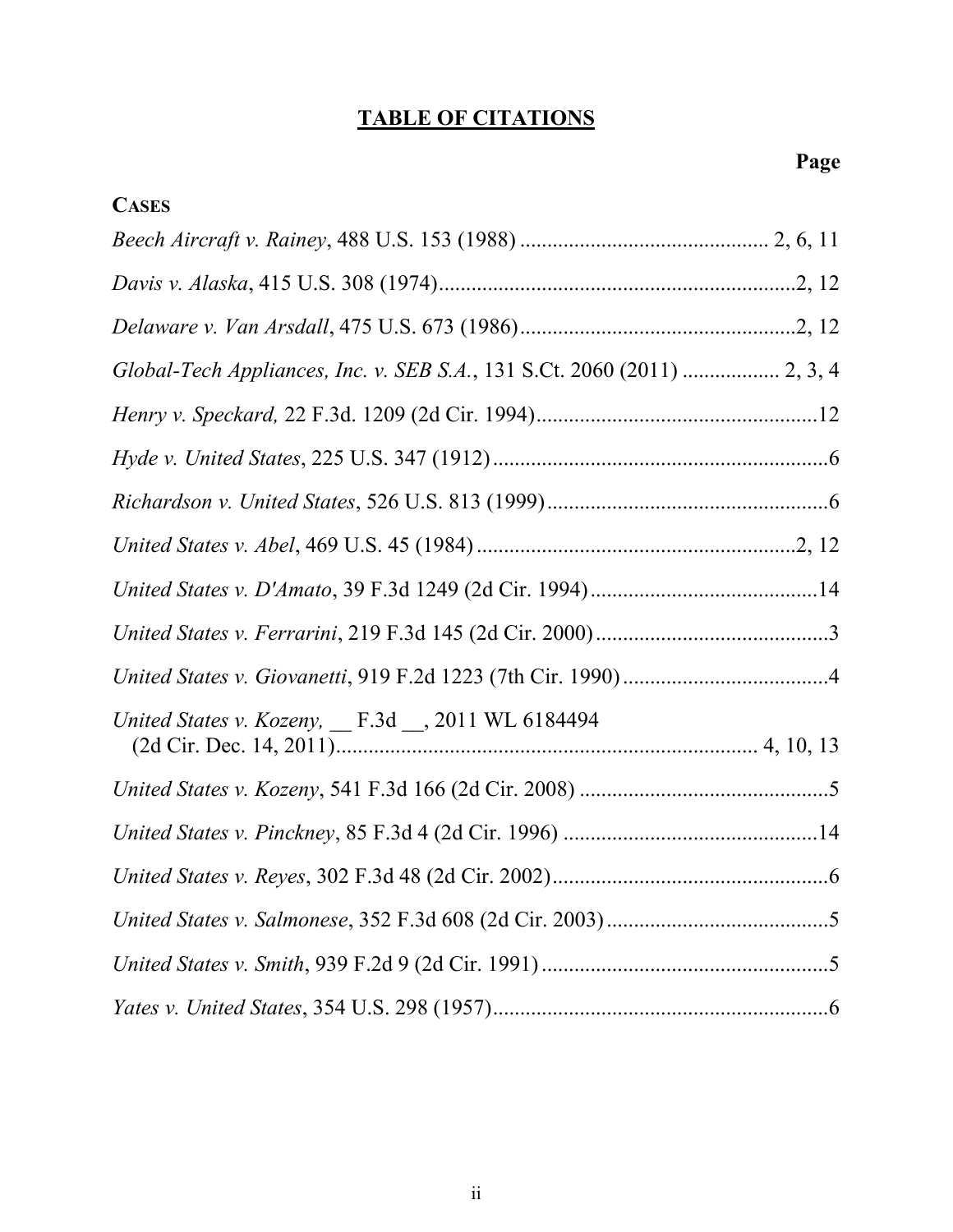# **OTHER AUTHORITIES**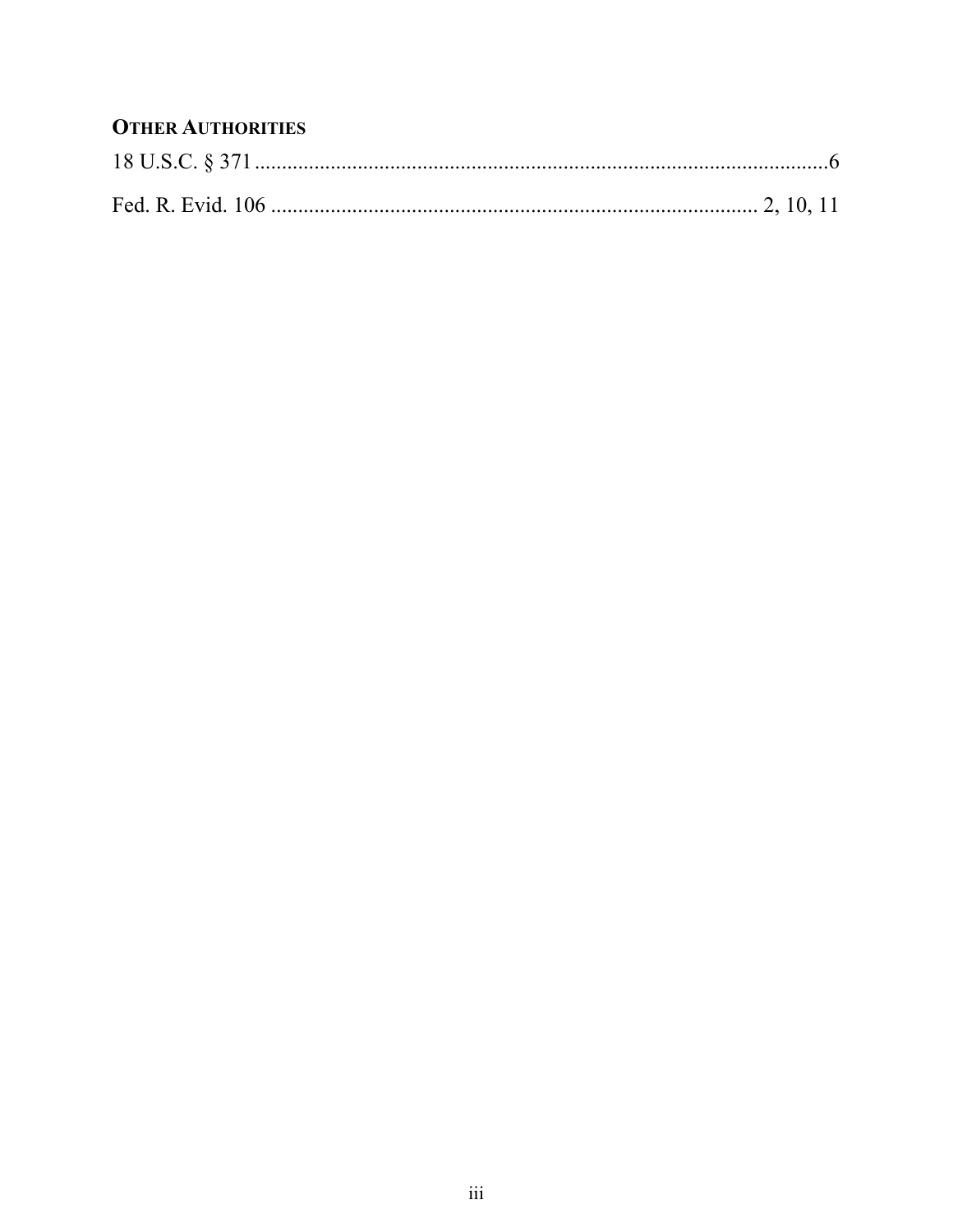#### **PETITION FOR REHEARING AND REHEARING** *EN BANC*

### **INTRODUCTION**

<span id="page-5-0"></span>On December 14, 2011, a two-judge panel of this Court affirmed the 2009 conviction of Frederic Bourke, Jr. for conspiracy to violate the Foreign Corrupt Practices Act and for making false statements. The events at issue occurred in 1997-1999. In March 1998, Mr. Bourke invested \$5.3 million in a consortium run by Victor Kozeny, which purchased vouchers and options issued by the Azerbaijan government pursuant to a privatization program. JA0631-0634, GX525. Kozeny, with the assistance of government cooperators Hans Bodmer and Thomas Farrell, allegedly bribed several Azeri officials to gain a favored position in the privatization process and the government charged that Mr. Bourke knew of the bribery scheme when he invested. It is undisputed that when the investment scheme failed, Kozeny misappropriated investors' money and fled to the Bahamas where he remains today. Mr. Bourke denied complicity, and presented evidence that he was the victim of fraud and theft and not a culpable conspirator.

Rehearing by the Panel and, in the alternative, en banc, is necessary with respect to five important questions: First, the Panel approved a conscious avoidance instruction that did not advise the jury that reckless conduct was insufficient to establish conscious avoidance and did not require that there be an active effort to avoid knowledge. The United States Supreme Court's decision in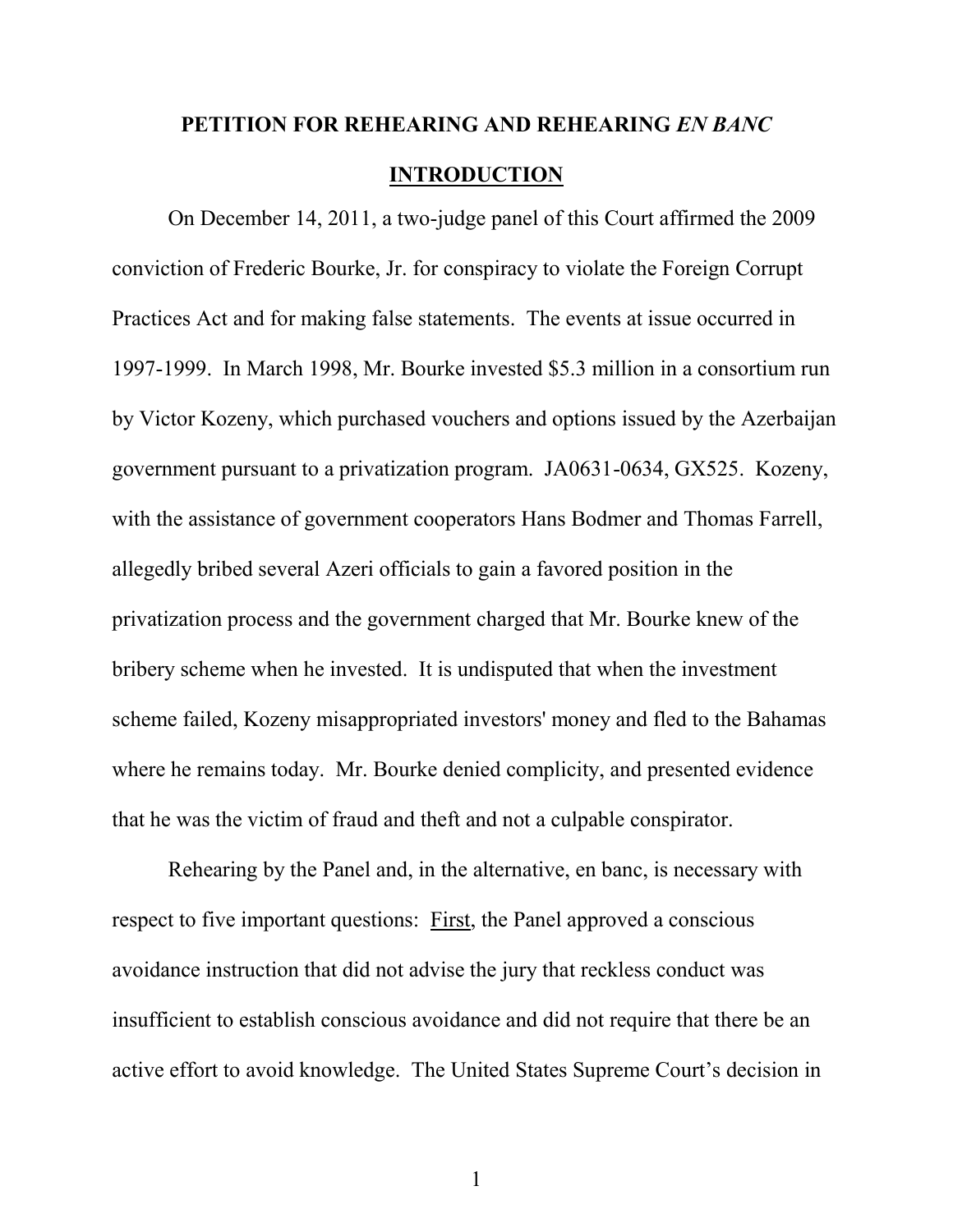*Global-Tech Appliances, Inc. v. SEB S.A.*, 131 S.Ct. 2060 (2011), decided after oral argument in this case, confirms that the instruction – and the formulation of the ostrich instruction in cases in this Circuit – were improper. The Panel did not discuss or even cite *Global-Tech.* Second, the Panel decided that a jury need not be instructed that it must unanimously agree that a specific overt act was committed in furtherance of a conspiracy, an issue of first impression in this Circuit and one which has given rise to conflicting interpretations in other circuits. Third, the Panel affirmed the introduction of a redacted memorandum which, in isolation, supported the government's theory of culpability but which if viewed in its entirety was strongly exculpatory. The Panel again failed to address a controlling Supreme Court decision, *Beech Aircraft v. Rainey*, 488 U.S. 153 (1988), which found that Fed. R. Evid. 106 forbids document redactions that present a distorted impression to the jury. Fourth, the Panel without analysis affirmed the District Court's drastic limitation on cross-examination of the government's cooperating witness with respect to crimes committed in violation of his plea agreement and his knowledge of a government investigation into those crimes. Again, the Panel did not address the controlling Supreme Court holdings on cross examination as to bias: *Davis v. Alaska*, 415 U.S. 308 (1974), *Delaware v. Van Arsdall*, 475 U.S. 673 (1986), and *United States v. Abel*, 469 U.S. 45 (1984). Fifth, the panel's § 1001 affirmance misapplied the standard of review by,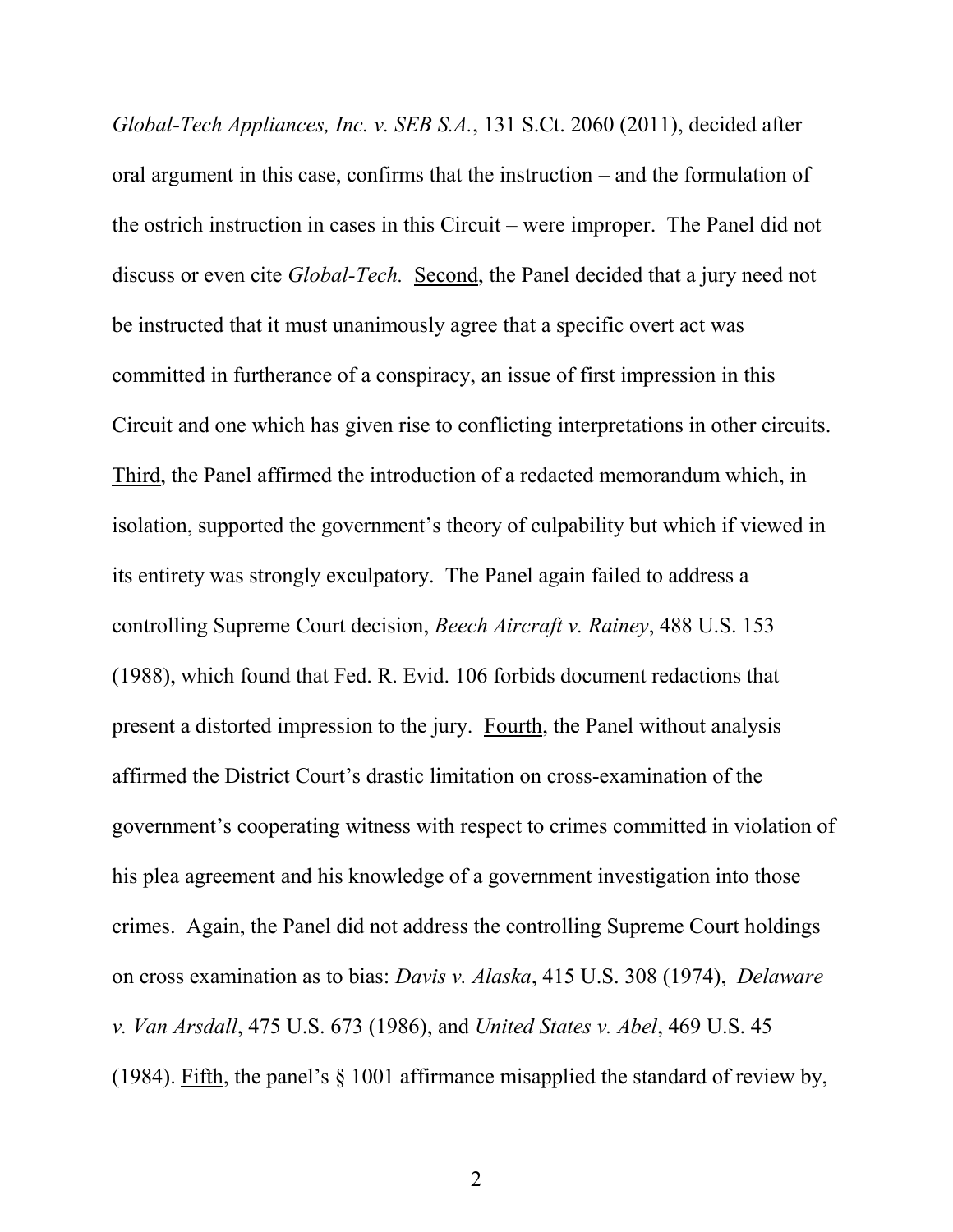among other things, failing to consider the record as a whole as to Mr. Bourke's alleged culpable knowledge.

#### **ARGUMENT**

# <span id="page-7-1"></span><span id="page-7-0"></span>**1. The Panel's decision on the conscious avoidance instruction failed to consider the conflict between circuit law and the Supreme Court's 2011 decision in** *Global-Tech***. 1**

The Panel began its discussion of this contested instruction by quoting language from *United States v. Ferrarini*, 219 F.3d 145, 154 (2d Cir. 2000), that is contrary to the holding in the Supreme Court's May 31, 2011 decision in *Global-Tech*, which the Panel did not cite or discuss. The *Ferrarini* test is that the defendant "intentionally avoided confirming the fact." The Supreme Court's *Global-Tech* formulation is that for willful blindness to substitute for actual knowledge, "(1) the defendant must subjectively believe that there is a high probability that a fact exists and (2) the defendant must take deliberate *actions* to avoid learning of that fact." *Id.* at 2070 (emphasis added). The instructions in this case did not require the jury to find that Mr. Bourke took "deliberate actions" to avoid learning of alleged bribes. Moreover, the evidence of "active efforts" of Mr. Bourke to avoid learning about the alleged bribery of coconspirators was hotly

<sup>&</sup>lt;sup>1</sup> The Panel held that a conscious avoidance instruction could be given even though the Government argued to the trial court and jury that its proof of scienter was based on evidence of actual knowledge, relying on cases in this Circuit that suggest a conscious avoidance instruction can be given in the alternative along with an instruction on actual knowledge. But if the instruction as given was error, the general verdict gives no basis to know whether jurors relied on the error.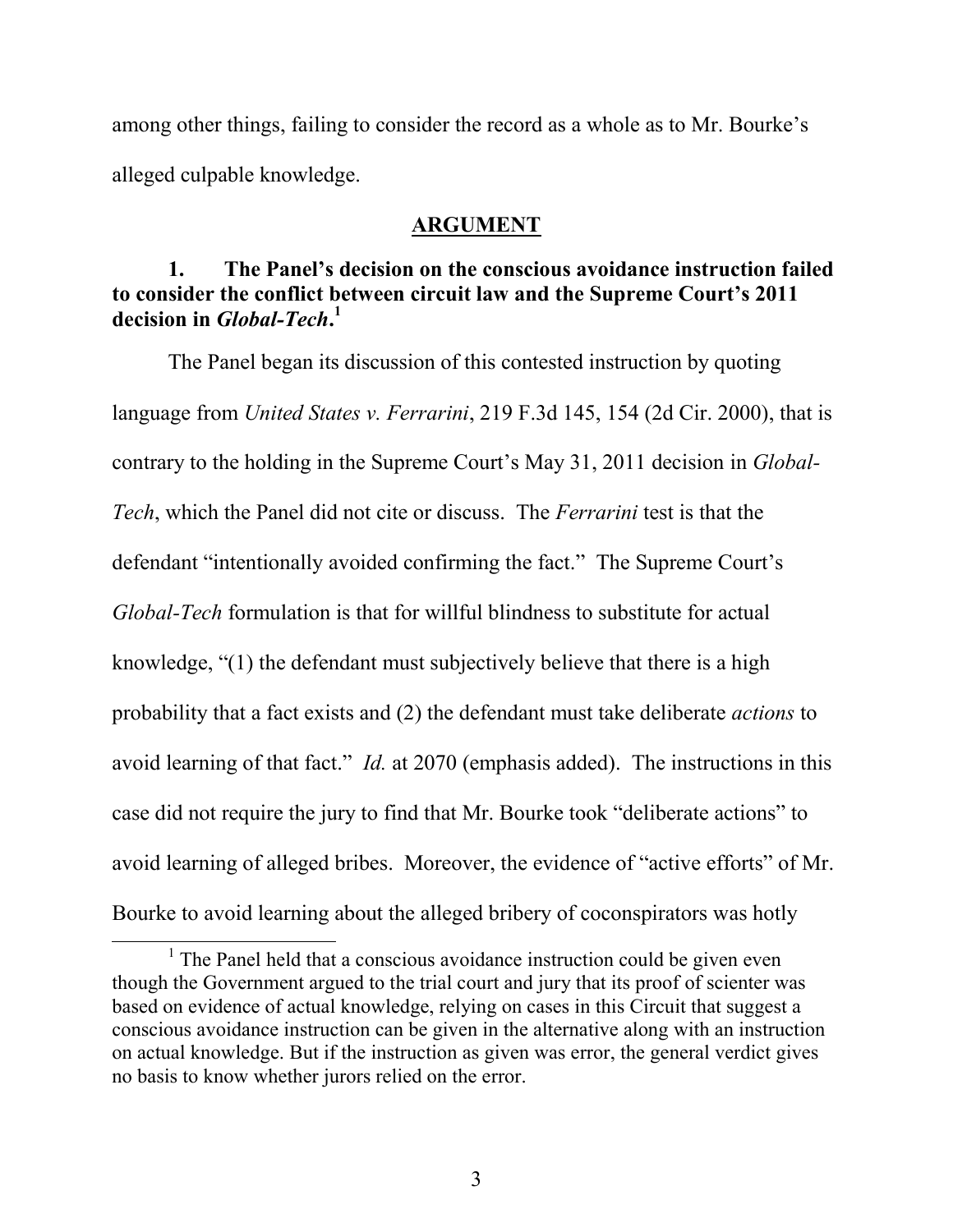contested and he contended that he took significant steps to determine whether there had been any impropriety.<sup>2</sup>

The instruction given to the jury stated that knowledge by conscious avoidance could not be established by "negligence" in learning a culpable fact. JA1022. But *Global-Tech* holds that not even "recklessness" is sufficient. The instruction given here did not inform the jury of this high burden.

# <span id="page-8-0"></span>**2. The Panel's decision on jury unanimity with respect to overt acts conflicts with jury instruction practices in other Circuits and with U.S. Supreme Court jurisprudence on jury unanimity.**

The Panel's opinion addressed an issue of first impression in this Circuit – whether a jury should be instructed that it must agree unanimously that a specific overt act was committed in furtherance of the conspiracy on a date when the statute of limitations had not run. The Fifth and Seventh Circuits have held under different circumstances that a jury need not agree unanimously on a specific overt act in order to convict, while the Eighth and Ninth Circuits have approved jury

 $\overline{a}$  $2^2$  The distinction between passive avoidance and taking active steps to avoid learning was underscored by Judge Posner in *United States v. Giovanetti*, 919 F.2d 1223, 1228 (7th Cir. 1990), stressing that the "avoidance" must be achieved by conduct and not mere inaction. The panel mistakenly says that Mr. Bourke's steps to avoid potential *liability* for Kozeny's activities – referencing the common business practice of formation of American corporations (*United States v. Kozeny,* \_\_ F.3d \_\_, 2011 WL 6184494 at \*7 (2d Cir. Dec. 14, 2011) ("*Kozeny I*") – could be evidence of a desire to avoid learning the truth. This stands matters on their head: a prudent investor wishes to minimize investment risk, and prudent directors and officers seek to avoid liability for transactions over which they do not have effective control. Taking the commonplace steps to achieve these goals cannot rationally be viewed as a badge of culpability.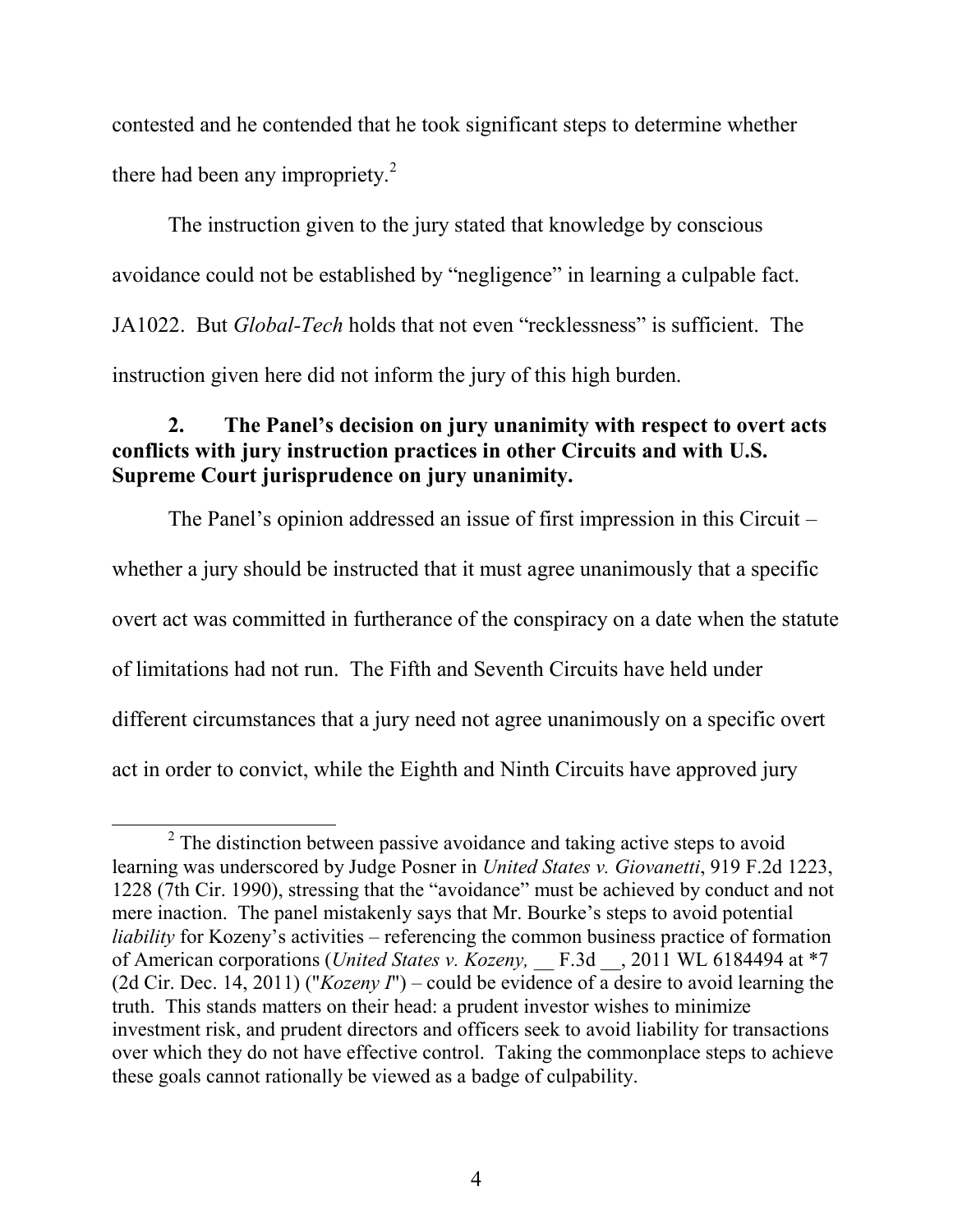instructions requiring unanimity. In the instant case, most of the original charges were time barred under the five-year statute of limitations. *United States v. Kozeny*, 541 F.3d 166 (2d Cir. 2008) ("*Kozeny II*"). The surviving conspiracy and money-laundering counts included many overt act allegations which occurred prior to July 22, 1998, more than five years before the indictment. Mr. Bourke vigorously contested the government's contention that the few overt acts which were not time-barred were "in furtherance" of the conspiracy. The jury instruction requested by Mr. Bourke would have required jury unanimity that an overt act was committed "after July 22, 1998." JA0057. The District Court's refusal to instruct the jury that it must unanimously agree on one *timely* charged overt act under these circumstances violated Mr. Bourke's right to a unanimous jury verdict. Further, the Panel's determination that an overt act is simply a "brute fact" rather than an element of the charged offense is contrary to *United States v. Salmonese*, 352 F.3d 608, 614, 618 (2d Cir. 2003) (at least one overt act within the five-year limitation period must be proven), and *United States v. Smith*, 939 F.2d 9, 11 (2d Cir. 1991). The Panel failed to address these conflicting Second Circuit decisions and made no mention of the critical statute of limitations question which compelled a unanimous jury finding that at least one overt act was committed within the limitation period.

The Supreme Court has stressed the importance of jury unanimity in the context of its reinforcement of the jury trial right. *Richardson v. United States*, 526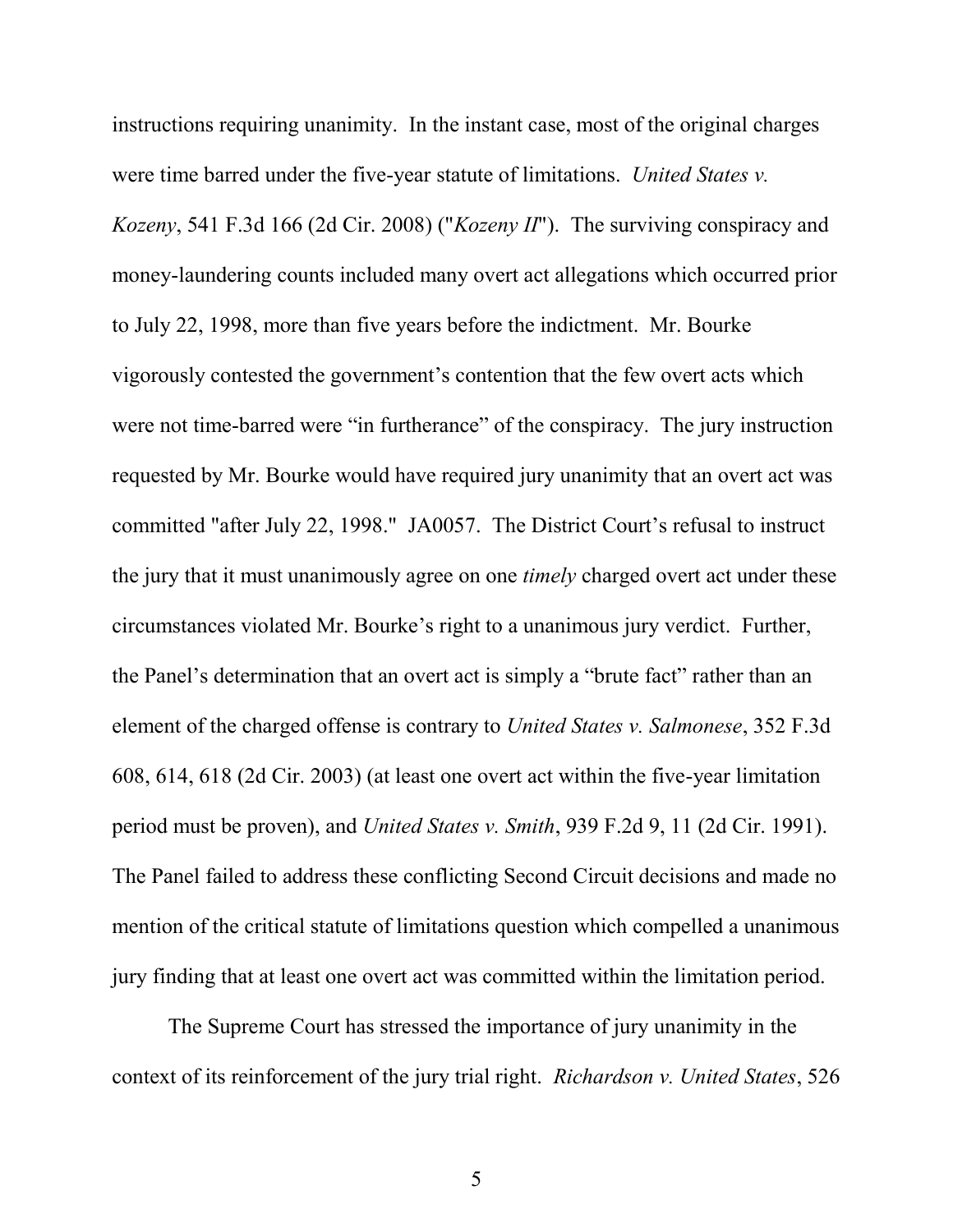U.S. 813, 817 (1999). The panel rejected reliance on *Richardson* by saying that the overt act is not an "element" of the conspiracy offense, despite Circuit law saying that it is. *United States v. Reyes*, 302 F.3d 48, 53 (2d Cir. 2002). The overt act requirement in 18 U.S.C. § 371 is a deliberate Congressional departure from the conspiracy offense as it originated in the colonial period in Star Chamber and ecclesiastical law. Thus, the Supreme Court in *Hyde v. United States*, 225 U.S. 347, 359 (1912), held that the overt act is a required element of the offense, reflecting the Congressional judgment embodied in what is now **§** 371. The majority opinion in *Yates v. United States*, 354 U.S. 298 (1957), contains dicta suggesting that the overt act is not an element of the offense, but does not overrule *Hyde* or the clear line of Second Circuit cases typified by *Reyes*.

Circuit law on this congeries of issues – overt act as element, time-barred overt acts, jury unanimity – may fairly be said to be in disarray. The confluence of jury trial right and Sixth Amendment based indictment analysis merits the full court's attention.

# <span id="page-10-0"></span>**3. The Panel's decision upholding admission of a bowdlerized memorandum of a prosecution witness conflicts with the controlling United States Supreme Court holding in** *Beech Aircraft v. Rainey***, which the Panel neither cited nor discussed; in its redacted form, the memorandum was misleading, and omitted important exculpatory material.**

The Panel ruling inexplicably failed to cite or consider the controlling Supreme Court case of *Beech Aircraft v. Rainey*. It upheld withholding from the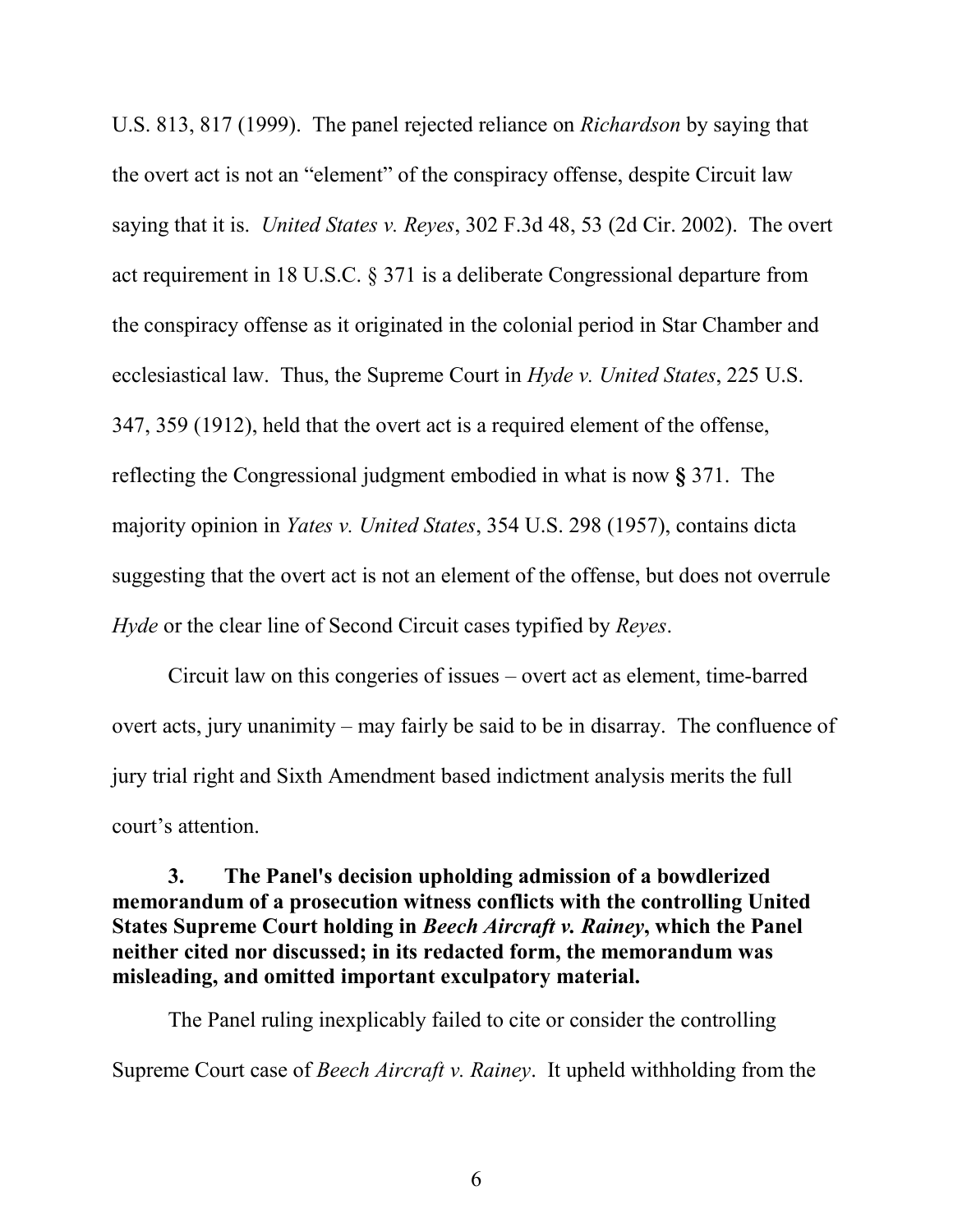jury exculpatory portions of a government-offered memorandum (GX181) that purported to corroborate principal witness Hans Bodmer but which contained material that contradicted the entire basis of Bodmer's claims.

Bodmer, a Swiss-German lawyer for Kozeny, testified from his personal time records that on February 5 and 6, 1998, he had told Mr. Bourke of a corrupt arrangement with the Azeri government involving a sham credit facility (the "walk-talk" testimony). He claimed under oath that he, Mr. Bourke, Mr. Kozeny and another investor, Bob Evans, were in Baku February 5 and 6 and provided a wealth of details about the supposed conversations he had with Mr. Bourke. As the Panel opinion acknowledges, it later turned out that this testimony was false and that the claimed meeting could not have taken place.<sup>3</sup>

 $\overline{a}$  $3$  Bodmer did not simply say there was a walk-talk on February 6. He described a February 5 meeting with Mr. Bourke "in the late afternoon" at the Hyatt Hotel in Baku. He claimed that Mr. Evans and Mr. Kozeny were in Baku with Mr. Bourke on that day and the day thereafter. He described a February 5 conversation with Mr. Bourke in the hotel lobby in which Mr. Bourke asked about "the arrangement." He testified that he then spoke to Mr. Kozeny that evening in a room at the Baku Hyatt and obtained Kozeny's permission to tell Mr. Bourke about "the arrangement." He testified that the next day, February 6, "a crisp, nice morning," he met Mr. Bourke in the lobby of the Baku Hyatt at "around 8:00 in the morning," went for a "15, 20 minute walk" walk with Mr. Bourke and told him about "the arrangement" with the Azeris. He said that he then returned to the hotel and observed Mr. Bourke and Mr. Evans "at the separate corner of the breakfast room." JA0344-0351, 0376-0378. Travel and hotel records called to the government's attention by the defense after Mr. Bodmer testified showed that Mr. Bourke, Mr. Kozeny and Mr. Evans were in London and in an airplane when all these events supposedly occurred. JA0770-0771. This raft of testimonial detail for a meeting that never happened is relevant in assessing the harm from excluding portions of the Schmid memorandum that contradict the new version the government proposed when its February version was undone. Did Bodmer simply stumble into inaccuracy, as the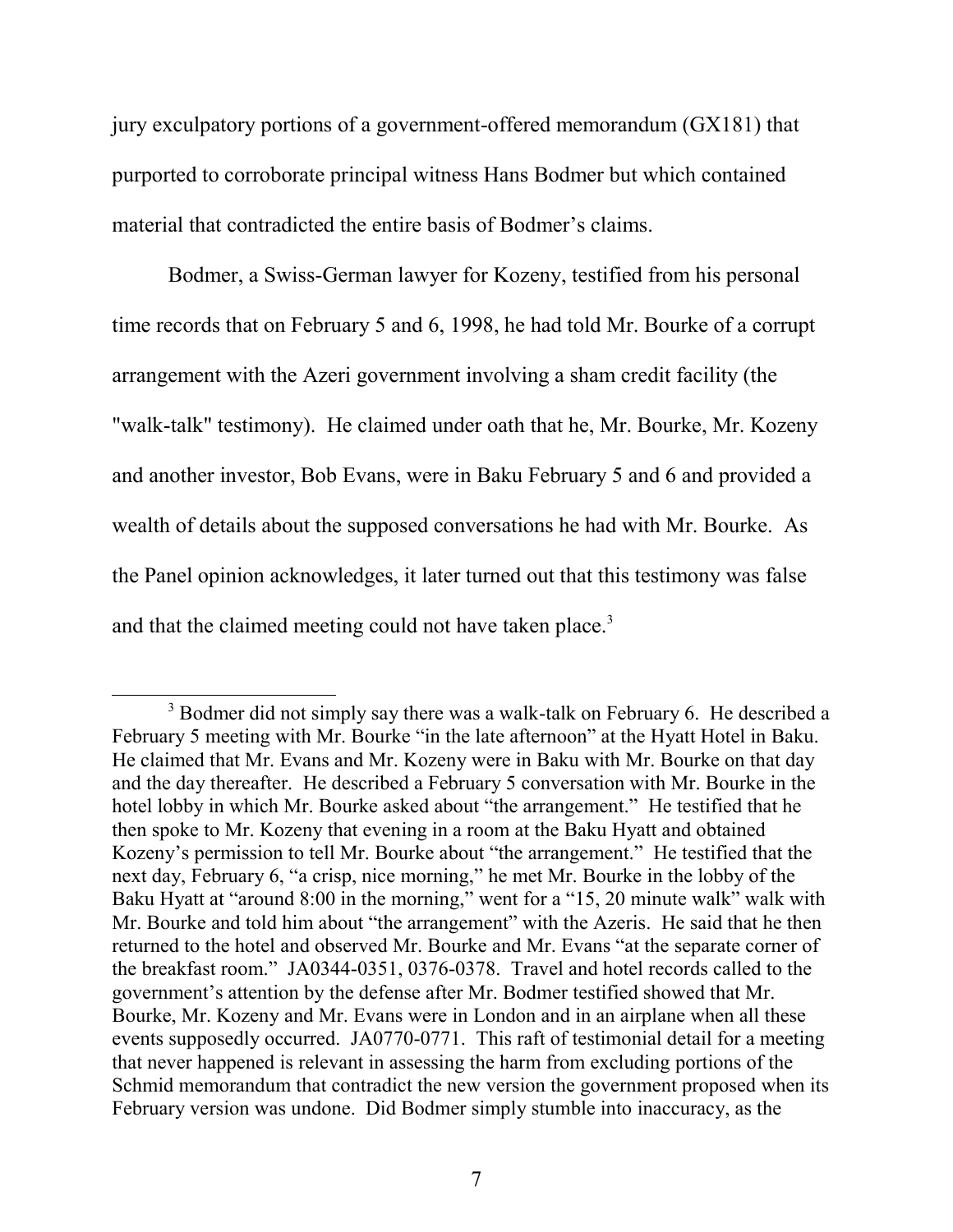The government called Bodmer's associate Rolf Schmid, then introduced a fragment of a Schmid memorandum as a prior consistent statement by Bodmer. JA0385-90. Schmid had written the memorandum in response to questions from plaintiffs in a London lawsuit arising from Kozeny's fraudulent practices. The fragment was not a contemporaneous record. Bodmer told Schmid to write it in 2001. It purported to reflect what Bodmer told Schmid in 1998 concerning the February 1998 conversation Bodmer allegedly had with Mr. Bourke. The deleted portions, however, refute the claim that Bodmer and his law firm knew that the credit facility agreement was a "sham." Instead, the deleted portions claim that "it was our understanding that the credit facility agreements should be the basis for an arm's length transaction. If Viktor Kozeny and/or the Azeri interests had other intentions [it] is unknown to us." JA0466. Another deleted section of the memorandum states "[n]either Hans Bodmer nor anyone else of [the law firm] has specific knowledge of corrupt payments." JA0468. The government offered the partial memorandum because it showed that a conversation had taken place, then bootstrapped the alleged fact of the conversation to a conclusion about what was said. By introducing the redacted memorandum, the government was able to argue that it confirmed Bodmer's trial testimony that he told Mr. Bourke about a corrupt

<sup>(</sup>continued…)

government claimed, or was his elaborately detailed recitation the tangled web he wove as he practiced to deceive?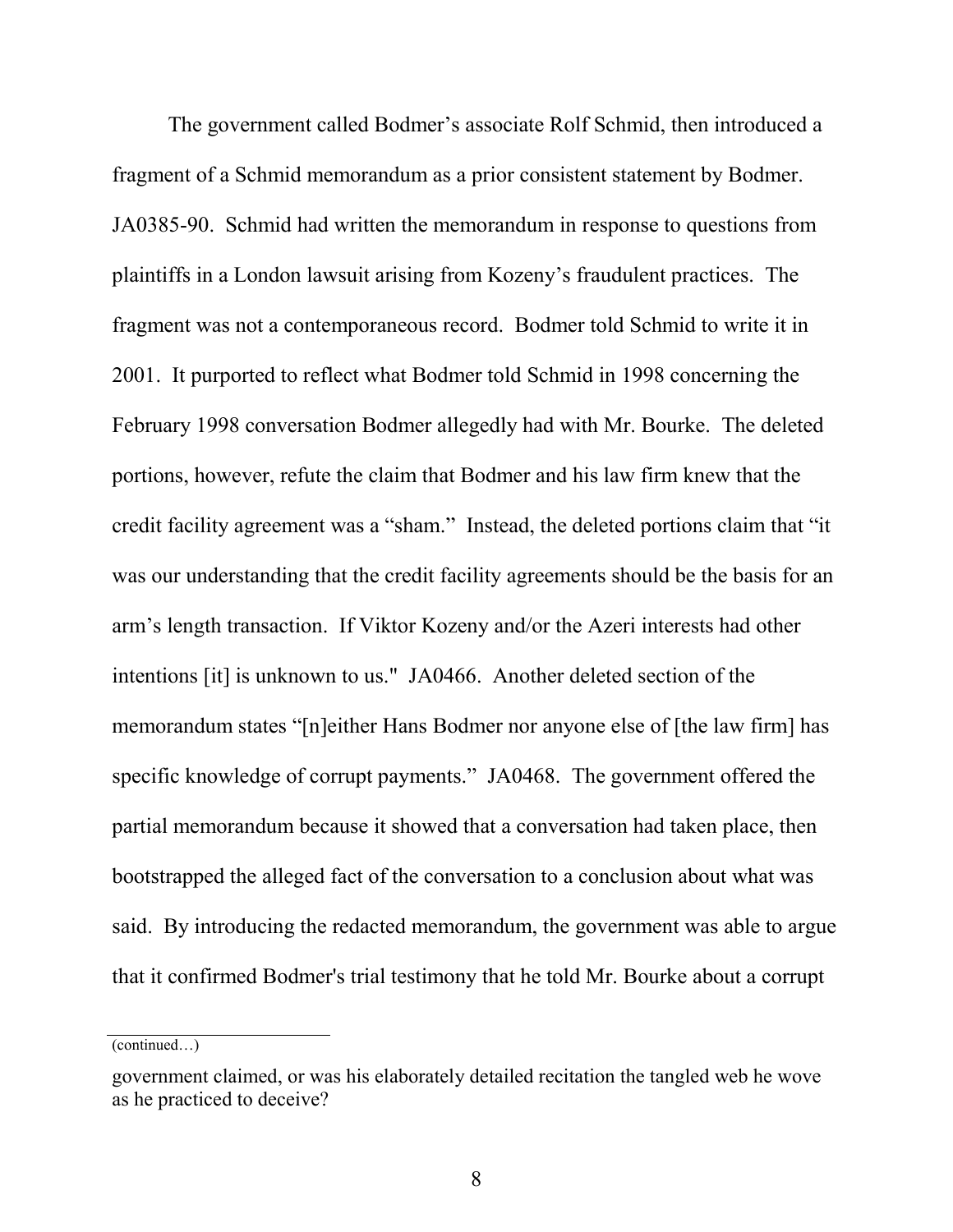arrangement. However, the memorandum taken as a whole demonstrates that what Bodmer claimed to have described to Mr. Bourke was an "arrangement" which was "arm's length" and not "corrupt"—the exact opposite of Bodmer's trial testimony.

The jury could have drawn at least two inferences helpful to the defense from the omitted portions of GX181: (1) that Bodmer talked with Mr. Bourke about the structure of the Azeri investment, but denied knowledge of "corrupt payments" (JA0468) and told Mr. Bourke that the credit facilities were arm's length agreements (JA0466), and (2) that Schmid wrote the memorandum – which responded to questions from lawyers for the institutional investors, who had sued Kozeny for fraud  $(JA0407-08) - in$  an effort to minimize the law firm's responsibility for the fraud. The first inference would undermine Bodmer's claim to have told Mr. Bourke that the Azeris' participation was corrupt, and the second would cast doubt on the veracity of the *entire* Schmid memorandum, including the part the government used to bolster Bodmer's "walk-talk" testimony. While Schmid said he did not get Bodmer to approve the memorandum after it was written, this surely goes to weight and not admissibility. There is no other place or person from whom Schmid could have concluded that Bodmer had no culpable knowledge except from Bodmer himself.

The Panel also made a significant factual error: it incorrectly stated that the redacted memorandum "was offered as a prior consistent statement of Schmid, not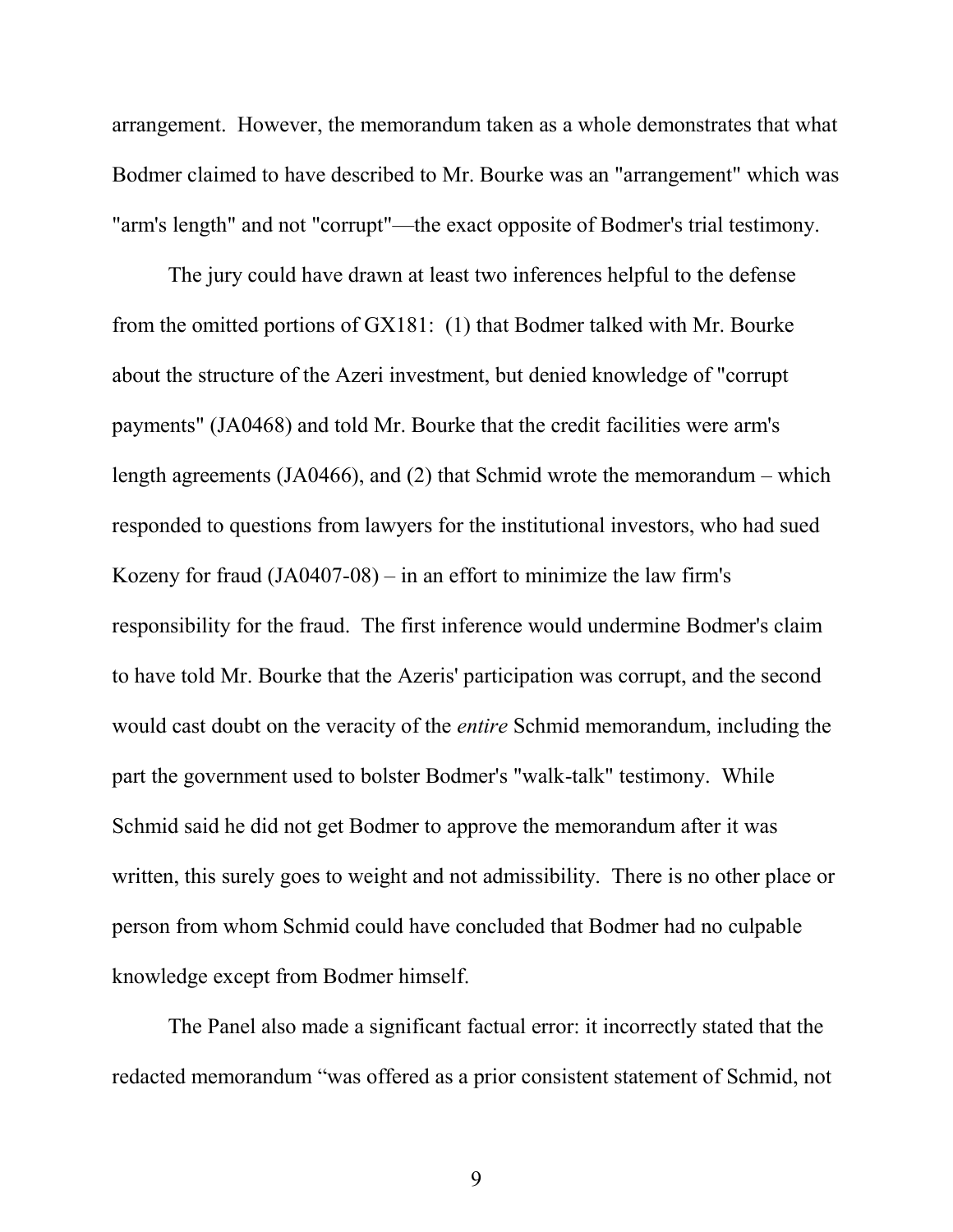of Bodmer." *Kozeny I* at \*14. However, the government offered and used the memorandum to corroborate *Bodmer*, not Schmid. JA0387-0389 (exhibit was admitted because Bodmer's credibility was challenged). In closing arguments, the government relied heavily on the document to rehabilitate Bodmer's "walk-talk" testimony. JA0921, 0923-0924, 0943. In its rebuttal, the government flatly claimed "[t]hat memo recites the very substance of the conversation that Bodmer had with Mr. Bourke . . .." JA0943. The Panel's discussion of this issue made no mention of the fact that the defense proved that Bodmer's testimony about the time, place, and circumstances of the "walk-talk" was false and the government ultimately stipulated that it was "mistaken." Some of the very details of the "walktalk" which were proven – and admitted – to be false were included in the admitted portion of the Schmid memorandum.

The government took great advantage of the redaction, emphasizing the admitted memo portions in closing argument. $4$  Rule 106 is designed to prevent this

 $\overline{a}$ <sup>4</sup> The government, faced with the embarrassing revelation that its opening statement about the Bodmer-Bourke "walk-talk" was untrue, and that Bodmer had testified falsely, resorted to conjuring that the "talk" must have occurred at some other unproven time and place, with or without a "walk." In jury argument – when there was no more chance to cross-examine Bodmer – government counsel claimed that the "talk" must have happened in April 1998. In this court, the government created another theory, again without a tether to the evidence. Moreover this "April option" was contradicted by yet another excluded portion of the Schmid memorandum (JA1208, ¶23), in which Schmid says that "to the knowledge of Hans Bodmer no business or legal issues were discussed" at the April meetings. Thus, the government managed to extract one more unfair advantage from what it had prevented the jury from seeing, and after the evidence had closed.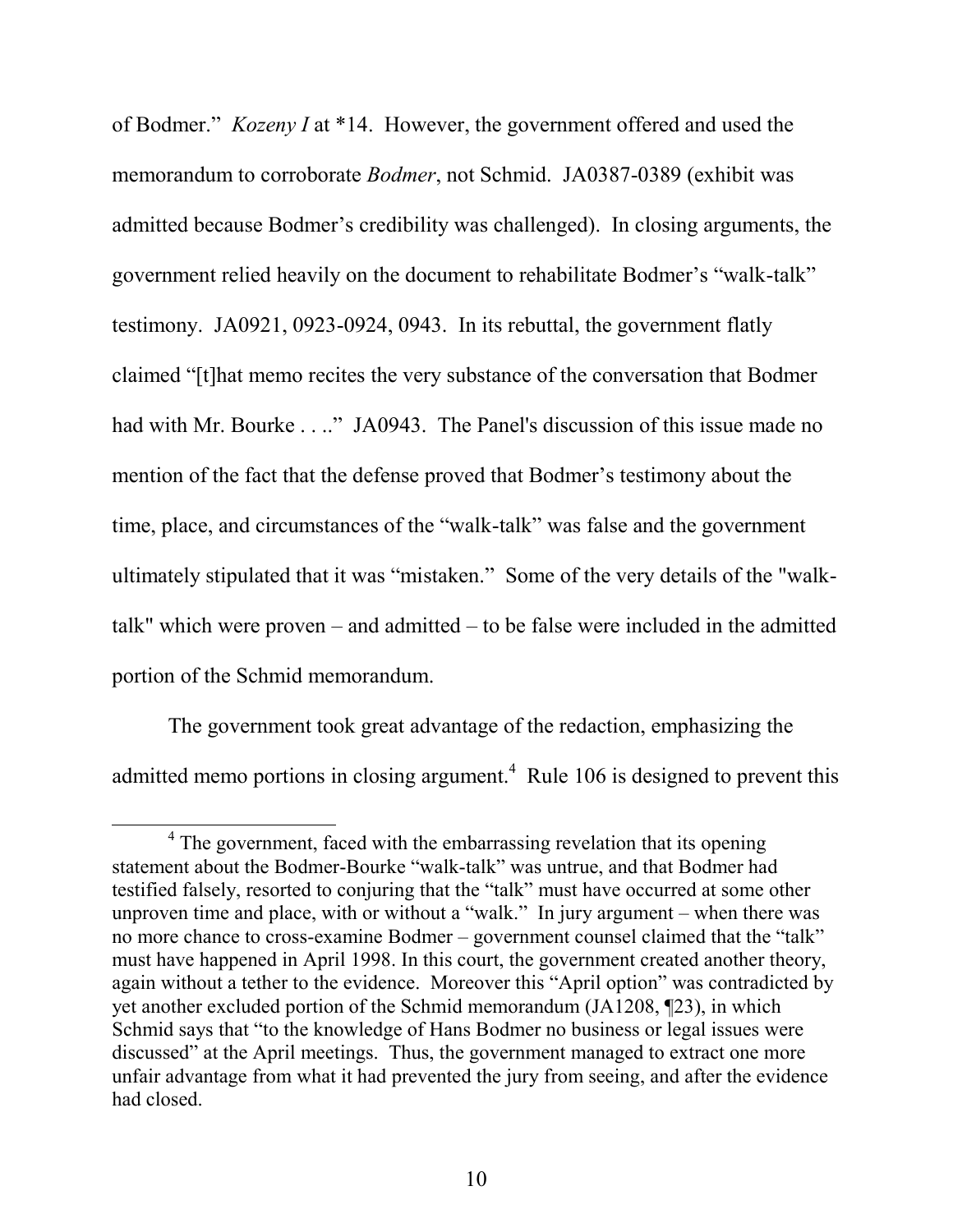sort of sharp practice, and the Supreme Court has so held. In *Beech Aircraft*, Justice Brennan's opinion on the issue begins with the telling observation "[w]e have no doubt that the jury was given a distorted and prejudicial impression of Rainey's letter." *Id.* at 170.<sup>5</sup> The same can be said of Schmid's memorandum. Rule 106 seeks to give the jury "a complete understanding of the total tenor and effect of the utterance." *Id*. at 171 (quoting Wigmore). The text of Rule 106 makes "fairness" the touchstone of admissibility when redacted documents are offered. In this case, the centrality of Bodmer's testimony, and the essential contradiction to it and to the government's various later versions, make the issue one of basic trial fairness justifying panel rehearing and en banc consideration.

# <span id="page-15-0"></span>**4. The Panel's decision dismisses, without discussion, significant limitations placed on cross-examination of a critical government witness, without citing or discussing three controlling Supreme Court cases.**

In sealed portions of the briefs, Mr. Bourke argued that his cross-

examination of a critical government witness was impermissibly restricted. Mr.

Bourke wished to cross-examine the witness concerning matters relating to his bias

 $\overline{a}$  $<sup>5</sup>$  In *Beech Aircraft*, the defendant confronted Commander Rainey with a portion</sup> of his letter, in which he seemed to concede that an air crash that killed his wife – also a military pilot – might have been due to pilot error. Rainey had been called by the manufacturer-defendant, and therefore the omitted portions of his letter would not be admissible unless Rule 106 compelled that result as a matter of fairness – an aspect of admissibility that neither the trial judge nor the panel appears to have considered. The trial judge thought admissibility turned on whether Bodmer had adopted the redacted passages. JA0388. The trial judge's exclusive focus on hearsay lore is contradicted by the analysis in *Beech Aircaft*, see, e.g., 488 U.S. 173 n.18. It was also a holding that elevated a constricted view of the hearsay rule into a barrier against reliable exculpatory evidence.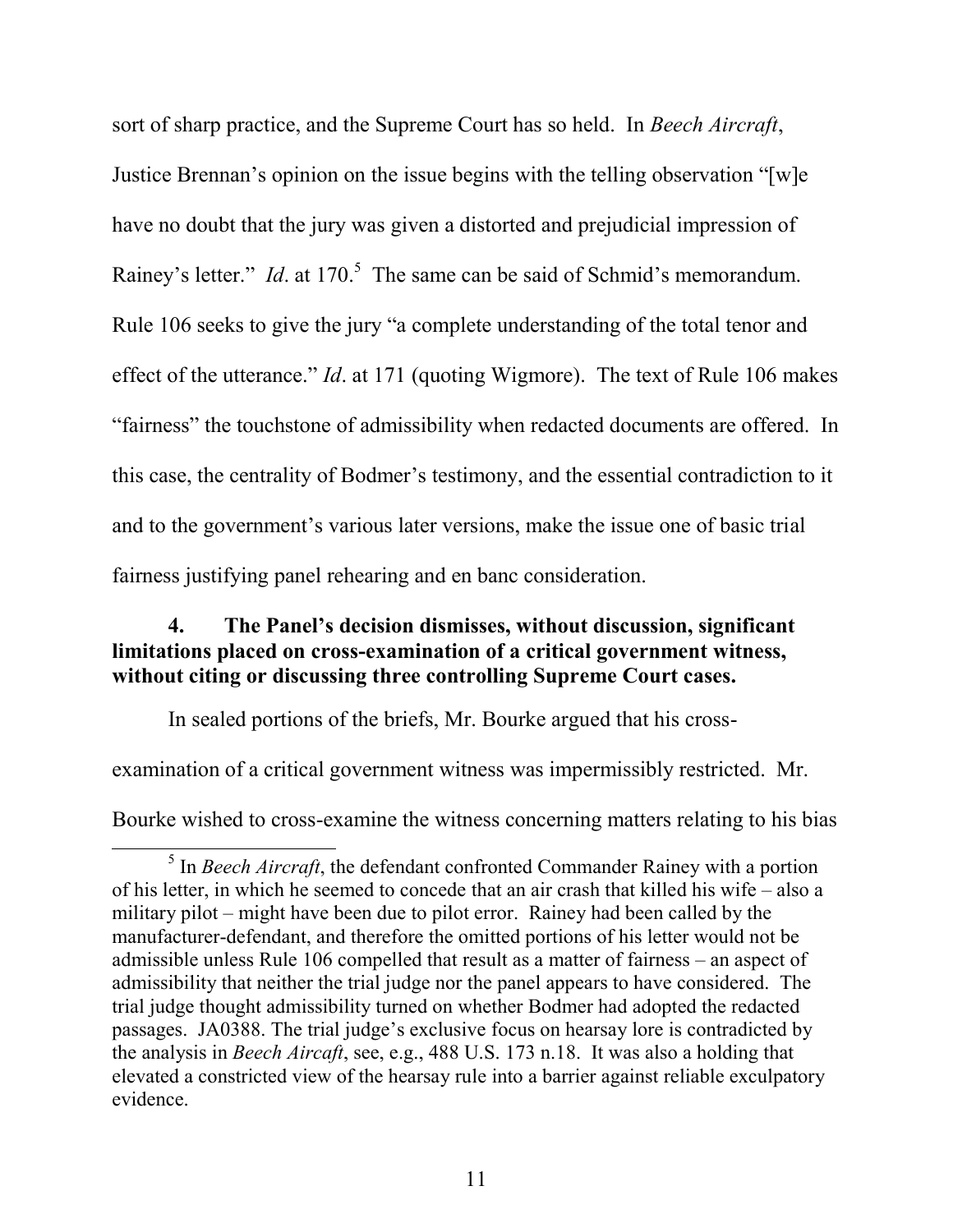and motivation to cultivate favor with the government. This is an issue of constitutional significance: *Davis v. Alaska* and *Delaware v. Van Arsdall* provide a constitutional footing for the right fully to cross-examine concerning bias, and forbid shutting off an avenue of bias inquiry. This issue was the subject of extensive briefing and argument before and during trial but the Panel summarily dismissed Mr. Bourke's contentions by simply adopting the district court's oral pretrial ruling. The panel decision also conflicts with *Henry v. Speckard,* 22 F.3d. 1209, 1215 (2d Cir. 1994), among other cases.

The trial judge issued her ruling without holding a hearing to assess the extensive information provided by the defense from reliable sources, and contradicted by relatively pro forma affidavits from government sources. Her ruling essentially cut off any right to use cross-examination to explore in detail a powerful source of witness bias. In addition to putting this right on a constitutional basis when invoked by a defendant, the Court has also upheld it for prosecutors. *Abel*, 469 U.S. 45 (extrinsic evidence of bias widely admissible despite dangers based on Rule 403 considerations).

Precluding an entire area of relevant cross-examination is not a matter of trial court discretion. It is an error of constitutional magnitude. Mr. Bourke refers the members of this Court to the arguments made in his sealed Opening Brief (pp. 47-61) and Reply Brief (pp. 28-34) on the question, particularly the factual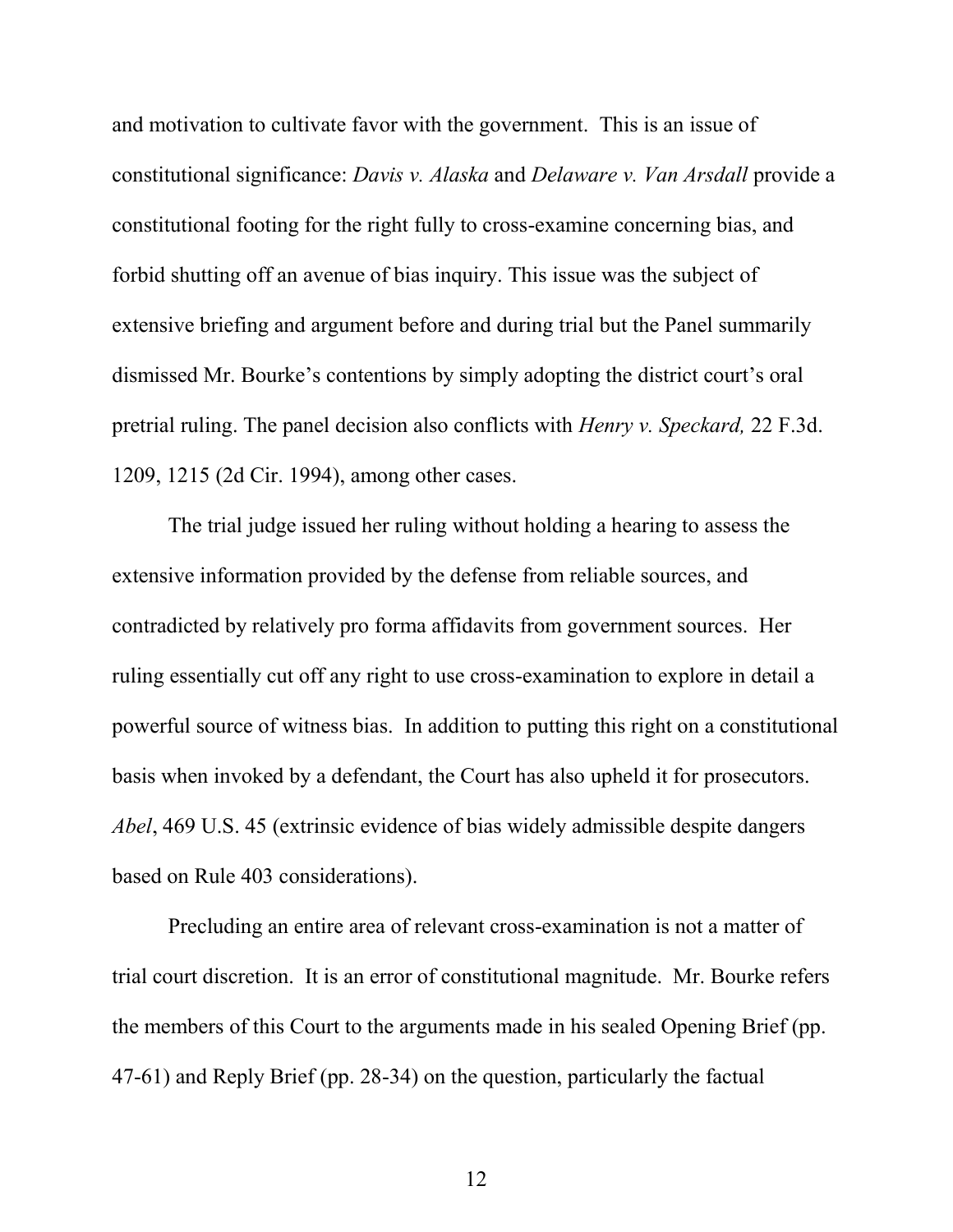material.

# <span id="page-17-0"></span>**5. The Panel's treatment of the sufficiency question is flawed on the facts and the law, particularly in misstating the test for deferring to the government's evidence.**

The Panel's central focus was on Bodmer's false testimony, and whether the falsehood should make a significant difference. The Panel says that the proven falsehood "does not mean a reasonable juror could not conclude that the conversation took place on a different date," and that "drawing all inferences in favor of the government," a juror could conclude that Bodmer was simply mistaken. *Kozeny I* at \*14.

This analysis overlooks (a) the government making the precise date and details the linchpin of its opening (JA0101-0102), (b) the government calling Schmid to repeat and reinforce the falsehood, (c) the government then presenting the "it must have been April" explanation in closing argument after the evidence was closed, and (d) the government propounding a different and inconsistent "mistake" theory in its brief in this court that is flatly contradicted by the record, and then dramatically in argument in this court claiming that it would have been proper to put Bodmer on the stand to tell a false story even if government counsel had known it was false. OA transcript at  $18-19$ . The closing argument "April" version" was not only without foundation in the evidence, but – as noted and

<sup>&</sup>lt;sup>6</sup> The government's revelations at oral argument are the subject of a new trial motion in the district court, denial of which is the subject of a separate appeal. Second Circuit Docket No. 11-5390cr.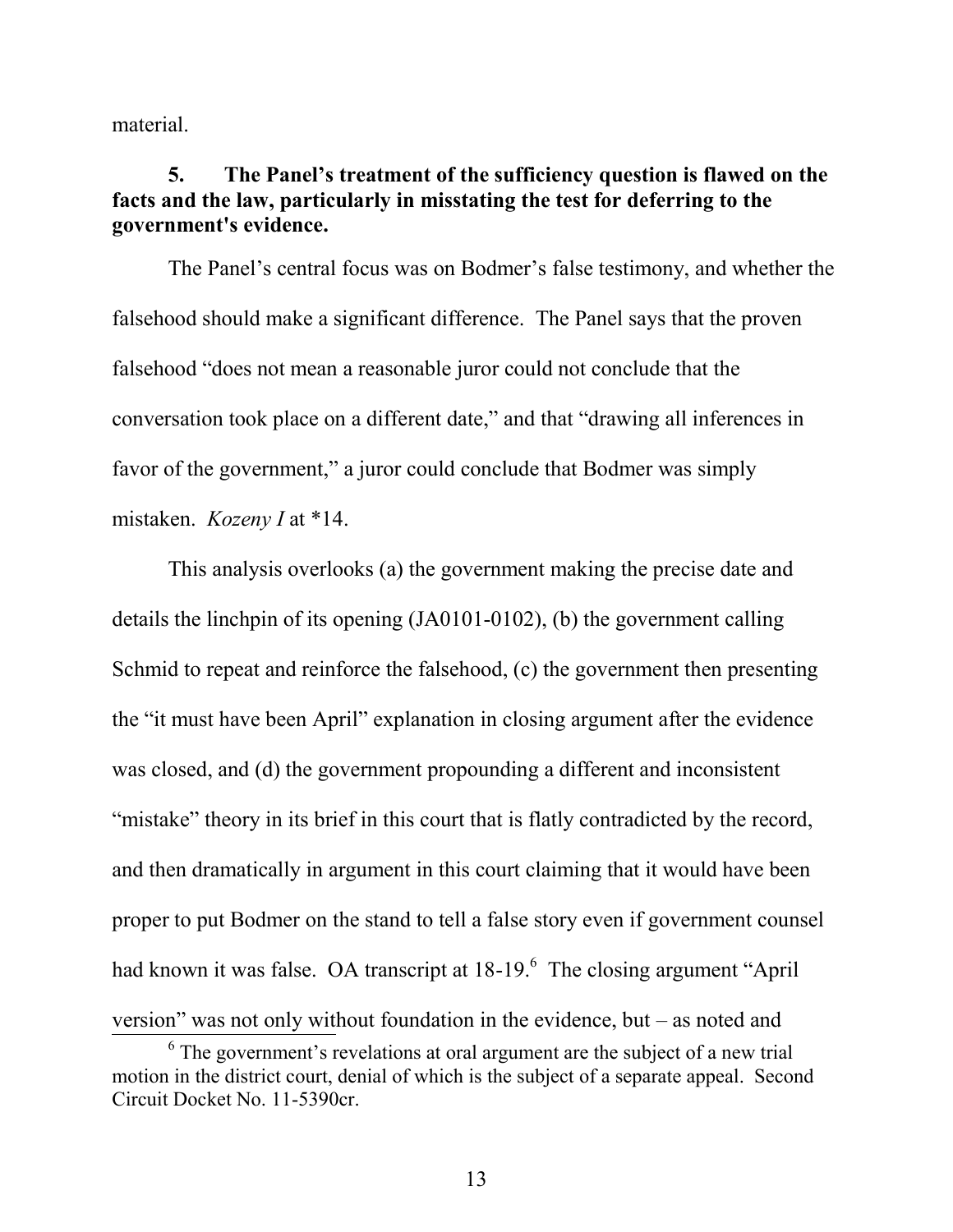quoted in footnote 4, supra, was actually contradicted by ¶23 of the Schmid memorandum (JA1208), which at the government's request had been excluded from evidence.

The only "inferences in favor of the government" that may permissibly be drawn must be rooted in evidence and not in the prosecutor's imagination.<sup>7</sup> Prosecution theories contradicted by evidence that the prosecutor has prevented the jurors from seeing are particularly dangerous. The rule is one of deference to the right of jury trial and to the jurors' ability to hear and see the factual evidence. Convictions based on speculation and conjecture cannot stand. *United States v. Pinckney*, 85 F.3d 4, 7 (2d Cir. 1996); *United States v. D'Amato*, 39 F.3d 1249, 1256 (2d Cir. 1994).

#### **CONCLUSION**

<span id="page-18-0"></span>Mr. Bourke requests rehearing by the Panel or the en banc Court to address a Circuit split and controlling Supreme Court precedents which are contrary to and not cited or analyzed in the Panel's initial decision, and to address misapprehensions of the evidentiary record.

 $\overline{a}$  $<sup>7</sup>$  In summation, the government described the Farrell "evidence" about an</sup> inculpatory meeting with Bourke by noting that Farrell's extensive diary notations contained no reference to such a meeting. "That's evidence that the meeting did happen," said Mr. Chernoff. JA0952. Guilt by the absence of evidence reflects no legal principle of which we are aware.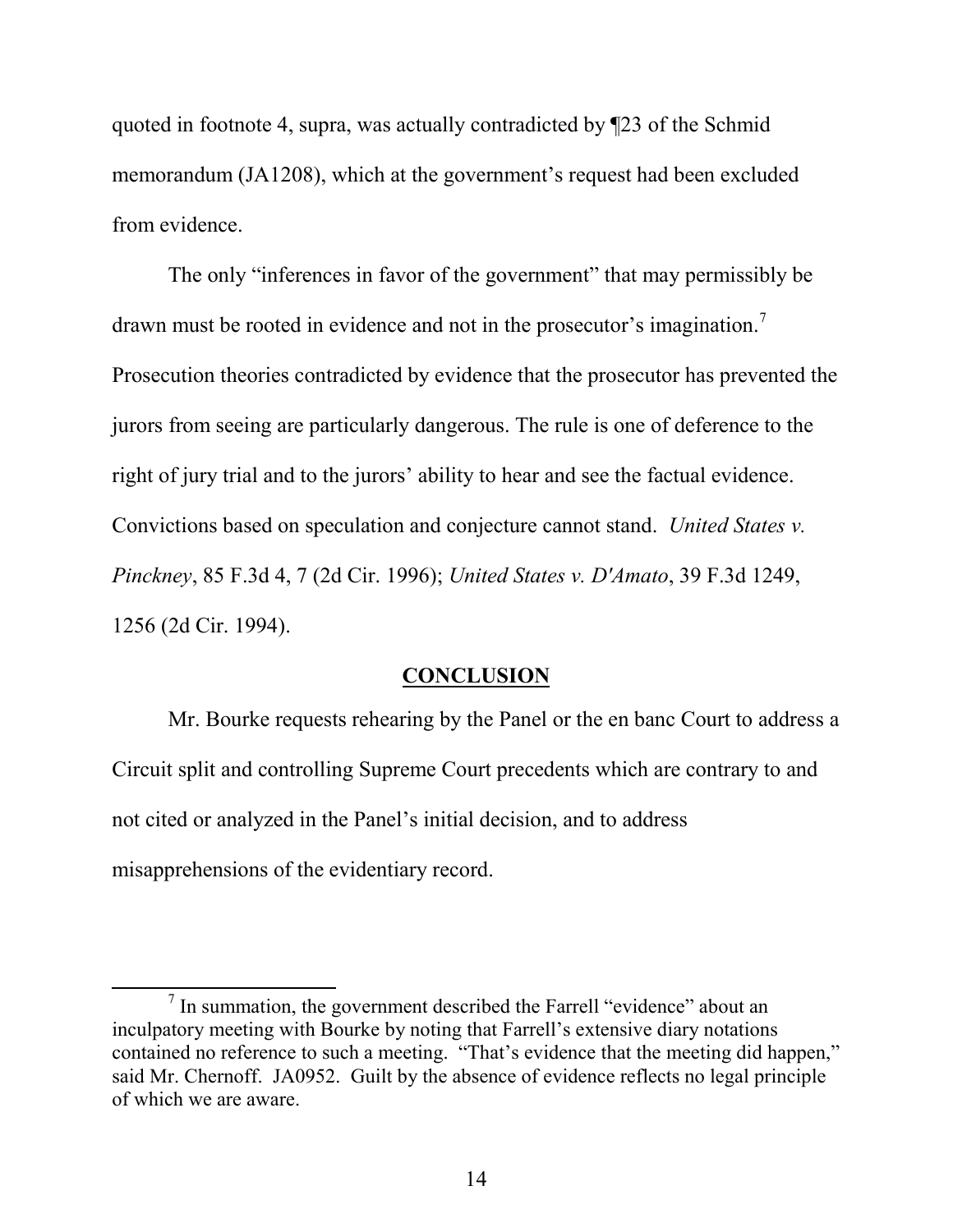Respectfully submitted,

Ke E Z

Michael E. Tigar Jane Blanksteen Tigar 552 Fearrington Post Pittsboro, NC 27312 Phone: 202.549.4229 Email: metigar@gmail.com

Harold A. Haddon Saskia A. Jordan HADDON, MORGAN AND FOREMAN, P.C. 150 East  $10^{th}$  Avenue Denver, CO 80203 Phone: 303.831.7364 Fax: 303.832.2628 Email: hhaddon@hmflaw.com; sjordan@hmflaw.com

John D. Cline LAW OFFICE OF JOHN D. CLINE 235 Montgomery Street, Suite 1070 San Francisco, CA 94104 Phone: 415.322.8319 Fax: 415.524.8265 Email: cline@johndclinelaw.com

*Attorneys for Frederic Bourke, Jr.*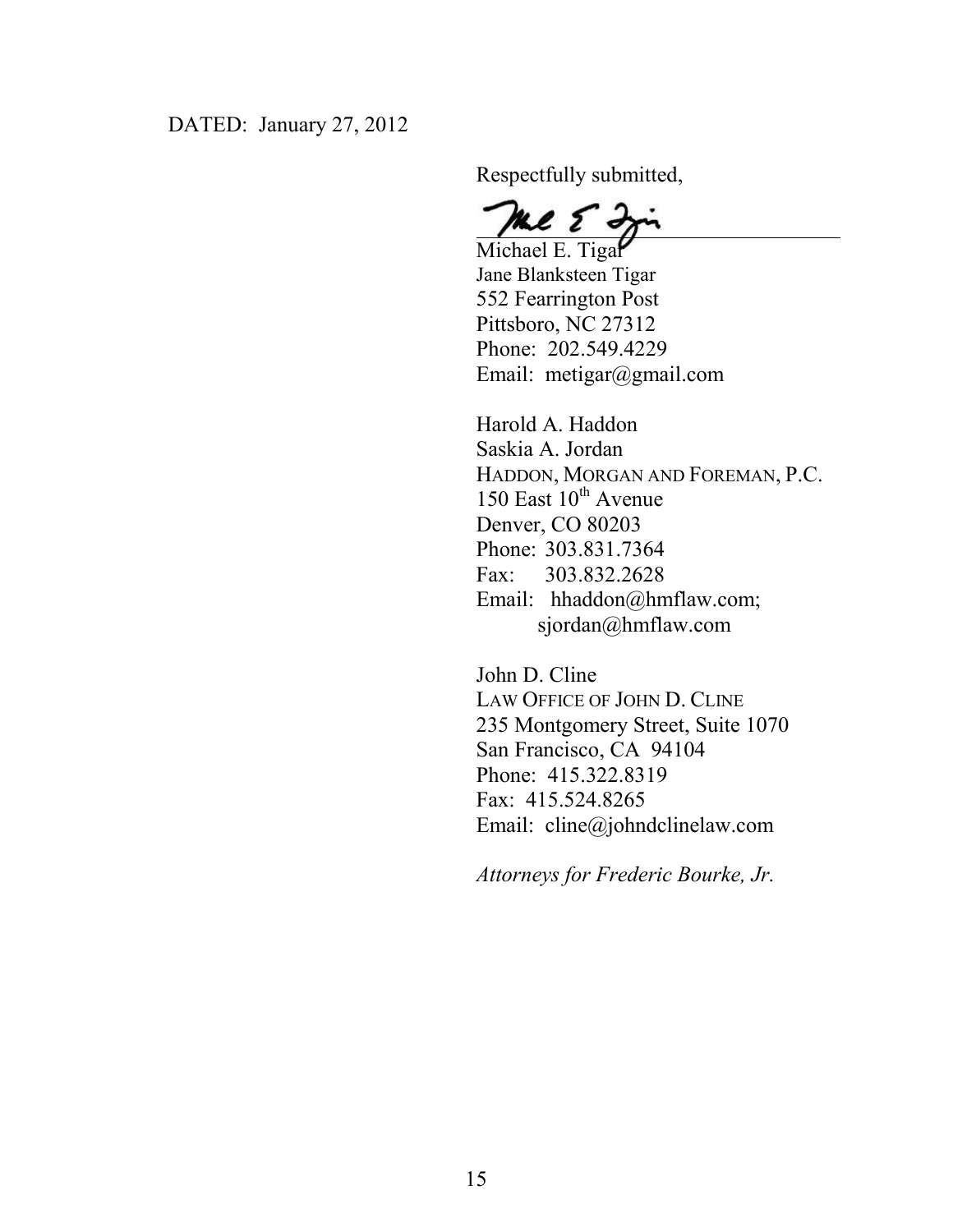# **CERTIFICATE OF COMPLIANCE**

<span id="page-20-0"></span>I certify that the foregoing brief is proportionately spaced, has a typeface of 14 points, and contains 3,818 words.

The E Zyin

Michael E. Tigar *Attorney for Defendant-Appellant*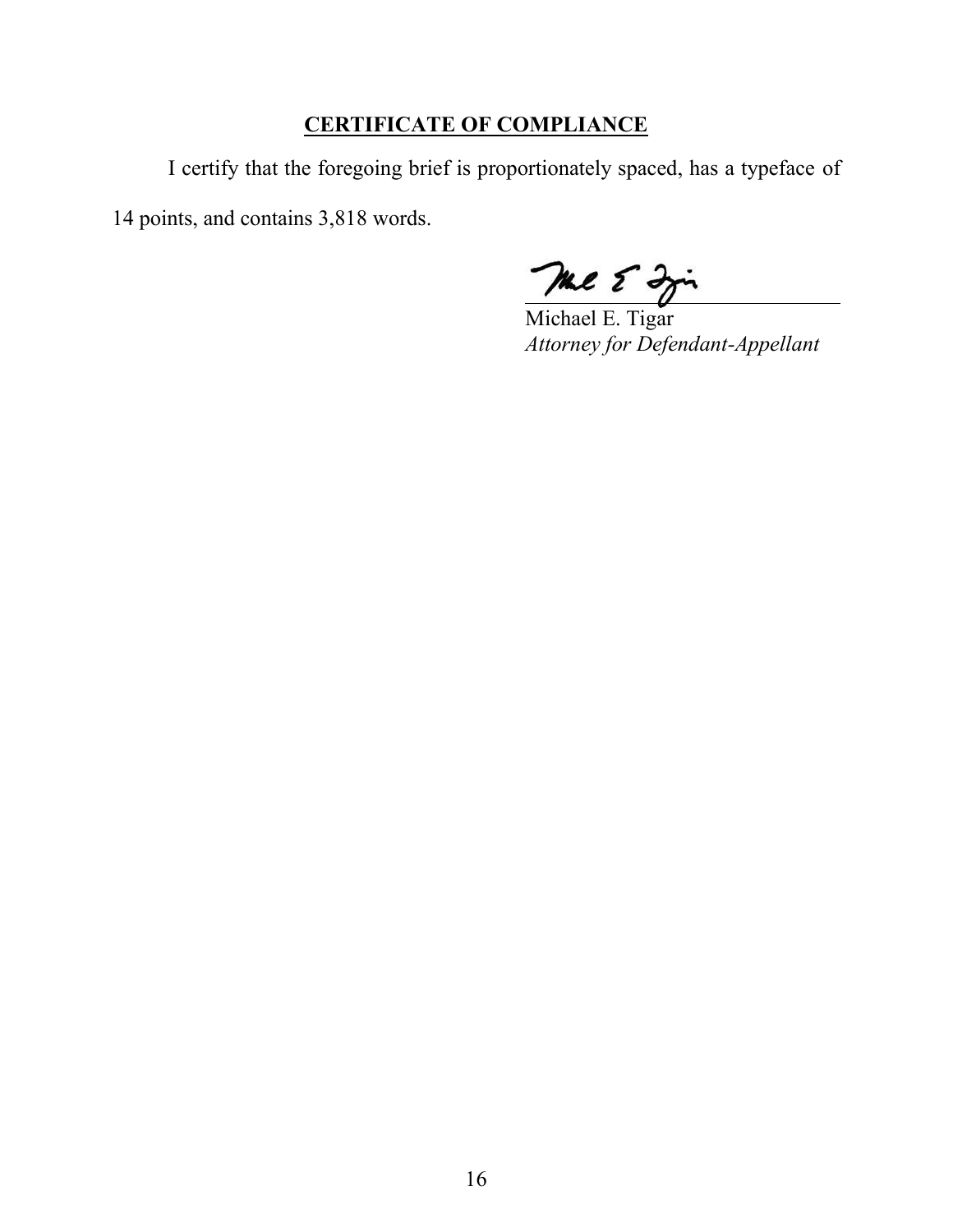#### **ANTI-VIRUS CERTIFICATION FORM**

*See* Second Circuit Interim Local Rule 25(a)6.

| USA v. Kozeny (Bourke)<br><b>CASE NAME:</b>                                                            |
|--------------------------------------------------------------------------------------------------------|
| DOCKET NUMBER: 09-4704-cr                                                                              |
| Allison R. Wade<br>I, (please print your name)<br>, certify that                                       |
| I have scanned for viruses the PDF version of the attached document that was submitted in this case as |
| <agencycases@ca2.uscourts.gov>.<br/>an email attachment to</agencycases@ca2.uscourts.gov>              |
| <criminalcases@ca2.uscourts.gov>.</criminalcases@ca2.uscourts.gov>                                     |
| <civilcases@ca2.uscourts.gov>.</civilcases@ca2.uscourts.gov>                                           |
| $\leq$ newcases( $\omega$ ca2.uscourts.gov>.                                                           |
| <prosecases@ca2.uscourts.gov>.</prosecases@ca2.uscourts.gov>                                           |
| and that no viruses were detected.                                                                     |
| Please print the <b>name</b> and the version of the anti-virus detector that you used                  |
| Symantec Endpoint Protection, Version: 11.0.780.1109                                                   |
| If you know, please print the version of revision and/or the anti-virus signature files                |
| /s/ Allison R. Wade<br>(Your Signature)                                                                |
| 01/27/2012                                                                                             |

| Please print the <b>name</b> and the <b>version</b> of the anti-virus detector that you used                                                    |                     |  |  |  |
|-------------------------------------------------------------------------------------------------------------------------------------------------|---------------------|--|--|--|
| Symantec Endpoint Protection, Version: 11.0.780.1109<br>If you know, please print the version of revision and/or the anti-virus signature files |                     |  |  |  |
|                                                                                                                                                 |                     |  |  |  |
| (Your Signature)                                                                                                                                | /s/ Allison R. Wade |  |  |  |

Date: 01/27/2012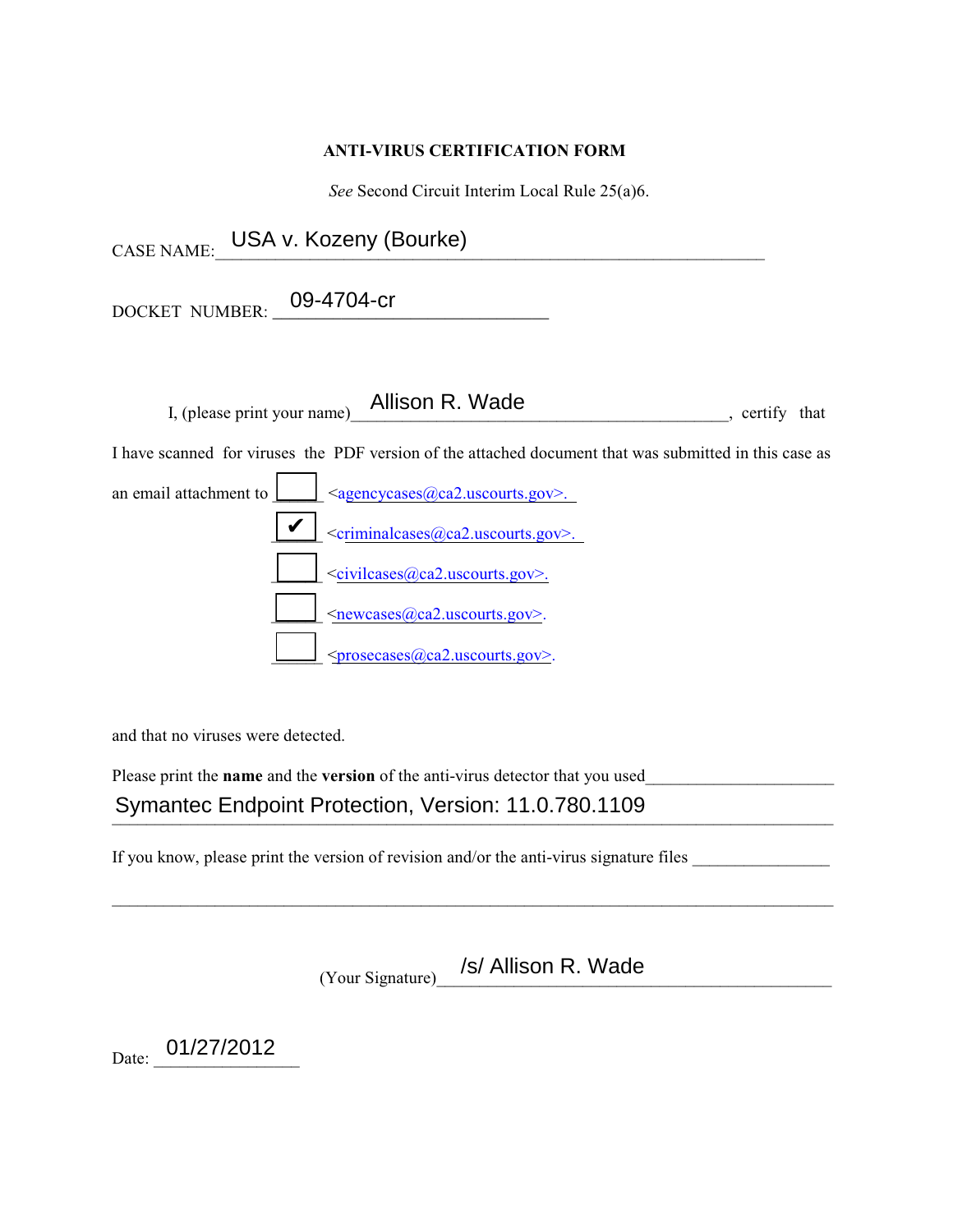OPINION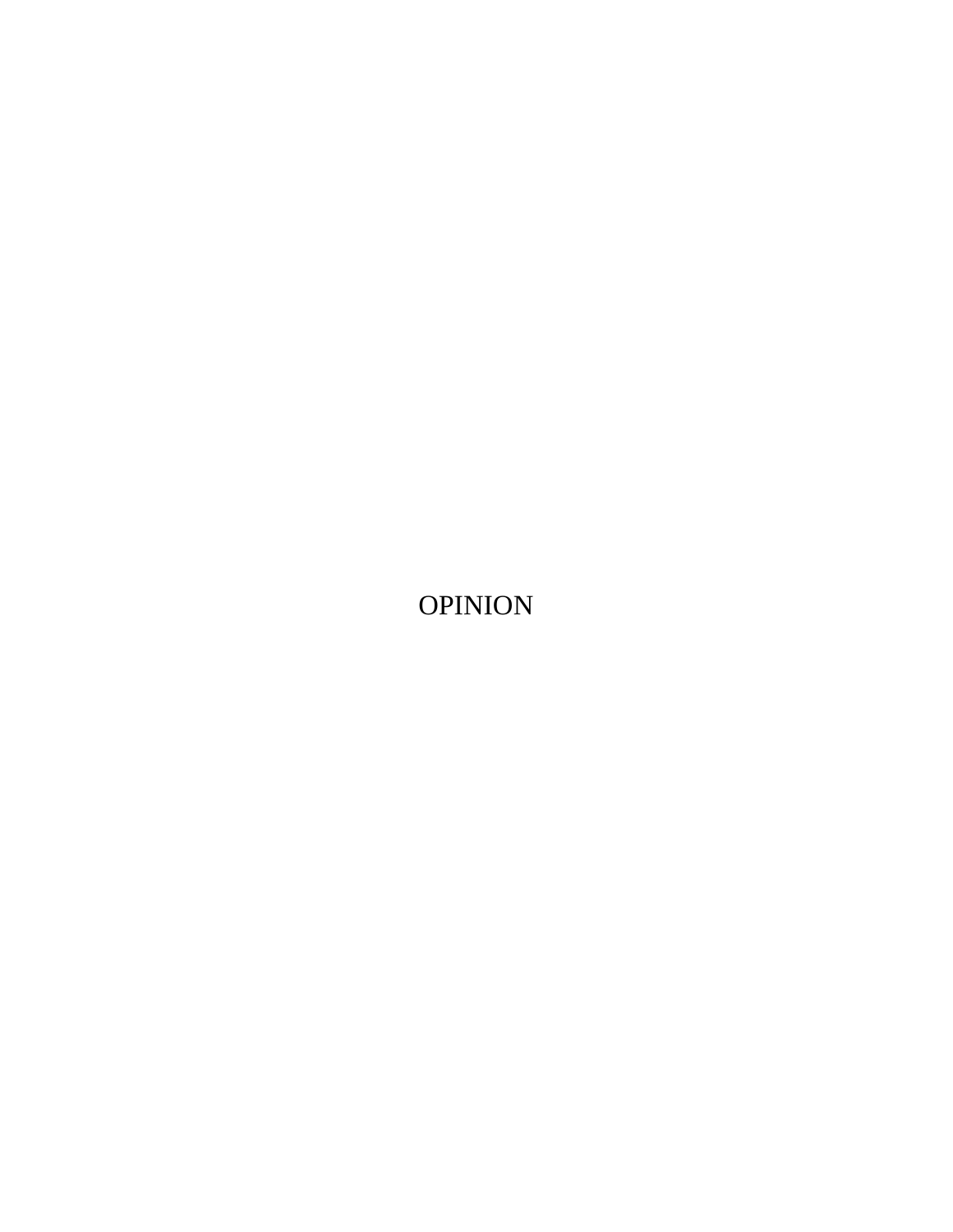#### UNITED STATES COURT OF APPEALS FOR THE SECOND CIRCUIT

\_\_\_\_\_\_\_\_\_\_\_\_\_\_\_\_\_\_\_\_

August Term, 2010

(Argued: February 10, 2011 Decided: December 14, 2011)

Docket No. 09-4704-cr(L)

\_\_\_\_\_\_\_\_\_\_\_\_\_\_\_\_\_\_\_\_

UNITED STATES OF AMERICA, *Appellee,*

v.

VIKTOR KOZENY, DAVID PINKERTON, *Defendants,*

FREDERIC BOURKE, JR.,

*Defendant-Appellant,*

LANDLOCKED SHIPPING CO., DR. JITKA CHVATIK,

*Petitioners.1*

\_\_\_\_\_\_\_\_\_\_\_\_\_\_\_\_\_\_\_\_

Before: POOLER and HALL, *Circuit Judges.*<sup>2</sup>

Frederic Bourke Jr. appeals from a judgment of conviction entered on November 12,

<sup>&</sup>lt;sup>1</sup> The Clerk of the Court is directed to amend the official caption as shown.

<sup>&</sup>lt;sup>2</sup> The Honorable Joseph F. Bianco, United States District Court for the Southern District of New York, sitting by designation, took no part in the consideration of this matter. The two remaining members of the panel, who are in agreement, have determined this matter. *See* 28 U.S.C. § 46(d); 2d Cir. Internal Operating Procedure E(b); *United States v. Desimone*, 140 F.3d 457, 458-59 (2d Cir. 1998).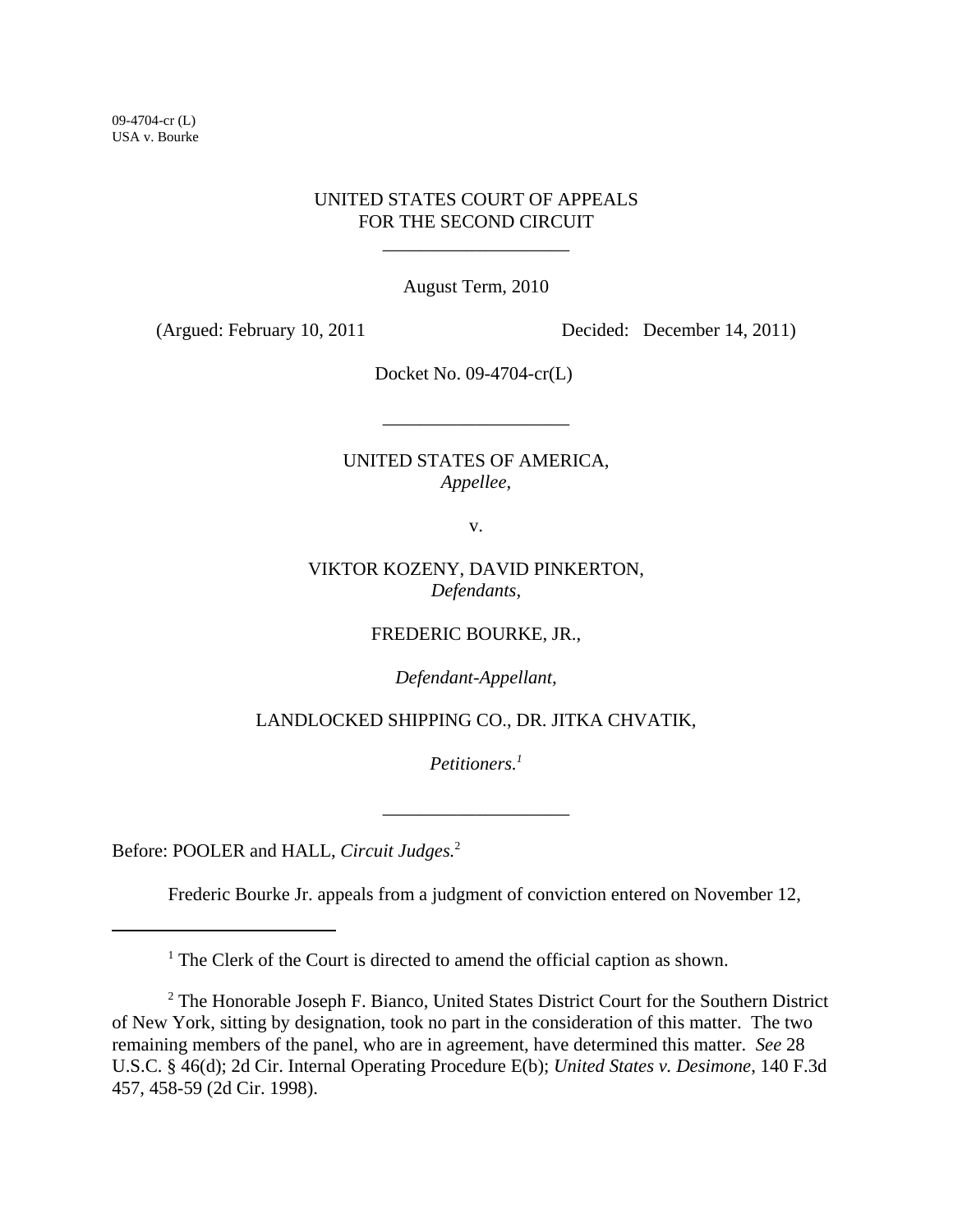2009, in the United States District Court for the Southern District of New York (Scheindlin, *J.*) following a jury trial. Bourke was convicted of conspiring to violate the Foreign Corrupt Practices Act and the Travel Act in violation of 18 U.S.C. § 371 and of making false statements in violation of 18 U.S.C. § 1001. The district court denied Bourke's motions for new trial and for judgment of acquittal.

On appeal, Bourke vigorously attacks his conviction on several fronts, including the (1) correctness of the jury instructions given, (2) the propriety of certain evidentiary rulings made by the district court, and (3) the sufficiency of the evidence supporting the false statements conviction. For the reasons given below, we affirm.

\_\_\_\_\_\_\_\_\_\_\_\_\_\_\_\_\_\_\_\_

Affirmed.

MICHAEL E. TIGAR, Law Office of Michael E. Tigar, Pittsboro, N.C. (John D. Cline, Law Office of John D. Cline, San Francisco, Cal.; Harold A. Haddon, Saskia A. Jordan, Jason C. Middleton, Haddon, Morgan & Foreman, P.C., Denver, Colo., *on the brief*), *for Defendant-Appellant Frederic Bourke Jr.*

HARRY A. CHERNOFF, Assistant United States Attorney for the Southern District of New York (Preet Bharara, United States Attorney for the Southern District of New York, Iris Lan, Andrew L. Fish, Assistant United States Attorneys for the Southern District of New York; Robertson Park, Assistant Chief, Fraud Section, United States Department of Justice, *on the brief*) New York, N.Y., *for Appellee the United States of America*.

POOLER, *Circuit Judge:*

Azerbaijan reclaimed its independence in 1991 following the collapse of the Soviet Union, gaining control over its rich stores of oil and natural gas. In the mid-1990s, Azerbaijan began privatizing various state assets. The candidates for privatization included the state-owned oil company, SOCAR. The government alleged that in an attempt to capitalize on this opportunity, Viktor Kozeny and Frederic Bourke Jr. conspired with others in a scheme to illegally purchase SOCAR by bribing the Azerbaijani president and other officials. After a jury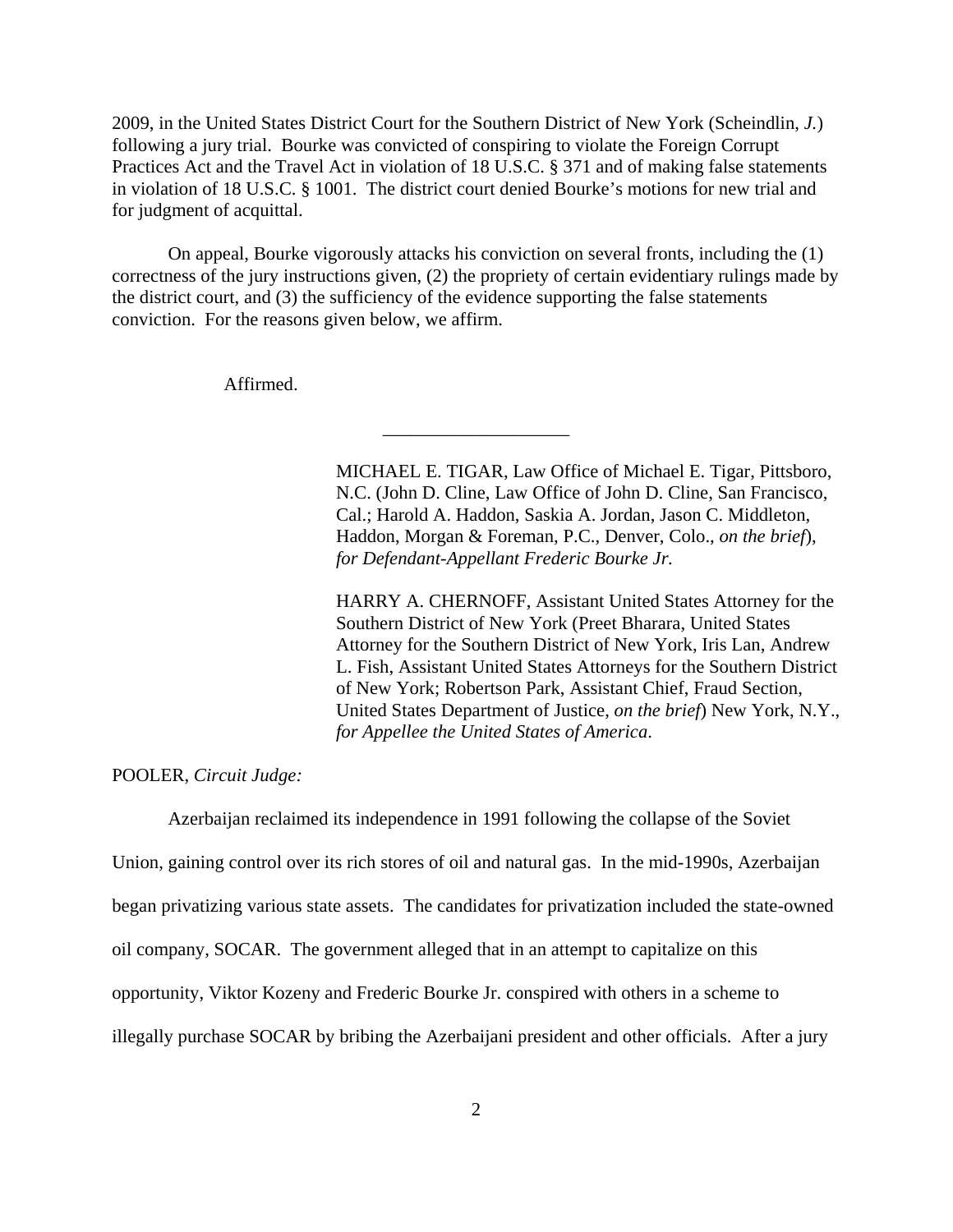trial, Bourke was convicted of conspiring to violate the Foreign Corrupt Practices Act ("FCPA"), 15 U.S.C. § 78dd-1 et seq., 18 U.S.C. § 371, and the Travel Act, 18 U.S.C. § 1953, and of making false statements in violation of 18 U.S.C. § 1001. The district court denied Bourke's motions for new trial and for judgment of acquittal.

On appeal, Bourke vigorously attacks his conviction on several fronts, including (1) the correctness of the jury instructions given, (2) the sufficiency of the evidence, and (3) the propriety of certain evidentiary rulings made by the district court. For the reasons given below, we affirm.

#### **BACKGROUND**

 Bourke co-founded the accessory company Dooney & Bourke, and considers himself an inventor, investor and philanthropist. In the mid-1990s, Bourke met Viktor Kozeny. Dubbed the "Pirate of Prague" by Fortune magazine, Kozeny is an international entrepreneur known for shady dealings. In a December 1996 article, Fortune detailed how Kozeny and his partner engaged in massive fraud during the privatization of the state-owned industries in the Czech Republic, including engaging in insider trading, purchasing state secrets and participating in various other unsavory business practices. Testimony at trial established that Bourke was aware of Kozeny's "Pirate of Prague" moniker.

In the late 1990s, Azerbaijan began converting state-controlled industries to private ownership through a voucher-based initiative, similar to the one used in the Czech Republic. Among the assets being considered for privatization was SOCAR, the state-owned Azerbaijani oil company. However, observers considered it unlikely that SOCAR would ever actually be privatized, given its economic importance to the country. As part of the privatization process,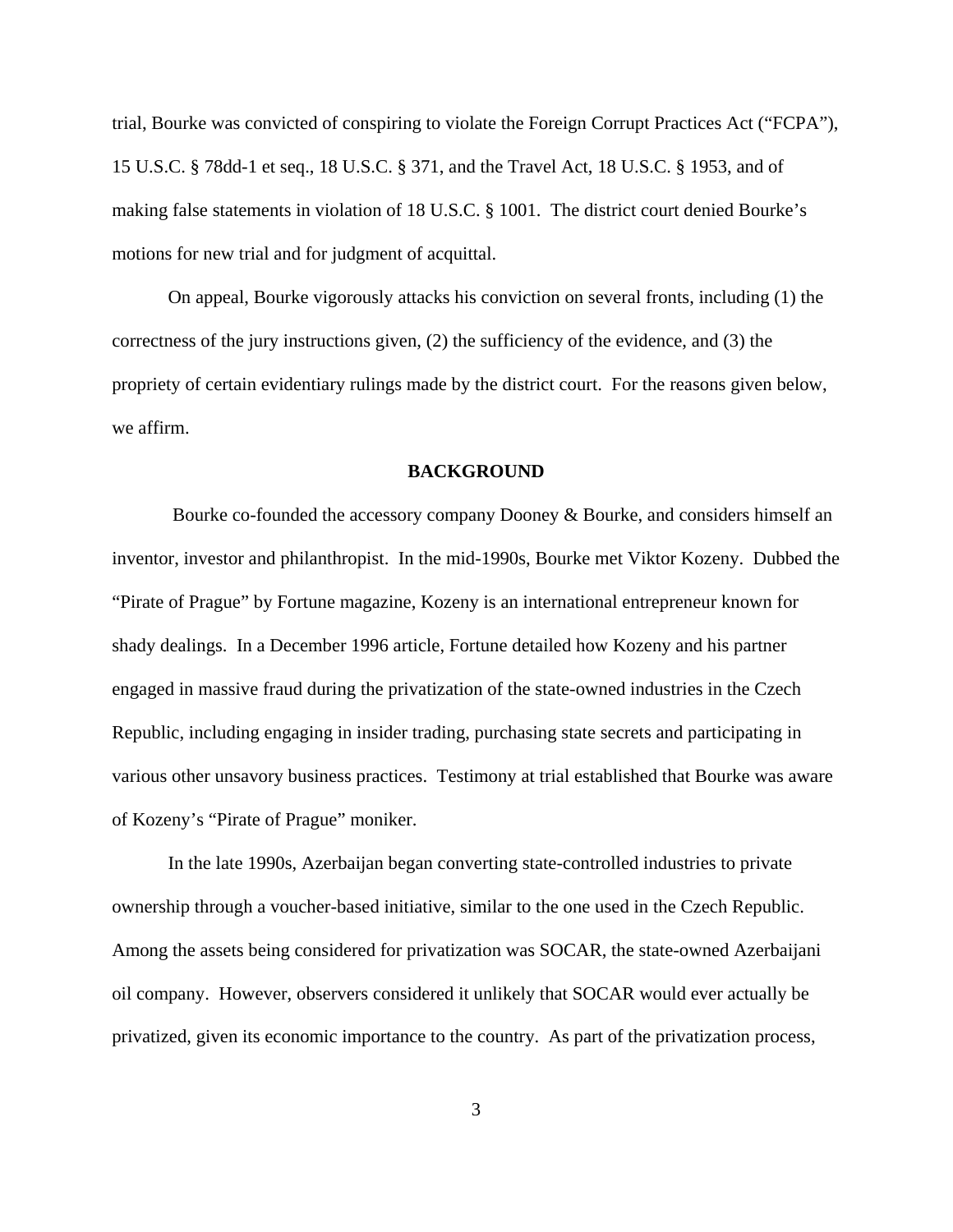the Azerbaijani government issued each citizen a voucher book with four coupons. The coupons, which could be freely traded, were used to bid at auction for shares of state-owned enterprises being privatized. Foreigners seeking to participate in the auctions needed to pair their vouchers with options issued by the State Property Committee ("SPC"), the entity charged with administrating the privatization process. Every coupon needed to be matched with an option, so to bid a complete voucher book a foreigner needed to match the four coupons with four options. Voucher books sold for roughly \$12.

 In May 1997, Kozeny invited Bourke to travel with him to examine potential investments. Their journey included a stop in Azerbaijan. Kozeny created two entities upon returning from the trip: the Minaret Group, an investment bank; and Oily Rock, an entity formed to purchase and own the privatization vouchers issued by the Azerbaijani government. Kozeny recruited Thomas Farrell to work for the entities, and instructed Farrell and other employees to start purchasing vouchers. The vouchers were purchased using U.S. currency flown in on private jets from Zurich or Moscow. Altogether, about \$200 million worth of vouchers were purchased.

Kozeny and Farrell were introduced to Ilham Aliyev, the then president's son and vicepresident of SOCAR. Aliyev introduced the two to Nadir Nasibov, chair of the SPC, and his deputy, Barat Nuriyev. Kozeny discussed acquiring SOCAR at auction with Nuriyev -- an auction that would not be conducted absent a presidential decree. As part of a scheme to purchase SOCAR, Kozeny and Nuriyev agreed that all future purchases of vouchers would be made through Nuriyev and his confederates. Nuriyev told Kozeny purchasing SOCAR would require one million vouchers (four million coupons paired with four million options). Nuriyev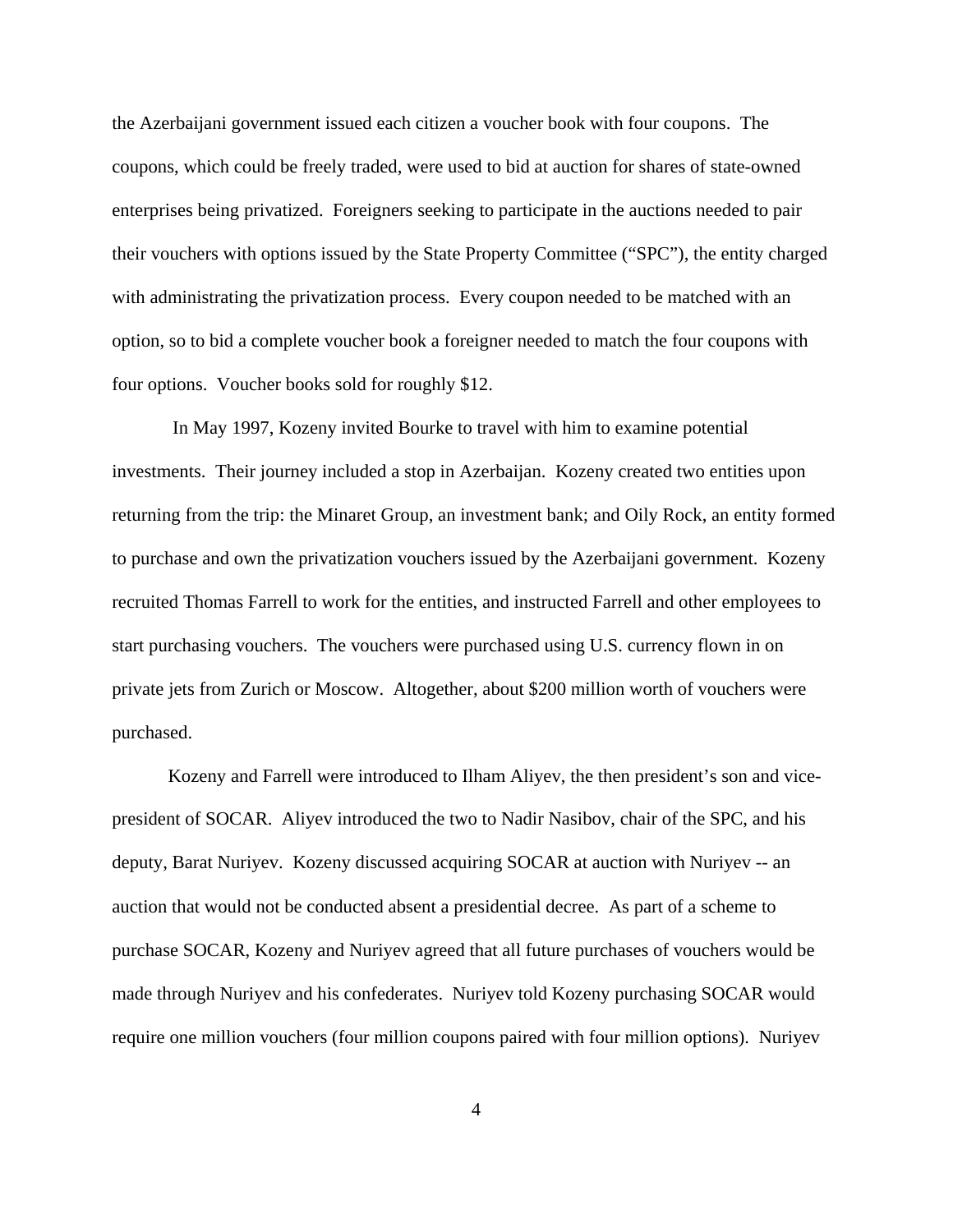also made clear that an "entry fee" would need to be paid to various Azerbaijani officials, including President Aliyev, in the range of \$8 to \$12 million dollars. The "entry fee" was intended to encourage the president to approve SOCAR's privatization. Kozeny agreed to pay the "fee," with Farrell delivering cash payments to Nuriyev to pass on to the president.

In addition, Nuriyev demanded that two-thirds of Oily Rock's voucher books and options be transferred to Azerbaijani officials. The officials would then be able to receive two-thirds of the profits from SOCAR's eventual privatization without actually investing any money. To make the transfer possible, in September 1997 Kozeny instructed his attorney, Hans Bodmer, to set up a complex corporate structure involving multiple parent and holding companies. In December 1997, Nuriyev told Farrell that Aliyev had doubled the voucher book requirement from one to two million vouchers. At the time Nuriyev had this conversation with Farrell, voucher books had increased in price to approximately \$100 each.

This development spurred Kozeny to start seeking out additional investors, an effort he kicked off with a lavish holiday party at his home in Aspen, Colorado. Bourke attended, as did Tom McCloskey, another Aspenite who previously invested in Oily Rock. In January, 1998 Kozney took a group of potential investors to Azerbaijian, including Bourke and his friend, Robert Evans. The group met with Nuriyev and toured the Minaret Group offices. Carrie Wheeler traveled with the group on behalf of a potential investor. She testified that, "it seemed like the gist of the meeting was to communicate [to] investors that [Kozeny] had a relationship with the government in some way."

Bourke and Evans returned to the Azerbaijani capital, Baku, with Kozeny in February 1998. Bodmer -- who traveled separately -- testified that Bourke approached him in Baku and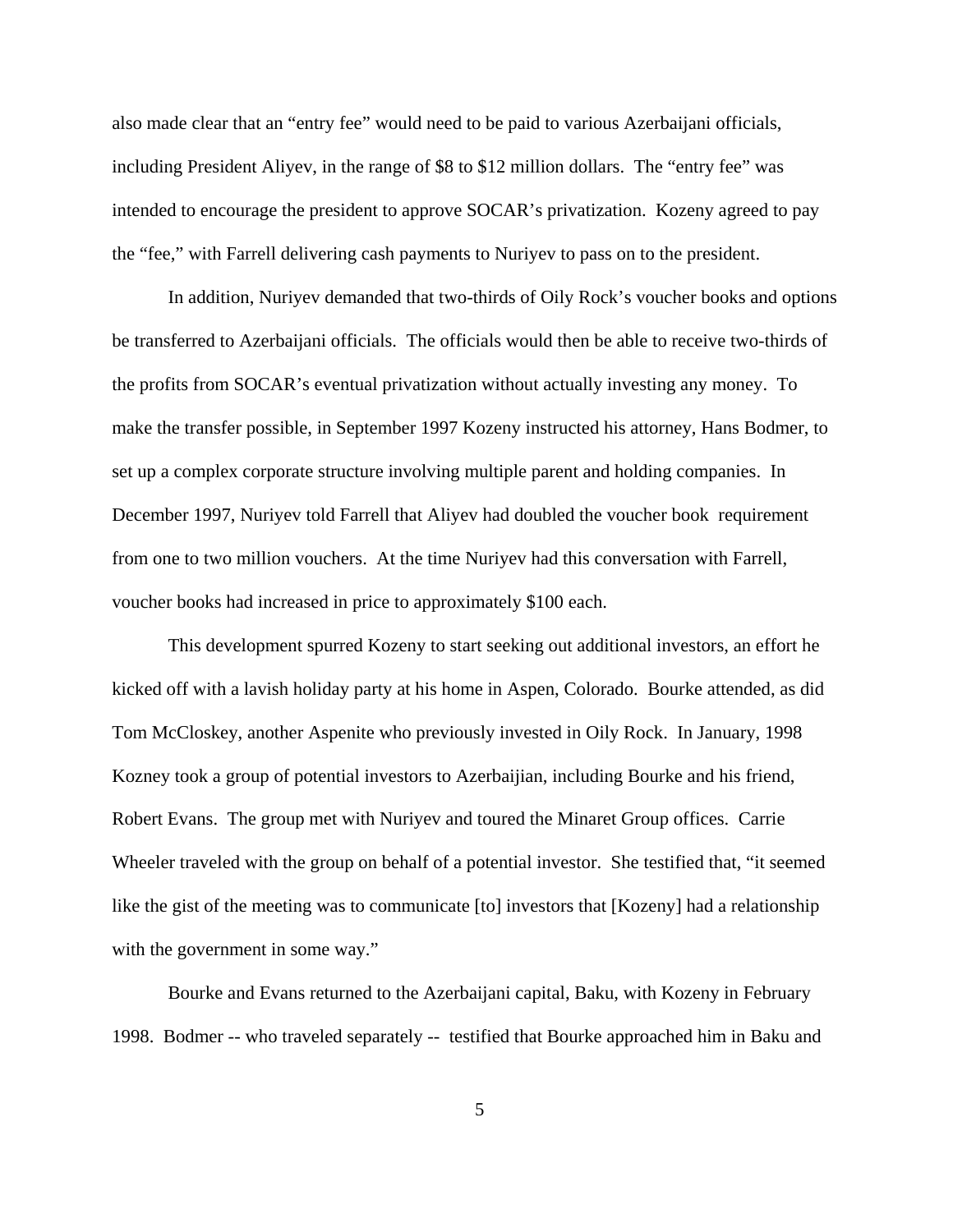questioned him regarding the Azerbaijanis. Bodmer testified that during this so-called "walktalk," he told Bourke of the nature of the bribery scheme and the corporate structures created to carry it out. Bodmer conveyed the substance of his conversation with Bourke to Rolf Schmid, an associate at Bodmer's law firm. Schmid memorialized Bodmer's description of the conversation years later in a memorandum:

> Ricky Bourke asked Hans Bodmer about the legal structure of Oily Rock and its subsidiaries, the ownership of vouchers and options by the holding companies, etc. Hans Bodmer remembers that - probably at the beginning of 1998 -- he left together with Ricky Bourke . . . in Baku and went for a walk together with Ricky Bourke. During this walk he briefed Ricky Bourke in detail about the involvement of the Azeri interests . . . the 2/3:1/3 arrangement .

. .

After traveling to Baku, Bourke set up Blueport, an investment company incorporated in the British Virgin Islands, and invested \$7 million in the company. He also recruited other American investors to invest via Blueport, including former Senator George Mitchell. Over time, Blueport would invest roughly \$8 million in Oily Rock. In April 1998, Bourke traveled back to Baku for the official opening of the Minaret offices. Mitchell also traveled to Baku for this event, and met with President Aliyev to discuss Oily Rock's investment. Following his conversation, Mitchell told Bourke and Kozeny that the president intended to go forward with SOCAR's privatization. During this same period, Bourke also asked Farrell several times whether "Viktor [was] giving enough" and "[h]as Viktor given them enough money?"

Bourke made another trip to Baku shortly after the Minaret office opening. When he returned home, Bourke contacted his attorneys to discuss ways to limit his potential FCPA liability. During the call, Bourke raised the issue of bribe payments and investor liability. Bourke's attorneys advised him that being linked to corrupt practices could expose the investors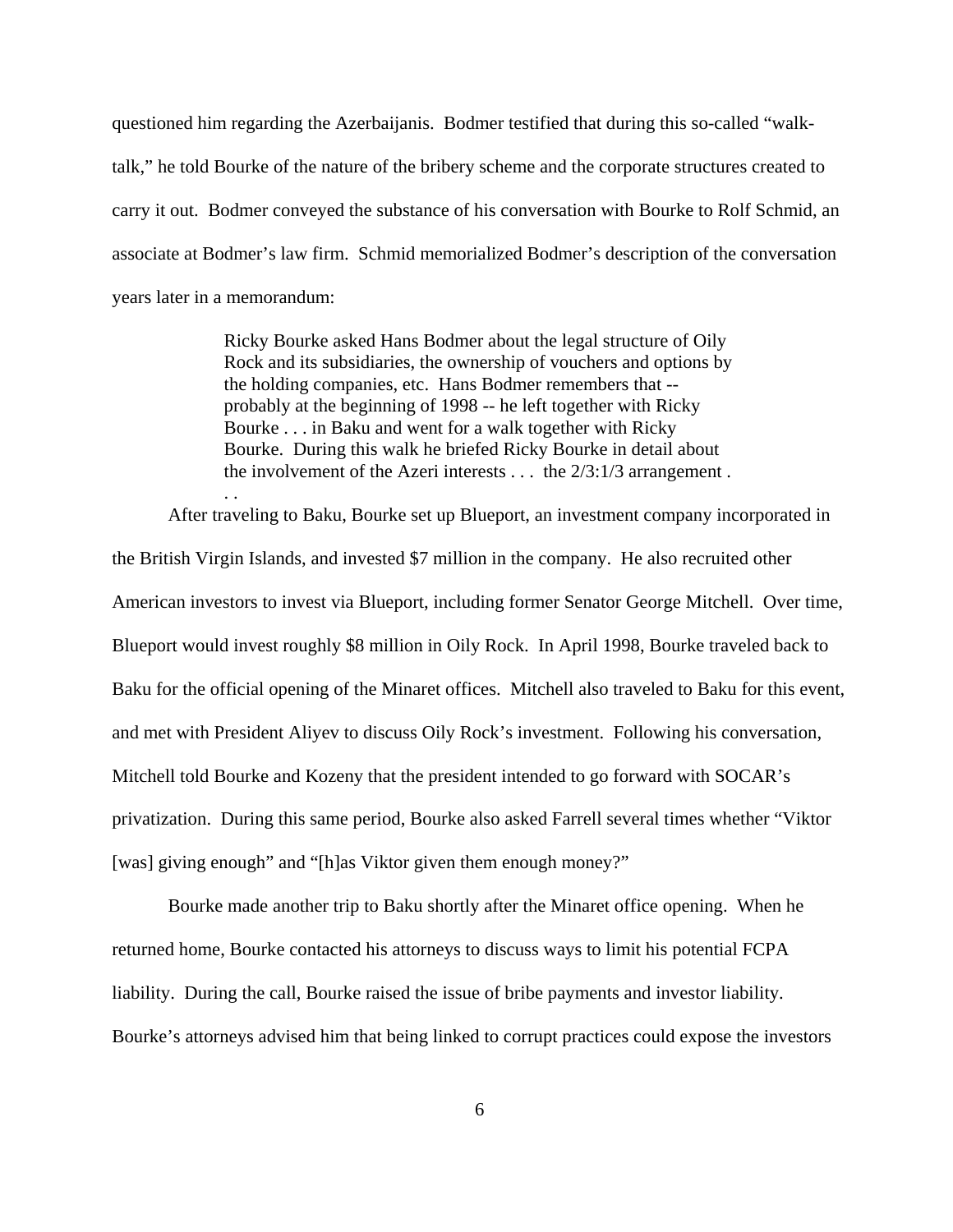to FCPA liability. Bourke and fellow Oily Rock investor Richard Friedman agreed to form a separate company affiliated with Oily Rock and Minaret. This separate company would shield U.S. investors from liability for any corrupt payments made by the companies and Kozeny. To that end, Oily Rock U.S. Advisors and Minaret U.S. Advisors were formed, and Bourke joined the boards of both on July 1, 1998. Directors of the advisory companies each received one percent of Oily Rock for their participation.

In mid-1998, Kozeny and Bodmer told Bourke that an additional 300,000,000 shares of Oily Rock would be authorized and transferred to the Azeri officials. Bourke told a Minaret employee, Amir Farman-Farma, that "Kozeny had claimed that the dilution was a necessary cost of doing business and that he had issued or sold shares to new partners who would maximize the chances of the deal going through, the privatization being a success."

Bodmer set up a Swiss bank account for several Azeri officials -- including Nuriyev, his son and another relative, as well as President Aliyev's daughter. From May to September 1998, nearly \$7 million in intended bribe payments was wired to these accounts. In addition to the evidence of cash bribes, the government adduced evidence that Bourke and other conspirators arranged and paid for medical care, travel and lodging in the United States for both Nuriyev and his son.

By the end of 1998, Kozeny had abandoned all hope of SOCAR's privatization, and began winding down the investment scheme. The Minaret Group fired most of its employees by the end of January 1999, and drastically reduced the pay of the few who remained. Kozeny told the investors that the vouchers were worthless, good only for "wallpaper." Around the same time, Bourke resigned from the advisory company boards. As time went on, the privatization scheme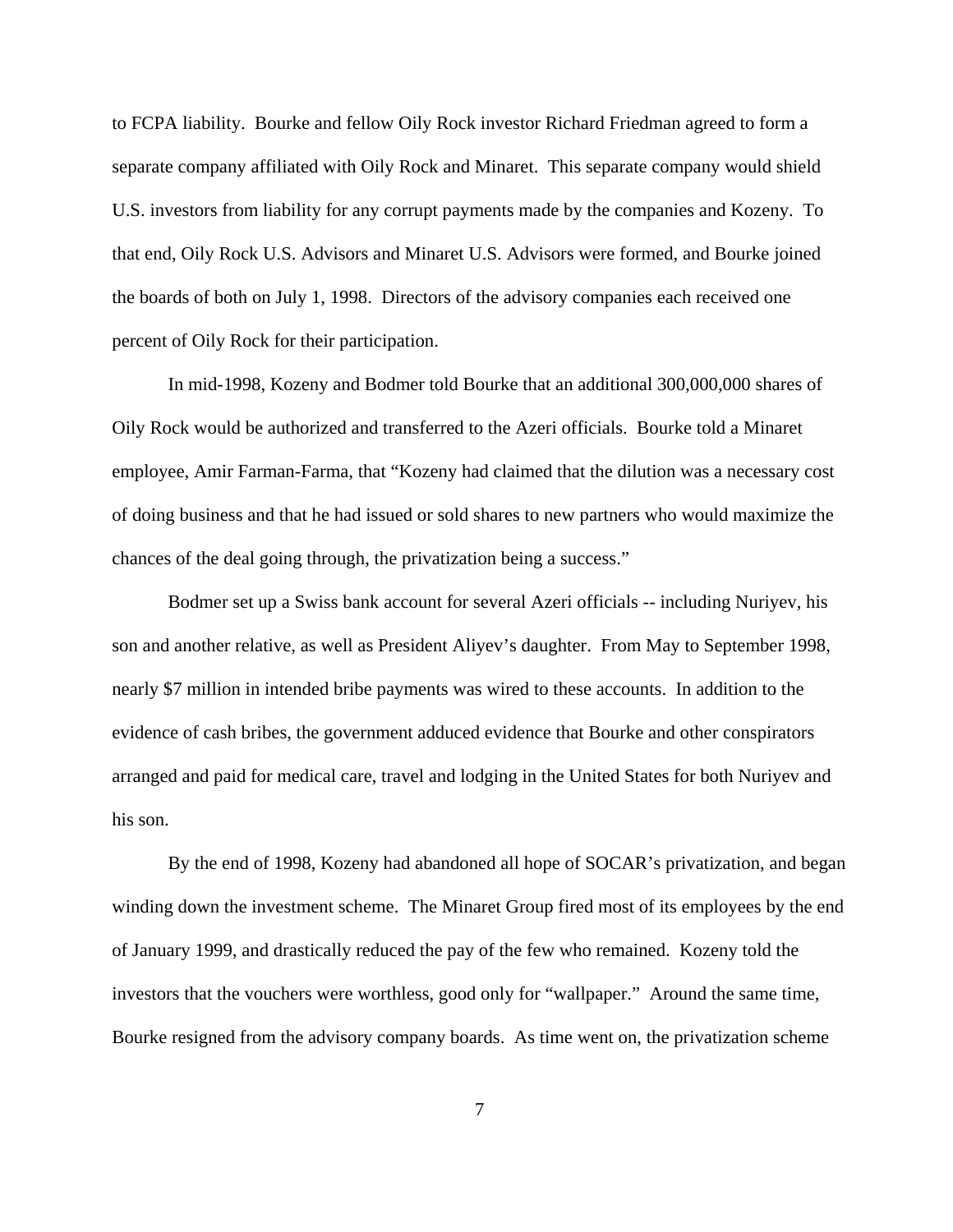became an issue in civil litigation by investors in the United Kingdom. Kozeny's attorneys contacted the U.S. Attorney's office in late 2000, and Bourke was subsequently advised he was the subject of an investigation. Bourke entered into a proffer agreement on April 26, 2002. Bourke also waived attorney-client privilege and instructed his attorneys to answer questions from investigators. During his proffer sessions, Bourke was asked specifically about whether Kozeny made corrupt payments, transfers and gifts to Azeri officials, and Bourke denied any such knowledge.

On May 12, 2005, Bourke, Kozeny and David Pinkerton, a managing director for American International Group responsible for its investments in Oily Rock and Minaret, were indicted. Kozeny remains a fugitive in the Bahamas and has never faced trial. The indictment charged Bourke with five counts of violating FCPA, 15 U.S.C. § 78dd–1 et seq.; two counts of violating the Travel Act, 18 U.S.C. § 1952; one count of conspiracy to violate FCPA and the Travel Act, 18 U.S.C. § 371; two counts of money laundering, 18 U.S.C. § 1956; one count of conspiracy to commit money laundering, 18 U.S.C. § 371; and one count of making false statements to FBI agents, 18 U.S.C. § 1001. Bourke moved to dismiss all of the counts of the indictment save the false statement charge on statute of limitations grounds. The district court partially granted his motion, *United States v. Kozeny*, 493 F. Supp. 2d 693 (S.D.N.Y. 2007), and this Court affirmed, *United States v. Kozeny*, 541 F.3d 166 (2d Cir. 2008). Bourke ultimately went to trial on three counts: conspiracy to violate FCPA and the Travel Act, conspiracy to launder money, and making false statements to the FBI.

The trial lasted five weeks. At the close of the government's case, Bourke moved pursuant to Federal Rule of Criminal Procedure 29 for a judgment of acquittal, which the district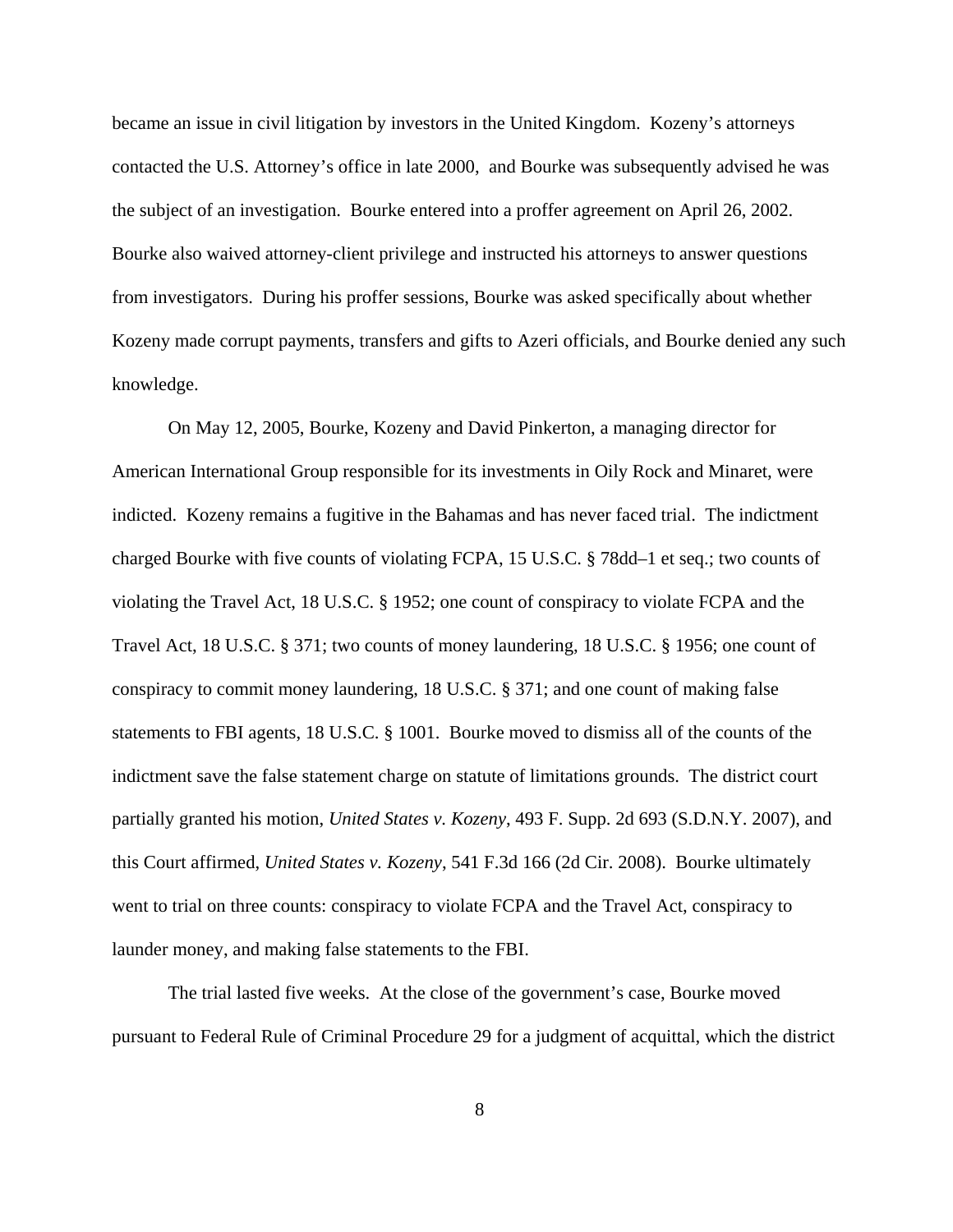court denied. *United States v. Kozeny*, 638 F. Supp. 2d 348 (S.D.N.Y. 2009). After three days of deliberations, the jury convicted Bourke on Count One (FCPA conspiracy) and Count Three (false statements) of the indictment, but acquitted on Count Two (conspiracy to commit money laundering). Bourke moved again for a judgment of acquittal or, in the alternative, a new trial. The district court denied the motion. *United States v. Kozeny*, 664 F. Supp. 2d 369 (S.D.N.Y. 2009). This appeal followed.

#### **DISCUSSION**

Bourke raises numerous challenges to his conviction. He primarily argues the district court erred in (1) instructing the jury, (2) allowing his conviction to stand without being supported by sufficient evidence, and (3) certain evidentiary rulings. We address each of his arguments in turn.

#### *I. Jury Instructions.*

Bourke challenges the jury instructions on four primary grounds. First, he argues the district court erred in refusing to instruct the jury that it needed to agree unanimously on a single overt act committed in furtherance of the conspiracy. Second, he argues the district court improperly charged the jury on conscious avoidance because (1) there was no factual basis for such a charge; and (2) the government waived its reliance on the conscious avoidance theory. Third, he argues the district court erred by failing to instruct the jury that the government needed to prove Bourke acted "corruptly" and "willfully" to sustain a conviction on FCPA conspiracy. Finally, he argues the district court erred in failing to give the jury Bourke's proposed good-faith instruction.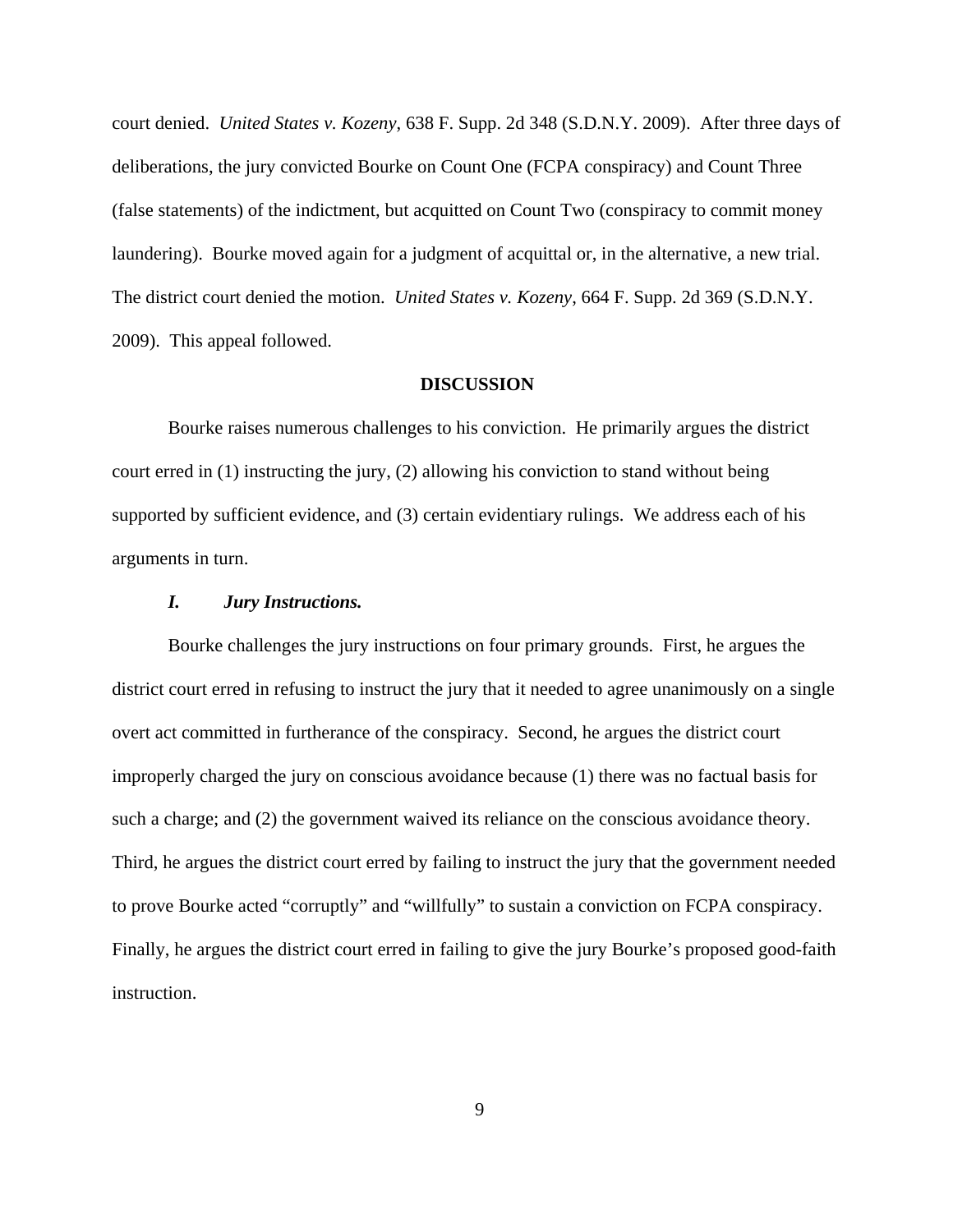We review claims of error in jury instructions de novo. *United States v. Wilkerson*, 361 F.3d 717, 732 (2d Cir. 2004). "An erroneous instruction, unless harmless, requires a new trial." *Anderson v. Branen*, 17 F.3d 552, 556 (2d Cir. 1994). An error is harmless if it is "clear beyond a reasonable doubt that a rational jury would have found the defendant guilty absent the error." *Neder v. United States*, 527 U.S. 1, 18 (1999). "[A] defendant who requests an instruction bears the burden of showing that the requested instruction accurately represented the law in every respect and that, viewing as a whole the charge actually given, he was prejudiced." *Wilkerson*, 361 F.3d at 732 (internal quotation marks omitted).

#### *A. Overt acts.*

Bourke seeks to overturn his conviction on the ground that the district court erred in refusing to instruct the jury that it needed to agree unanimously on the specific overt act committed in furtherance of the conspiracy. He relies on the Eighth and Ninth Circuits, arguing both require jury unanimity on a specific overt act. Our reading of the cases finds each stands on its own facts, rather than for the proposition Bourke relies on. In *United States v. Haskell*, the Eighth Circuit approved a charge instructing the jury that "in order to return a verdict of guilty, you must unanimously agree upon which act was done." 468 F.3d 1064, 1074-75 (8th Cir. 2006). There was no discussion about whether such charge was always required when charging on overt acts, just that the particular charge in question sufficed. *Id.* The Ninth Circuit in *United States v. Jones* addressed the issue in a similarly oblique manner. *See* 712 F.2d 1316, 1322 (9th Cir. 1983). A fair reading of both *Haskell* and *Jones* suggests that the Eighth and Ninth Circuits were simply approving the jury instructions, rather than undertaking an analysis of whether jurors are, as a rule, required to agree on a particular overt act.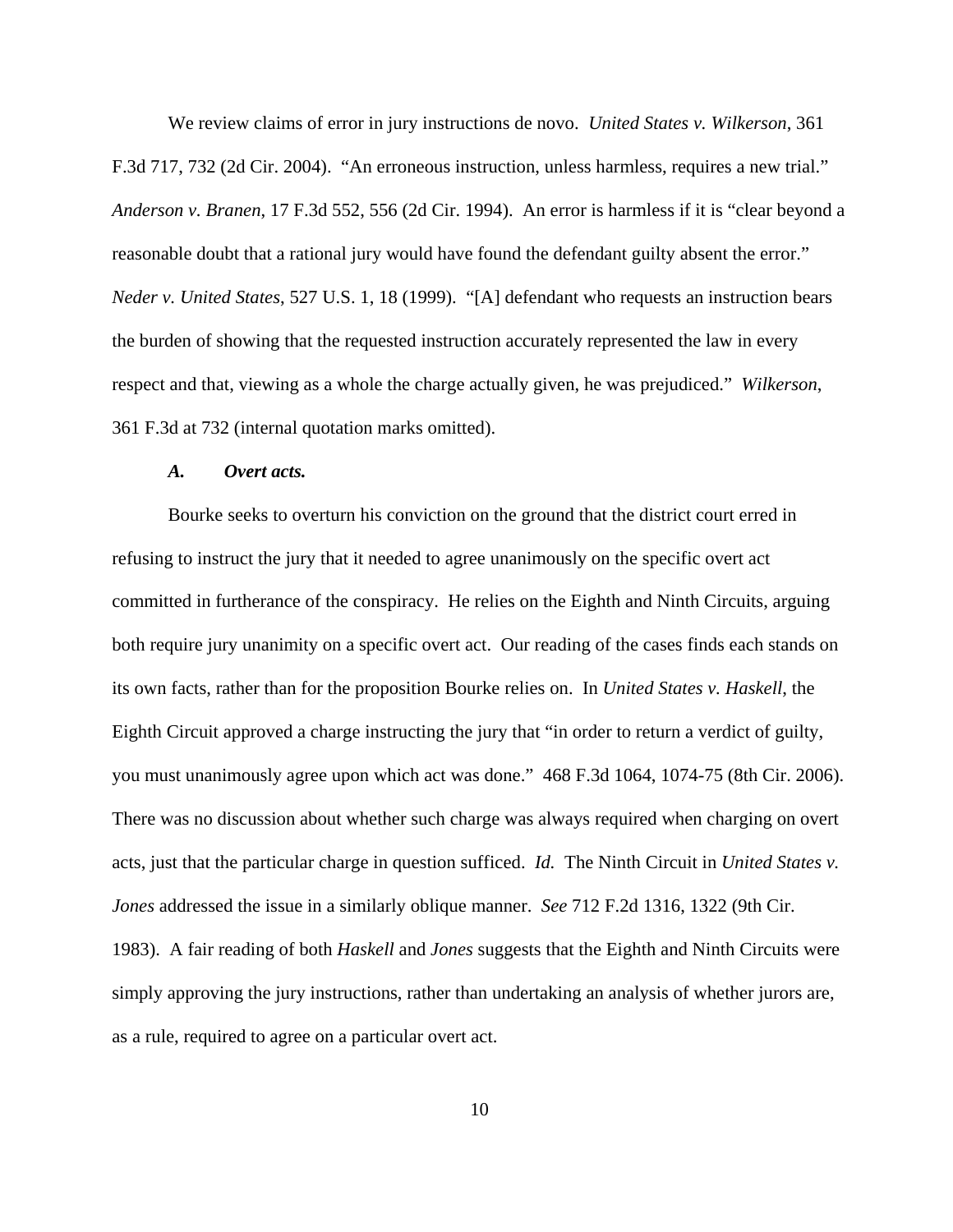Conversely, the Fifth and the Seventh Circuits hold that the jury need not agree

unanimously on the specific overt act committed in furtherance of a conspiracy in order to

convict. In *United States v. Sutherland*, the Fifth Circuit held:

We are convinced that in this case the jury need not specifically have considered and agreed as to which of a large number of potential overt acts of bribery were established by the government. These acts were not distinguished in any significant respect and the evidence as to each is remarkably similar. Therefore this series of alleged acts comprises one "conceptual group" and the jury need not have unanimously agreed as to which was proven.

656 F.2d 1181, 1202 (5th Cir. 1981). Similarly, in *United States v. Griggs*, the Seventh Circuit

found the jury did not need to unanimously agree on a particular overt act to convict on

conspiracy:

The law distinguishes between the elements of a crime, as to which the jury must be unanimous, and the means by which the crime is committed. If the jurors in our case disagreed about which of the overt acts charged were committed, that was less momentous than failing to agree on what crime the defendant had committed.

569 F.3d 341, 343 (7th Cir. 2009) (citations omitted).

We have not yet decided the issue on direct review. However, in *United States v. Shaoul*, we considered the issue under a plain error review. 41 F.3d 811, 817 (2d Cir. 1994). In *Shaoul*, defendant argued, for the first time on appeal, that the district court erred when it failed to instruct the jury that it needed to unanimously agree on which overt acts took place in furtherance of the conspiracy. *Id.* The district court gave a general unanimity instruction, to wit, that "[t]o report a verdict, it should be unanimous." *Id.* Applying a plain error review, we found that even if the jurors had to agree on which particular act the defendant committed, "the district court was required only to instruct the jury generally about its duty to return a unanimous verdict." *Id.* at 819.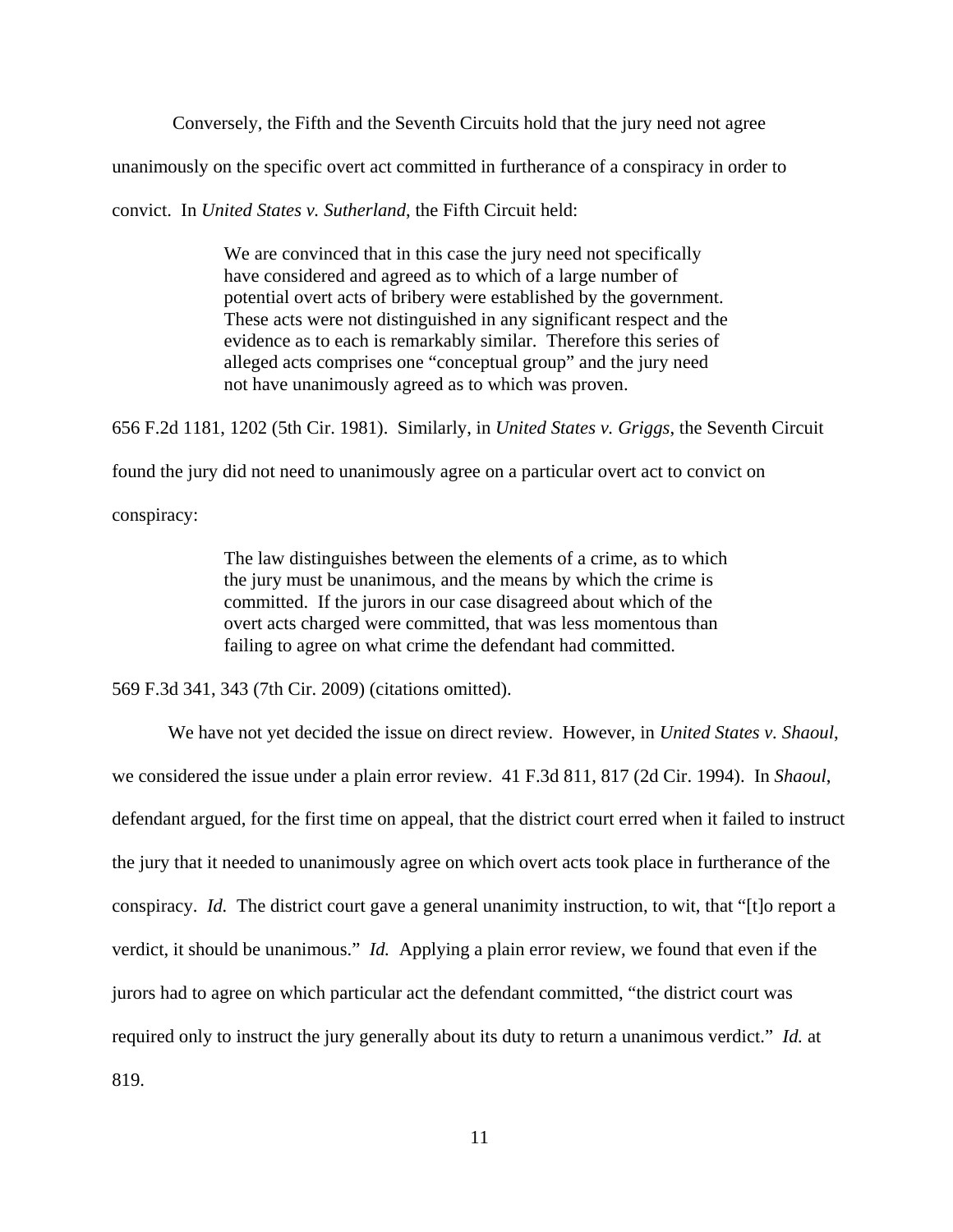In *Richardson v. United States*, the Supreme Court examined whether a jury must agree unanimously about which specific violations were committed as part of the "continuing series of violations" that make up a continuing criminal enterprise under 21 U.S.C. § 848(c). 526 U.S. 813, 815 (1999). The Court held that the jury must agree that a defendant committed each of the violations comprising the "continuing series." *Id.* While a jury "cannot convict unless it finds that the Government has proved each element" of the charged crime, the jury "need not always decide unanimously which of several possible sets of underlying brute facts make up a particular element." *Id.* at 817. The *Richardson* Court aptly described the distinction between a brute fact and an element of the crime:

> Where, for example, an element of robbery is force or the threat of force, some jurors might conclude that the defendant used a knife to create the threat; others might conclude he used a gun. But that disagreement – a disagreement about means – would not matter as long as all 12 jurors unanimously concluded that the Government had proved the necessary related element, namely, that the defendant had threatened force.

*Id.*

We agree with the district court's rationale, and hold that the jury need not agree on a single overt act to sustain a conspiracy conviction. As the district court noted, the overt act taken in furtherance of the conspiracy need not be a crime. *See Braverman v. United States*, 317 U.S. 49, 53 (1942) ("The overt act, without proof of which a charge of conspiracy cannot be submitted to the jury, may be that of only a single one of the conspirators and need not be itself a crime"). "[A]n indictment need not specify which overt act, among several named, was the means by which a crime was committed." *Schad v. Arizona*, 501 U.S. 624, 631 (1991). Indeed, the government may plead one set of overt acts in the indictment and prove a different set of overt acts at trial without prejudice to the defendant. *United States v. Kaplan*, 490 F.3d 110, 129 (2d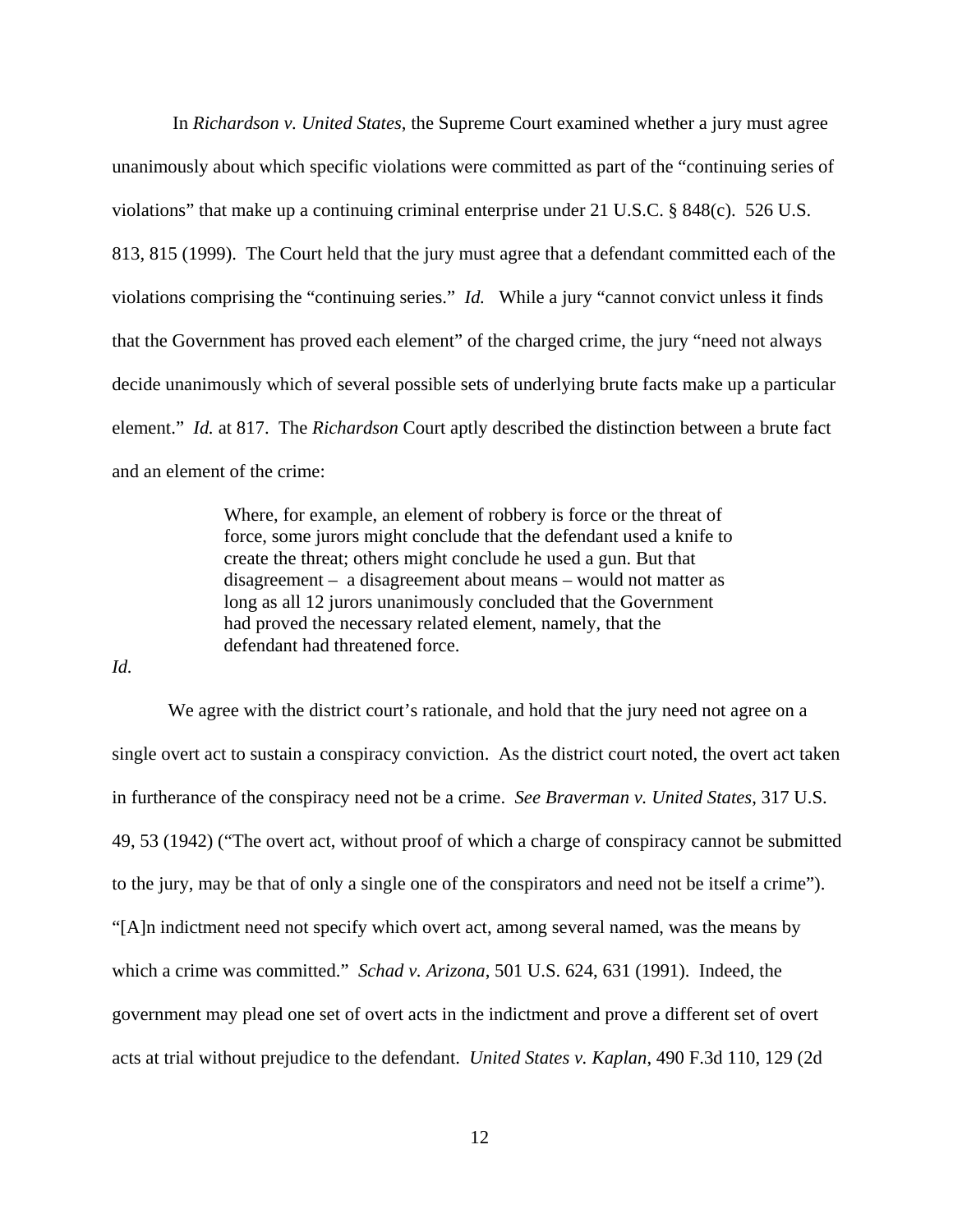Cir. 2007). We conclude, therefore, that although proof of at least one overt act is necessary to prove an element of the crime, which overt act among multiple such acts supports proof of a conspiracy conviction is a brute fact and not itself element of the crime. The jury need not reach unanimous agreement on which particular overt act was committed in furtherance of the conspiracy.

#### *B. Conscious avoidance.*

The district court instructed the jury on conscious avoidance as part of its charge on the

substantive FCPA violation (Count One):

The FCPA provides that a person's state of mind is knowing with respect to conduct, a circumstance, or a result if, and I'm quoting from the statute, the FCPA, if such person is aware that such person is engaging in such conduct; that such circumstance exist [sic] or that such result substantially is certain to occur, or such person has a firm belief that such circumstances exist or that such result is substantially certain to occur. That's the end of the quote.

When knowledge of existence of a particular fact is an element of the offense, such knowledge may be established when a person is aware of a high probability of its existence, and consciously and intentionally avoided confirming that fact. Knowledge may be proven in this manner if, but only if, the person suspects the fact, realized its high probability, but refrained from obtaining the final confirmation because he wanted to be able to deny knowledge.

On the other hand, knowledge is not established in this manner if the person merely failed to learn the fact through negligence or if the person actually believed that the transaction was legal.

#### **(JA 983-84)**

"A conscious avoidance instruction permits a jury to find that a defendant had culpable knowledge of a fact when the evidence shows that the defendant intentionally avoided confirming the fact." *United States v. Ferrarini*, 219 F.3d 145, 154 (2d Cir. 2000). The jury may be instructed on conscious avoidance only where "(1) the defendant asserts the lack of some specific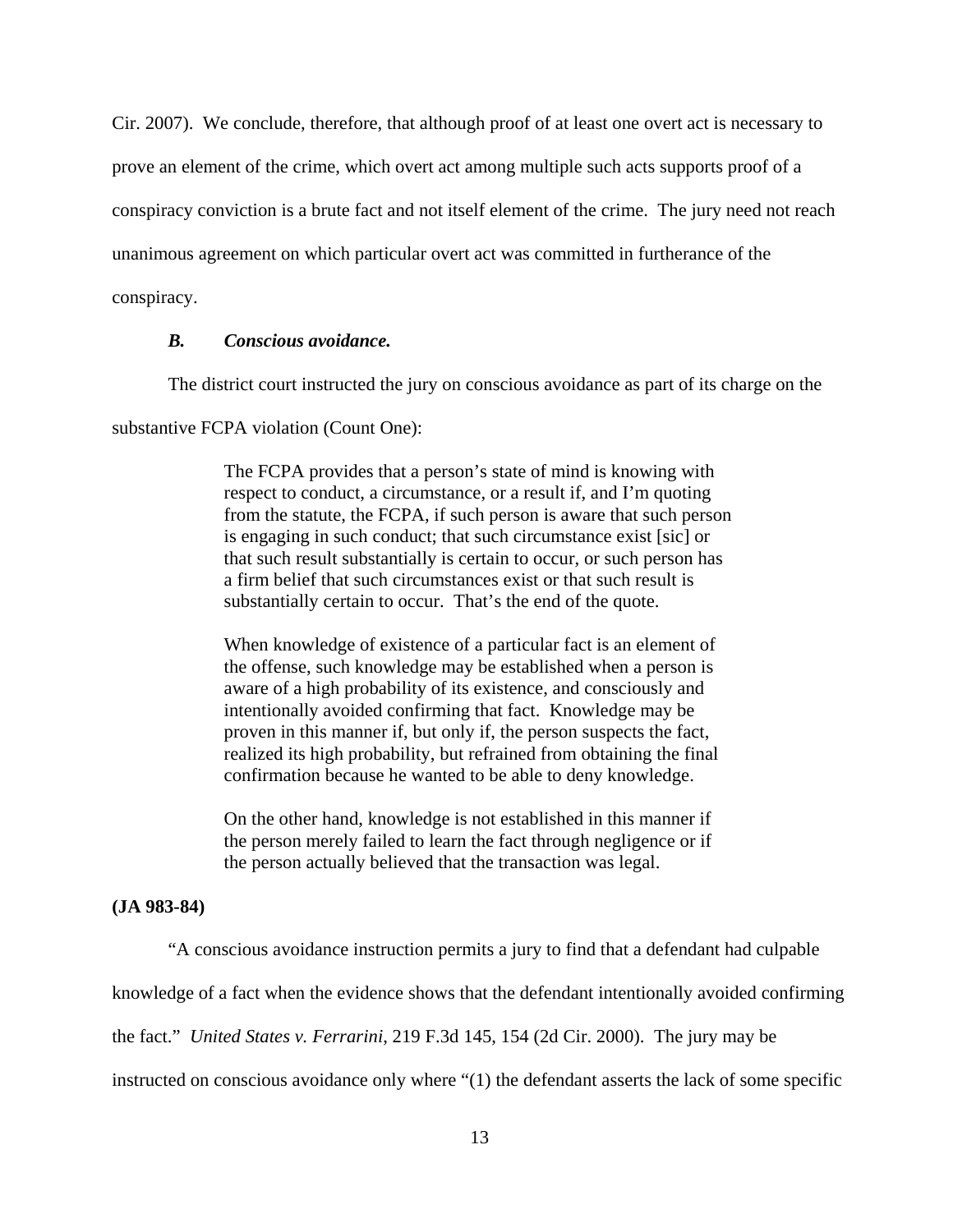aspect of knowledge required for conviction, and (2) the appropriate factual predicate for the charge exists, i.e., the evidence is such that a rational juror may reach the conclusion beyond a reasonable doubt that the defendant was aware of a high probability of the fact in dispute and consciously avoided confirming that fact." *Id.* (internal quotation marks, alterations and citation omitted). Without either of those factors, as we explained in *Ferrarini*:

> [A] jury could be given a conscious avoidance instruction in a case where there was only equivocal evidence that the defendant had actual knowledge and where there was no evidence that the defendant deliberately avoided learning the truth. Under those circumstances, a jury might conclude that no actual knowledge existed but might nonetheless convict, if it believed that the defendant had not tried hard enough to learn the truth.

*Id.* at 157.

Bourke first argues that the conscious avoidance charge lacks a factual predicate. We disagree. While the government's primary theory at trial was that he had actual knowledge of the bribery scheme, there is ample evidence to support a conviction based on the alternate theory of conscious avoidance. The testimony at trial demonstrated that Bourke was aware of how pervasive corruption was in Azerbaijan generally. **(Tr. 1496, 1571)** Bourke knew of Kozeny's reputation as the "Pirate of Prague." **(Tr. 1666-67)** Bourke created the American advisory companies to shield himself and other American investors from potential liability from payments made in violation of FCPA, and joined the boards of the American companies instead of joining the Oily Rock board. **(GX 41-T4)** In so doing, Bourke enabled himself to participate in the investment without acquiring actual knowledge of Oily Rock's undertakings.

The strongest evidence demonstrating that Bourke willfully avoided learning whether corrupt payments were made came from tape recordings of a May 18, 1999 phone conference with Bourke, fellow investor Friedman and their attorneys, during which Bourke voiced concerns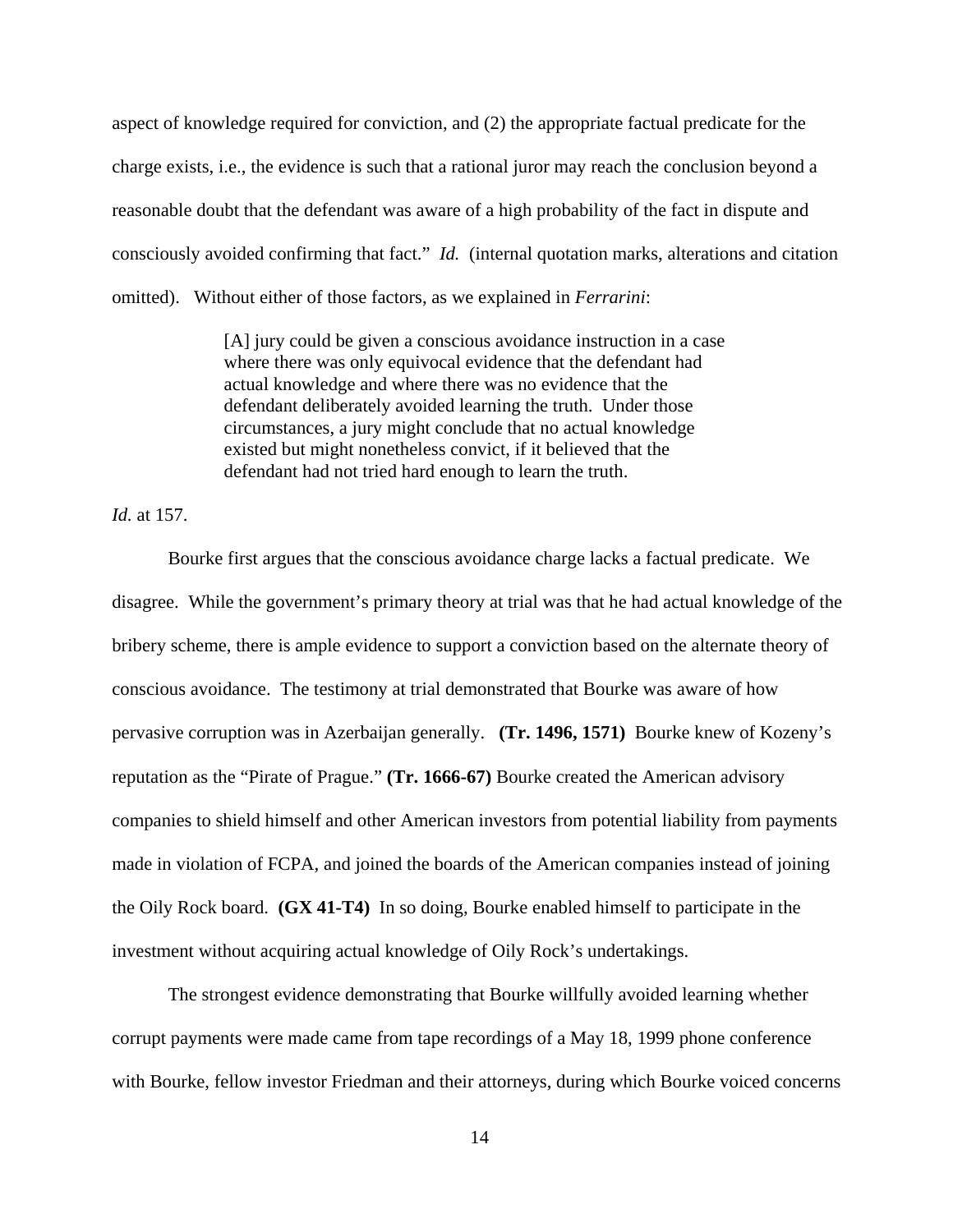about whether Kozeny and company were paying bribes:

I mean, they're talking about doing a deal in Iran . . . . Maybe they . . . bribed them, . . . with . . . ten million bucks. I, I mean, I'm not saying that's what they're going to do, but suppose they do that.

Later in the conversation, Bourke remarks:

I don't know how you conduct business in Kazakhstan or Georgia or Iran, or Azerbaijan, and if they're bribing officials and that comes out . . . Let's say . . . one of the guys at Minaret says to you, Dick, you know, we know we're going to get this deal. We've taken care of this minister of finance, or this minister of this or that. What are you going to do with that information?

He goes on to say:

What happens if they break a law in . . . Kazakhstan, or they bribe somebody in Kazakhstan and we're at dinner and . . . one of the guys says, 'Well, you know, we paid some guy ten million bucks to get this now.' I don't know, you know, if somebody says that to you, I'm not part of it . . . I didn't endorse it. But let's say [ ] they tell you that. You got knowledge of it. What do you do with that? . . . I'm just saying to you in general . . . do you think business is done at arm's length in this part of the world.

Finally, Bourke's attorney testified that he advised Bourke that if Bourke thought there might be bribes paid, Bourke could not just look the other way. Taken together, a rational juror could conclude that Bourke deliberately avoided confirming his suspicions that Kozeny and his cohorts may be paying bribes.

Of course, this same evidence may also be used to infer that Bourke actually knew about

the crimes. *See United States v. Svoboda*, 347 F.3d 471, 480 (2d Cir. 2003). Relying on

*Ferrarini*, 219 F.3d at 157, Bourke argues that the conscious avoidance charge was given in error

because the government argued Bourke actually knew of the bribes. We disagree. In *Svoboda*,

we held that: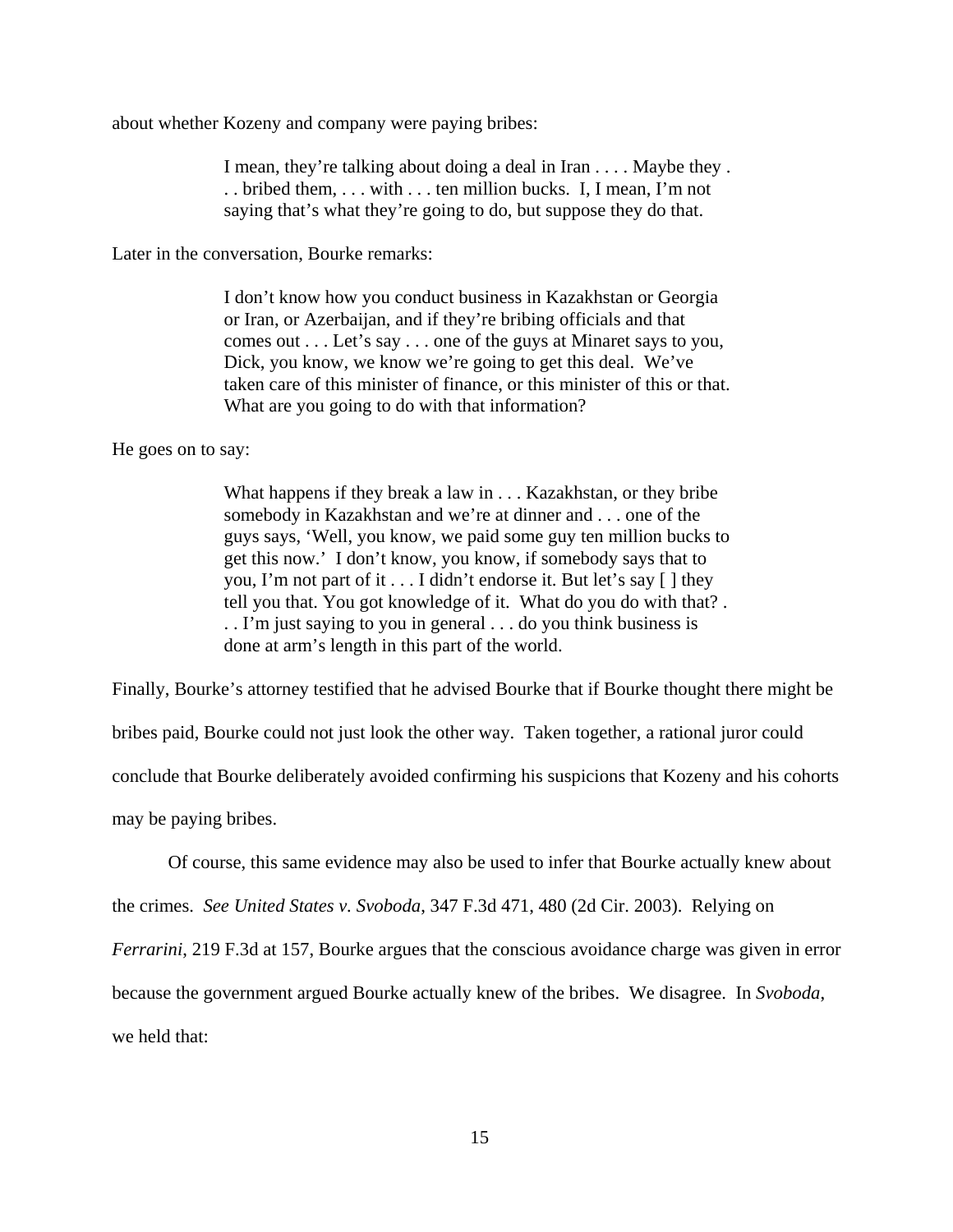the same evidence that will raise an inference that the defendant had actual knowledge of the illegal conduct ordinarily will also raise the inference that the defendant was subjectively aware of a high probability of the existence of illegal conduct. Moreover, [conscious avoidance] may be established where, a defendant's involvement in the criminal offense may have been so overwhelmingly suspicious that the defendant's failure to question the suspicious circumstances establishes the defendant's purposeful contrivance to avoid guilty knowledge.

347 F.3d at 480 (citation, emphasis and internal quotation marks omitted); *see also United States v. Carlo*, 507 F.3d 799, 802 (2d Cir. 2007) ("The conscious avoidance charge was appropriate because [defendant] asserted that he did not know that his statements were false and the government presented an adequate factual predicate for the charge."); *United States v. Aina-Marshall*, 336 F.3d 167, 171 (2d Cir. 2003) (approving conscious avoidance charge where defendant "admitted possession of contraband but . . . denied knowledge of its nature," because "the defendant herself has directly put in issue whether the circumstances were such as to alert her to a high probability that the goods were contraband and what steps she took to learn of the extent of that danger".

It is not uncommon for a finding of conscious avoidance to be supported primarily by circumstantial evidence. Indeed, the very nature of conscious avoidance makes it unlikely that the record will contain directly incriminating statements. Just as it is rare to find direct record evidence of an employer stating, "I am not going to give you a raise because you are a woman," it is highly unlikely a defendant will provide direct record evidence of conscious avoidance by saying, "Stop! I think you are about to discuss a crime and I want to be able to deny I know anything about it!" Here, the evidence adduced by the government at trial suffices to support the giving of a conscience avoidance charge.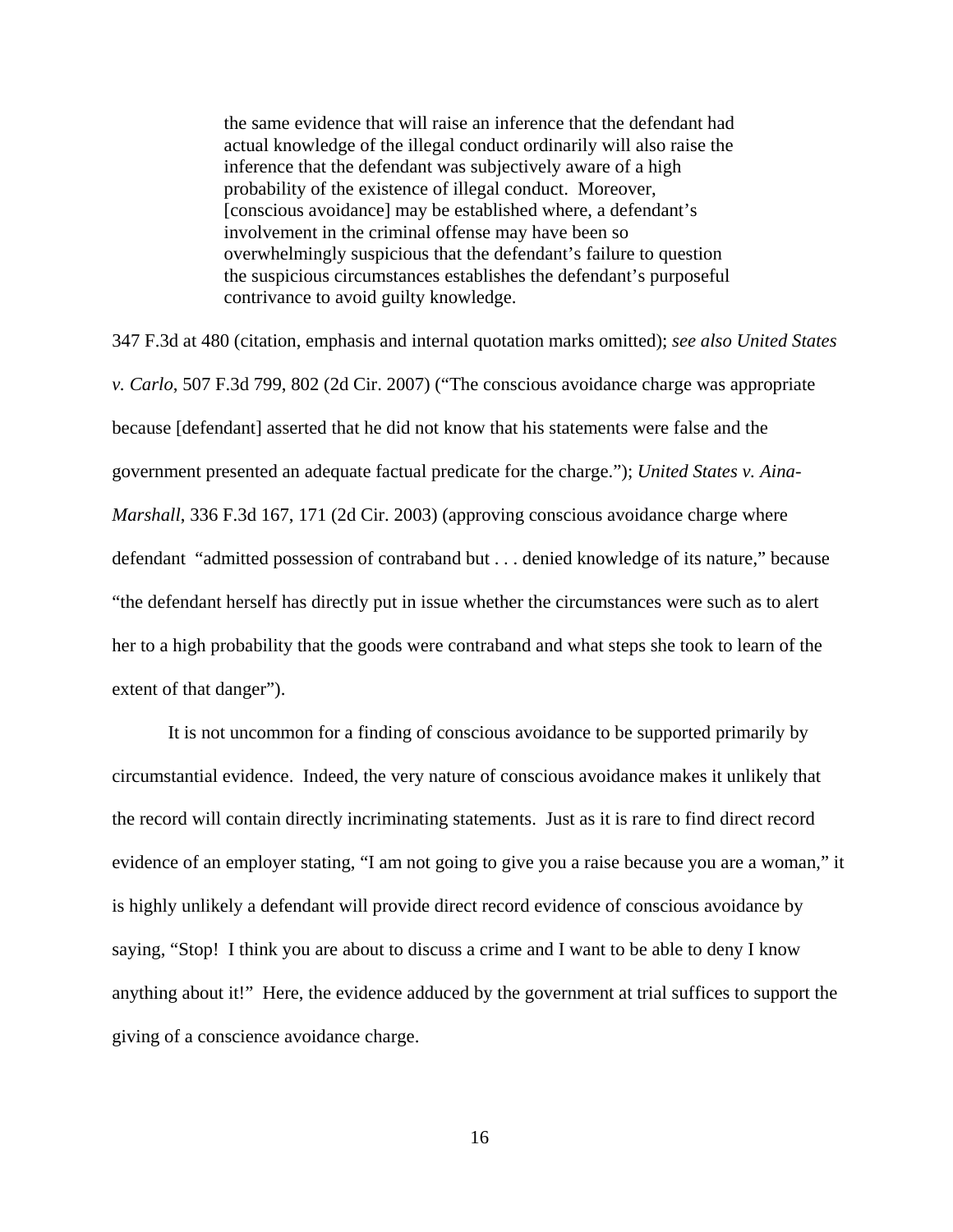Finally, Bourke argues that the conscious avoidance charge improperly allowed the jury to convict him based on negligence, rather than based on evidence that he avoided learning the truth. As detailed above, the record contains ample evidence that Bourke had serious concerns about the legality of Kozeny's business practices and worked to avoid learning exactly what Kozeny was doing. Bourke also argues that the risk of the jury convicting on negligence was heightened here because the district court erroneously admitted the testimony of Wheeler and James Rossman, the attorney also conducting due diligence for Texas Pacific Group ("TPG"). At one time, TPG considered investing with Kozeny, but decided against it. Rossman and Wheeler testified regarding the due diligence they undertook on Oily Rock. Rossman testified that as part of his due diligence, he traveled to Switzerland to meet with Bodmer, and that Bodmer provided Rossman with documents related to the Oily Rock investment. Bodmer also discussed the involvement of the Azeri investors with Rossman. Based on his conversations with Bodmer, and his knowledge of Kozeny's reputation gleaned from news articles, Rossman advised TPG that Oily Rock "was a dumb investment," with "a significant risk because of the lack of information about the other shareholders, [and because] there could be a FCPA issue."

We find no grounds supporting the proposition that Wheeler and Rossman's testimony, coupled with the jury charge, allowed Bourke to be convicted based on negligence. The government offered the testimony to demonstrate that others with access to the same sources of information available to Bourke were able to figure out Kozeny's scheme and avoid participating. It was entirely proper for the government to argue that Bourke refrained from asking his attorneys to undertake the same due diligence done by Rossman and Wheeler because Bourke was consciously avoiding learning about the bribes. This is distinguishable from *United States v. Kaplan*, 490 F.3d 110. Bourke relies on *Kaplan* for the proposition that a court abuses its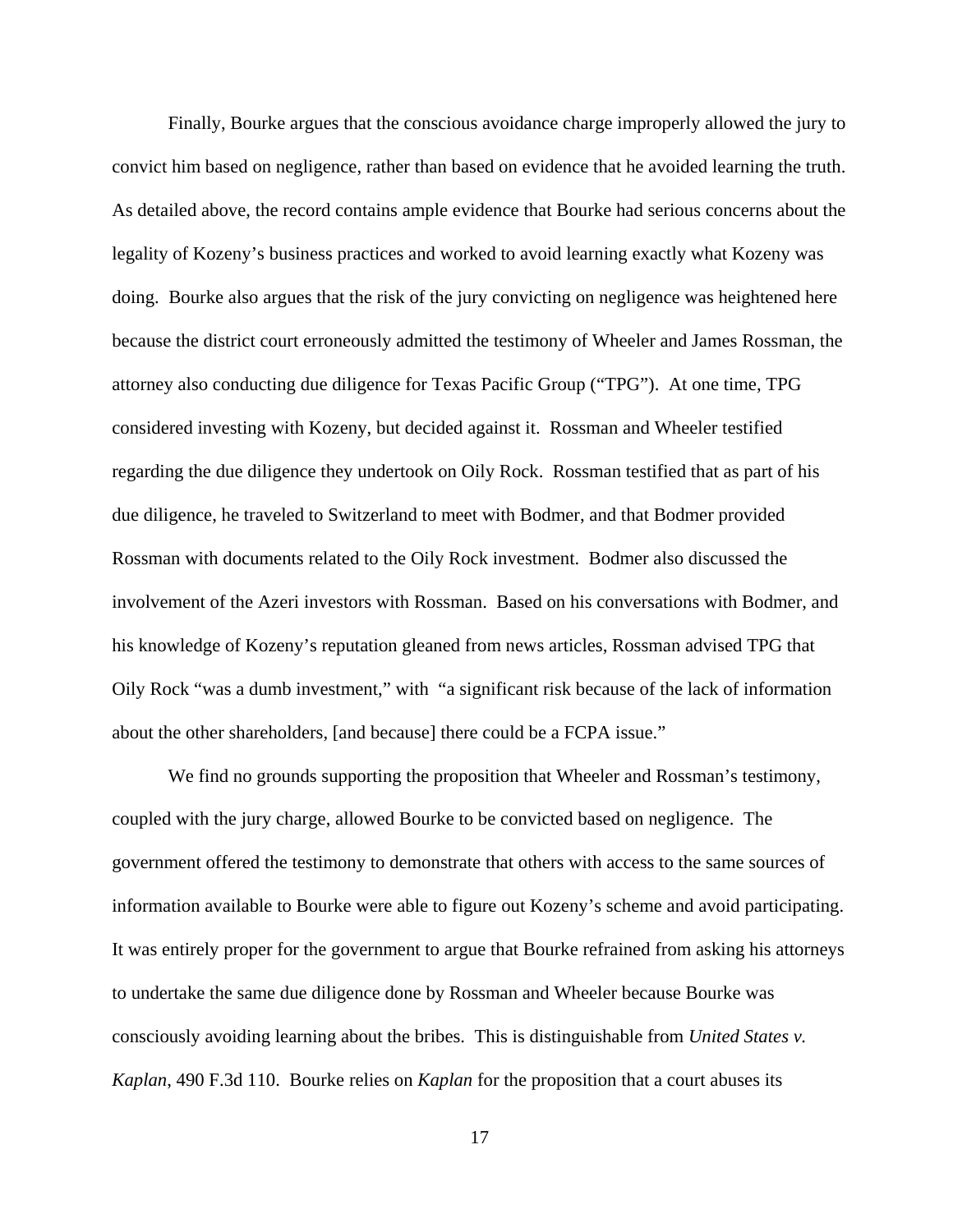discretion when it admits testimony about a third party's knowledge of fraud where "the Government failed to offer evidence that would explain how [the] defendant . . . would have obtained the third parties' knowledge of the criminal scheme." *Id.* at 121. Here, Bourke went to Azerbaijan on the same trip as Wheeler, and like Rossman had access to Bodmer. This is the type of explanation *Kaplan* contemplates. *Id.* ("Evidence of others' knowledge would have been highly relevant had it been supplemented by evidence supporting the conclusion that such knowledge was communicated to [the defendant], or that [the defendant] had been exposed to the same sources from which these others derived their knowledge of the fraud.").

Finally, the district court specifically charged the jury not to convict based on negligence. There is no reason to suspect that the jury ignored that instruction.

#### *C. Insufficiency of the mens rea charge.*

Bourke argues that the district court erred by failing to instruct the jury that it must find he acted "corruptly" and "willfully," because that is the mens rea necessary to sustain a conviction on a substantive FCPA offense. In giving the charge on conspiracy, the district court instructed the jury that:

> [T]he government must prove beyond a reasonable doubt that the defendant knew that he was a member of an operation or a conspiracy that committed or was going to commit a crime, and that his action of joining such an operation or conspiracy was not due to carelessness, negligence or mistake.

Unlawful means simply contrary to the law. The defendant need not have known that he was breaking any particular law or any particular rule. He need only have been aware of the generally unlawful nature of his acts.

An act is done knowingly and willfully if it is done deliberately and voluntarily, that is, the defendant's act or acts must have been the product of his conscious objective, rather than the product of a mistake or accident or mere negligence or some other innocent reason.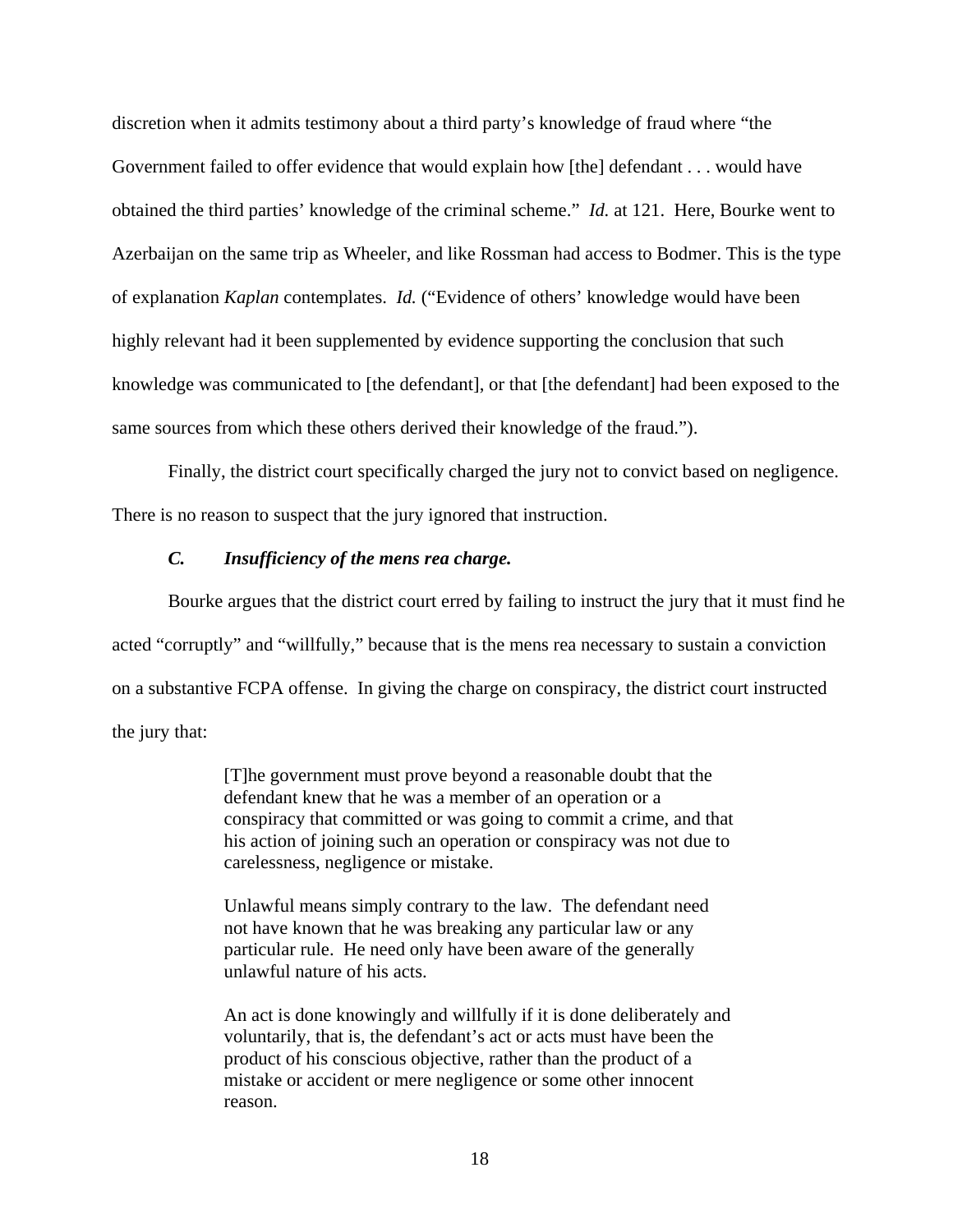Earlier, when charging on the conspiracy FCPA count, the district court instructed the jury

as to the elements of a substantive FCPA offense:

The third element, corruptly and willfully: The third element of a violation of the FCPA is that the person intended to act corruptly and willfully. A person acts corruptly if he acts voluntarily and intentionally, with an improper motive of accomplishing either an unlawful result or a lawful result by some unlawful method or means. The term "corruptly" is intended to connote that the offer, payment, and promise was intended to influence an official to misuse his official position.

A person acts willfully if he acts deliberately and with the intent to do something that the law forbids, that is, with a bad purpose to disobey or disregard the law. The person need not be aware of the specific law and rule that his conduct may be violating, but he must act with the intent to do something that the law forbids.

The district court prefaced its instruction on the substantive elements with:

The substantive offense -- that is, the substantive offense of violating the FCPA -- has seven elements, which I will define for you. You should note that the government need not prove each of the following elements in order to prove that the defendant engaged in a conspiracy to violate the FCPA. I am instructing you on the elements only that they will aid you in your determination as to whether the government has sustained its proof, burden of proof, with respect to this count.

We need not decide if Bourke properly preserved this issue for appellate review, because

we find the charge proper under either a de novo or plain error standard. Bourke relies on *United States v. Feola*, 420 U.S. 671, 686 (1975), for the proposition that "in order to sustain a judgment of conviction on a charge of conspiracy to violate a federal statute, the Government must prove at least the degree of criminal intent necessary for the substantive offense itself." Bourke maintains that *Feola* requires the government to prove at least the specific mens rea for the underlying substantive offense, and the district court erred in not so instructing the jury. In *Feola*, the Supreme Court considered whether, in order to convict for conspiracy to assault federal officers,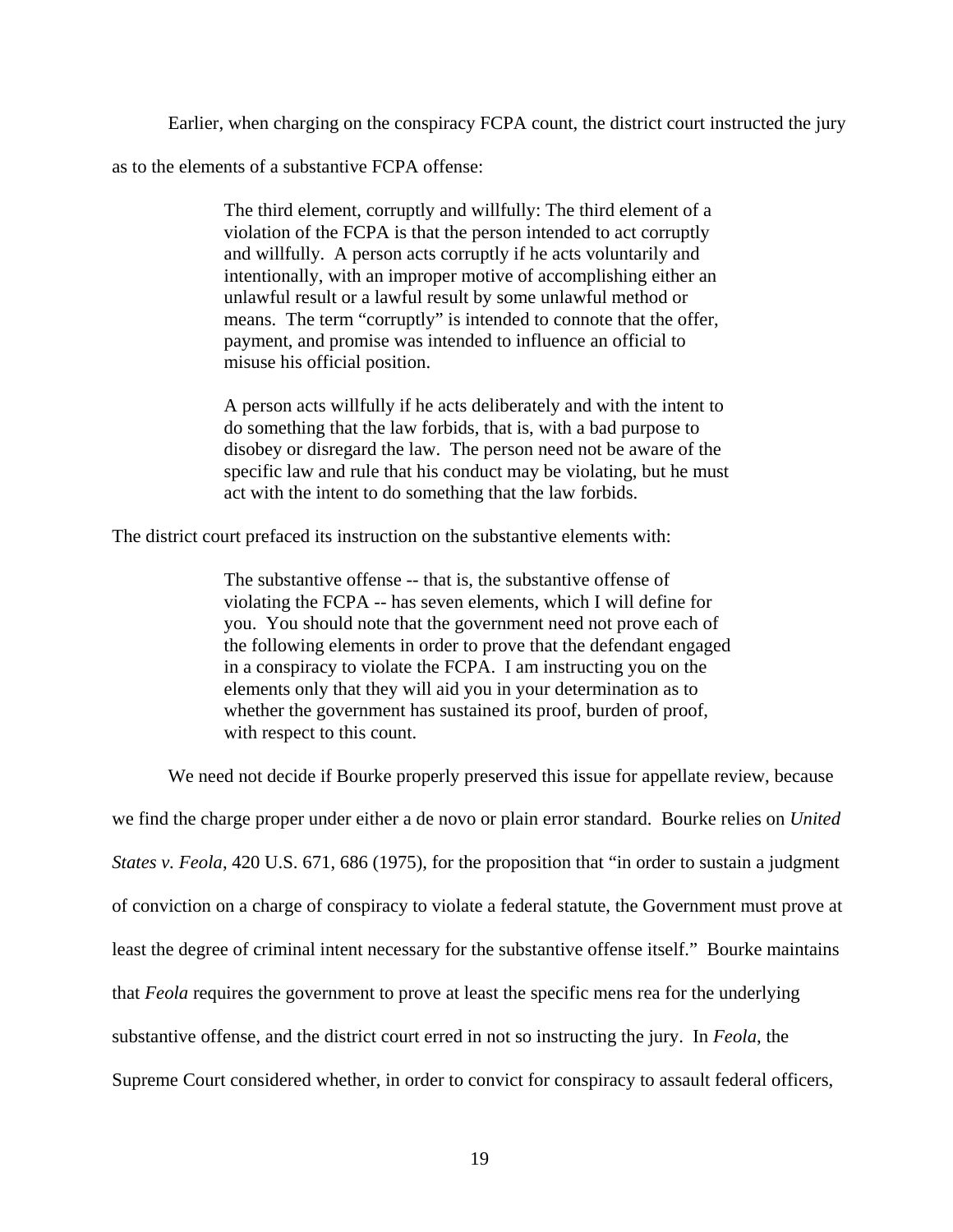the government had to prove that the defendants knew the victims were federal officers. *Id.* at 684. The Supreme Court answered in the negative. *Id.* It went on to hold that "where a substantive offense embodies only a requirement of mens rea as to each of its elements, the general federal conspiracy statute requires no more." *Id.* at 692.

Here, the district court instructed the jury to make the necessary findings. The district court instructed the jury that to convict, it must find that he knew of the conspiracy's object, and that Bourke intended for that object to be accomplished. The district court further instructed the jury that one possible object of the conspiracy was to violate FCPA, and to violate FCPA one must act "corruptly" and "willfully." Thus, the district court properly instructed the jury that it must find Bourke knowingly entered a conspiracy that had the object of corruptly and willfully bribing foreign officials and that Bourke intended to aid in achieving this object. **(SA 161)** Moreover, the jury charge that Bourke urged the district court to adopt would require the jury to find Bourke willfully and corruptly joined a conspiracy to willfully and corruptly bribe foreign government officials - an absurd result unsupported by law. We find no error.

#### *D. Proposed good faith instructions.*

"A defendant is entitled to a jury charge which reflects his defense." *United States v. Doyle*, 130 F.3d 523, 540 (2d Cir. 1997). "A conviction will not be overturned for refusal to give a requested charge, however, unless that instruction is legally correct, represents a theory of defense with basis in the record that would lead to acquittal, and the theory is not effectively presented elsewhere in the charge." *Id.* (internal quotation marks omitted).

Bourke argues the district court erred in not giving the jury a separate good faith instruction with respect to FCPA and false statement counts. Even assuming *arguendo* that Bourke's proposed instruction was legally correct with an adequate basis in the record, his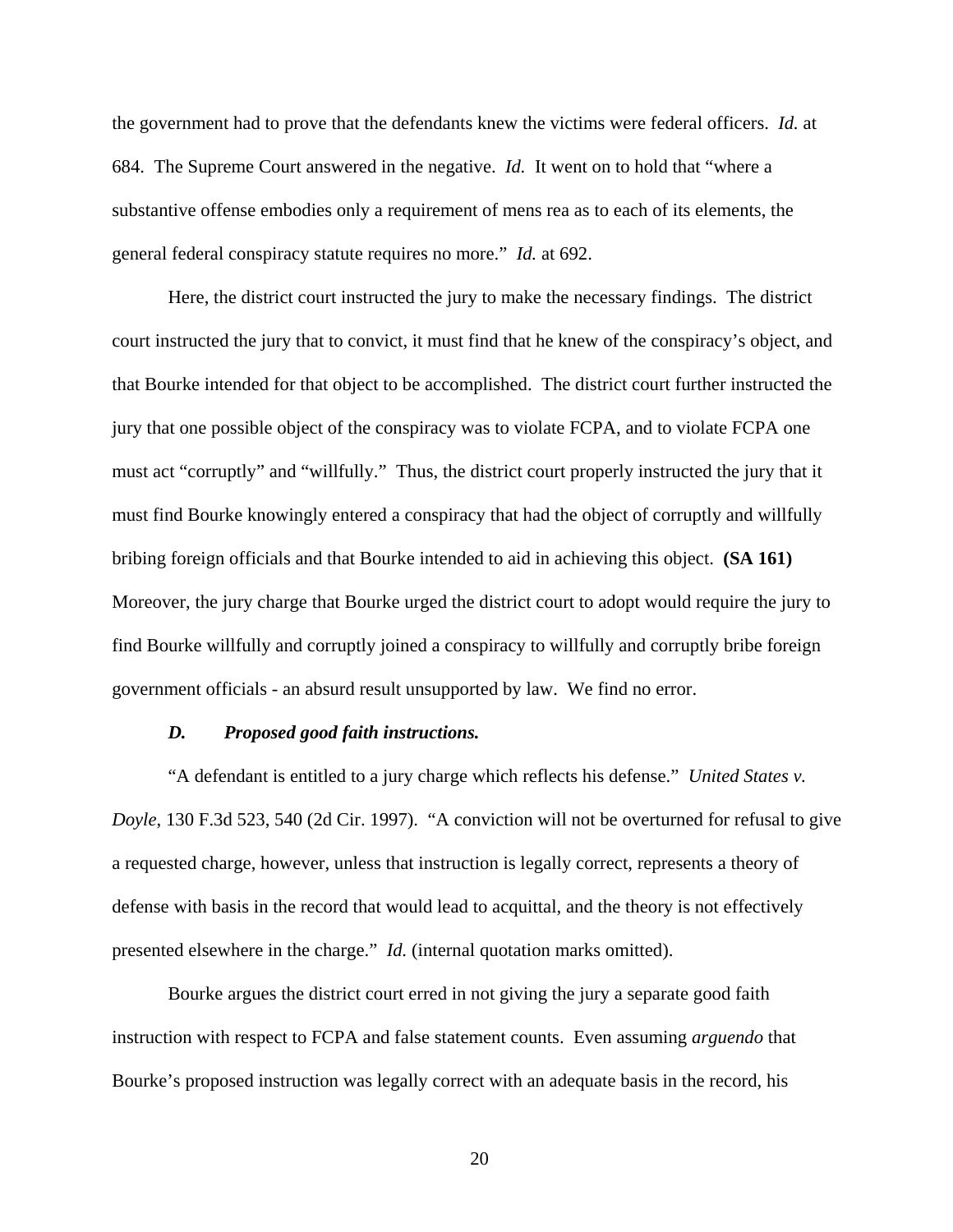argument fails because the theory was effectively presented elsewhere in the charge. The district court instructed the jury that the government did not meet its burden if the defendant "merely failed to learn the fact through negligence or if the person actually believed that the transaction was legal." It also charged that "the government must prove beyond a reasonable doubt that the defendant knew that he was a member of an operation or conspiracy that committed or was going to commit a crime, and that his action of joining such an operation or conspiracy was not due to carelessness, negligence or mistake." The jury was told that it "must first find that [Bourke] knowingly joined in the unlawful agreement or plan." The jurors were instructed that "knowingly" meant "deliberately and voluntarily," and could not be a "mistake or accident or mere negligence or some other innocent reason."

The instructions given here were strikingly similar to the ones given in *Doyle*. There, we found that:

> The indictment charged, and the court instructed, that knowledge and willfulness concerning the ultimate destination of the equipment is an element of the offense that the Government was required to prove beyond a reasonable doubt. It was not error for the court to refuse to charge that the Government had the burden to prove bad faith, when it had already charged that the Government had to prove willfulness and that good faith was a defense to the willfulness element.

130 F.3d at 540-41. The failure to give a specific good faith charge does not require a reversal.

#### *II. Evidentiary Rulings.*

We review decisions to admit or exclude evidence for abuse of discretion. *United States*

*v. Massino*, 546 F.3d 123, 128 (2d Cir. 2008). In evaluating whether testimony should have been

excluded based on Fed. R. Evid. 403, we have explained that:

Federal Rule of Evidence 403 provides for the exclusion of otherwise relevant evidence if its probative value is substantially outweighed by the danger of unfair prejudice. We uphold Rule 403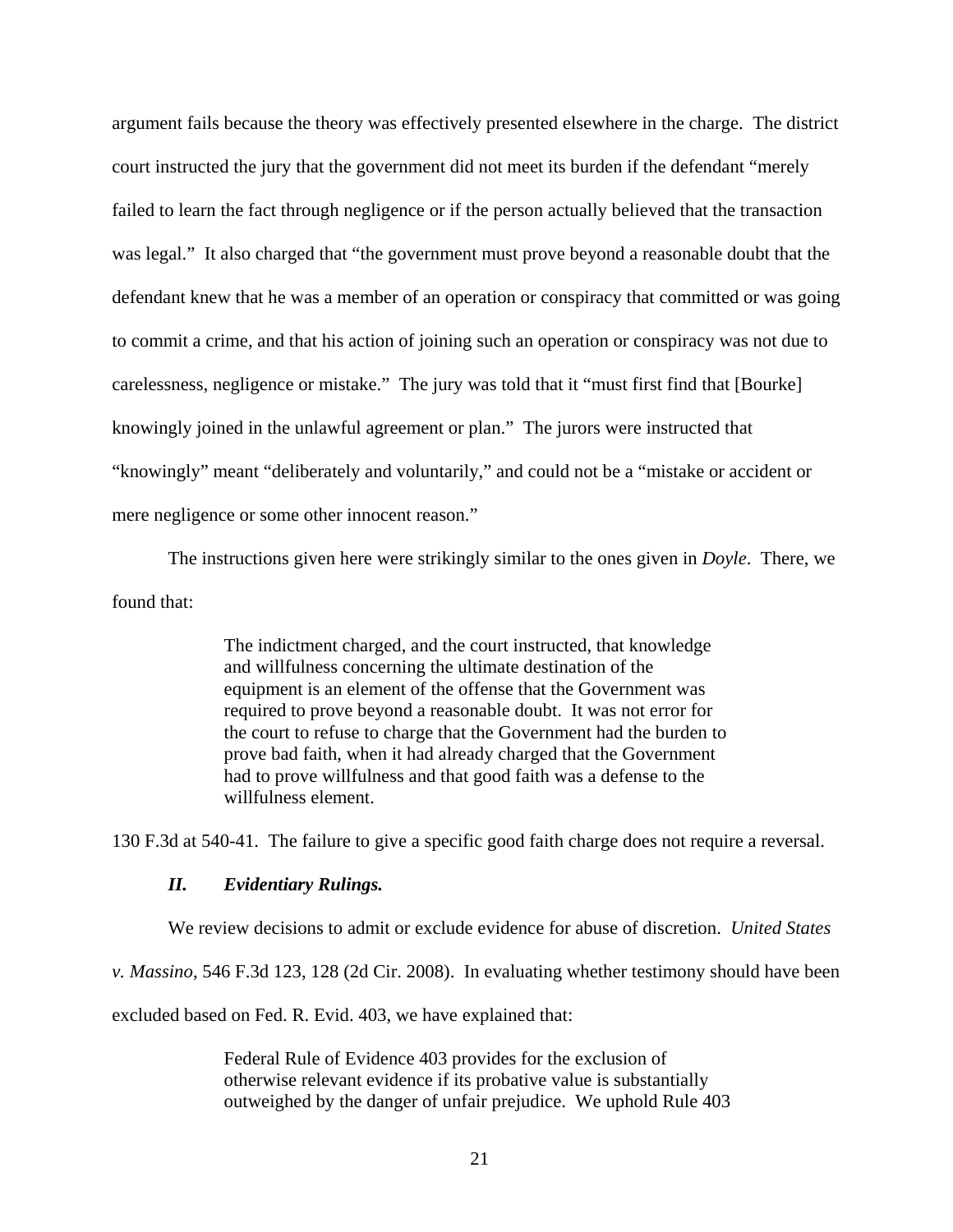rulings unless the district court has abused its discretion. So long as the district court has conscientiously balanced the proffered evidence's probative value with the risk for prejudice, its conclusion will be disturbed only if it is arbitrary or irrational. In light of the deferential nature of our review, appellate courts reviewing a district court's evaluation of evidence under Federal Rule of Evidence 403 generally maximize its probative value and minimize its prejudicial effect.

*Id.* at 132 (citations, brackets, and internal quotation marks omitted).

Bourke challenges a number of the district court's evidentiary rulings, including the decision to admit testimony from Wheeler and Rossman. For the reasons discussed above, we find no abuse of discretion in admitting their testimony.

#### *A. Proposed testimony of Bruce Dresner.*

Bourke argues the district court abused its discretion in not permitting him to introduce the testimony of Bruce Dresner, vice president for investments at Columbia University. Columbia also invested in Oily Rock through Omega Advisors, a hedge fund. Dresner oversaw that investment. Bourke sought to admit the testimony to serve as a benchmark for the type of due diligence undertaken by others, and to demonstrate that others also asked questions about potential FCPA liability. The district court precluded Dresner's testimony as irrelevant -- a holding well within its discretion. **(Tr. 2699-2701)** Dresner invested in the hedge fund Omega Advisors, not directly in Oily Rock, which necessarily required different due diligence. Dresner did not travel to Azerbaijan, and did not meet Kozeny, Farrell or Bodmer. Further, the fact that Dresner also asked questions about FCPA liability does not make Bourke's questions less indicative of guilt. As the district court aptly noted, the statements Bourke made regarding FCPA on the recorded call could only be evaluated in the context of that call.

#### *B. Cross-examination of Farrell.*

Bourke also challenges the district court's refusal of his request to cross-examine Farrell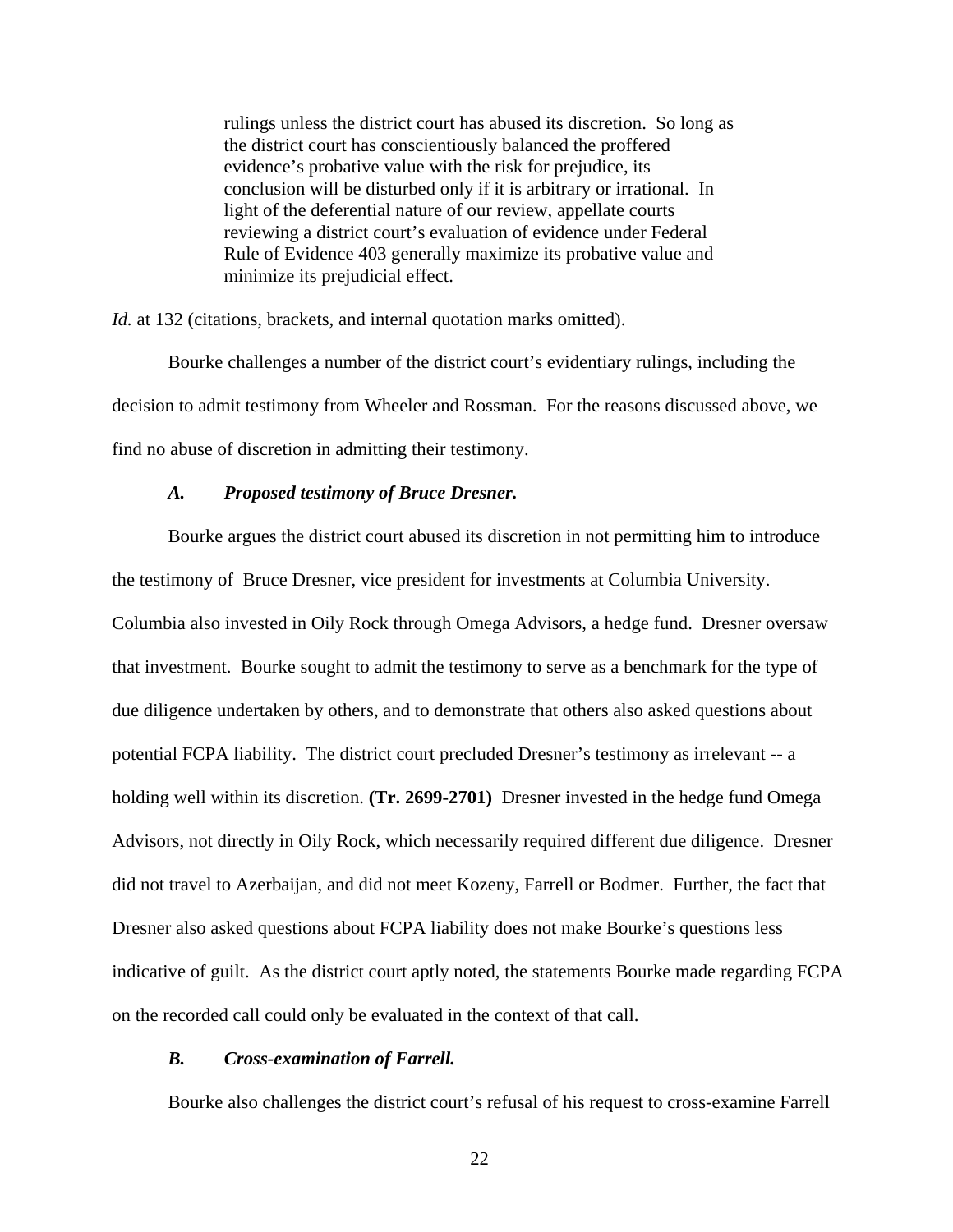regarding certain matters discussed under seal. The seal was imposed to protect confidential investigations. For the reasons set forth by the district court at the May 21, 2009, conference, we find no abuse of discretion.

#### *C. The Schmid memorandum.*

At trial, the government was permitted to introduce a portion of a memorandum written for Bodmer by his associate, Rolf Schmid, that included an account of Bodmer's February 1998 conversation with Bourke about the corrupt scheme. Bodmer testified that while in Baku with Bourke, Bodmer told Bourke about the particulars of the corrupt arrangements, including that the Azeri government officials would receive two-thirds of the vouchers in an arrangement that would allow the Azeri officials to incur no risk. The defense called Bodmer's recollection of this conversation into question because Bodmer had trouble remembering exactly when the conversation took place. The government then sought to salvage Bodmer's testimony by having Schmid testify that Bodmer had told Schmid of his conversation with Bourke, and memorialized that conversation in a memo. The government sought to admit that portion of the memo referencing the conversation as a prior consistent statement of Schmid under Federal Rule of Evidence  $801(d)(1)(b)$ .

While he objected to its admission below, on appeal, Bourke does not argue that the portion of the memo introduced at trial was inadmissible. Instead, he argues the entire memo ought to have been admitted into evidence, under both the rule of completeness and as a prior inconsistent statement of Bodmer. We are skeptical that the portions of the memo introduced by the government at trial were admissible. However, any error in that regard was harmless. Further, we find no abuse of discretion in the district court's decision not to admit the entirety of the memo. The memo was prepared by Schmid in response to a request for information by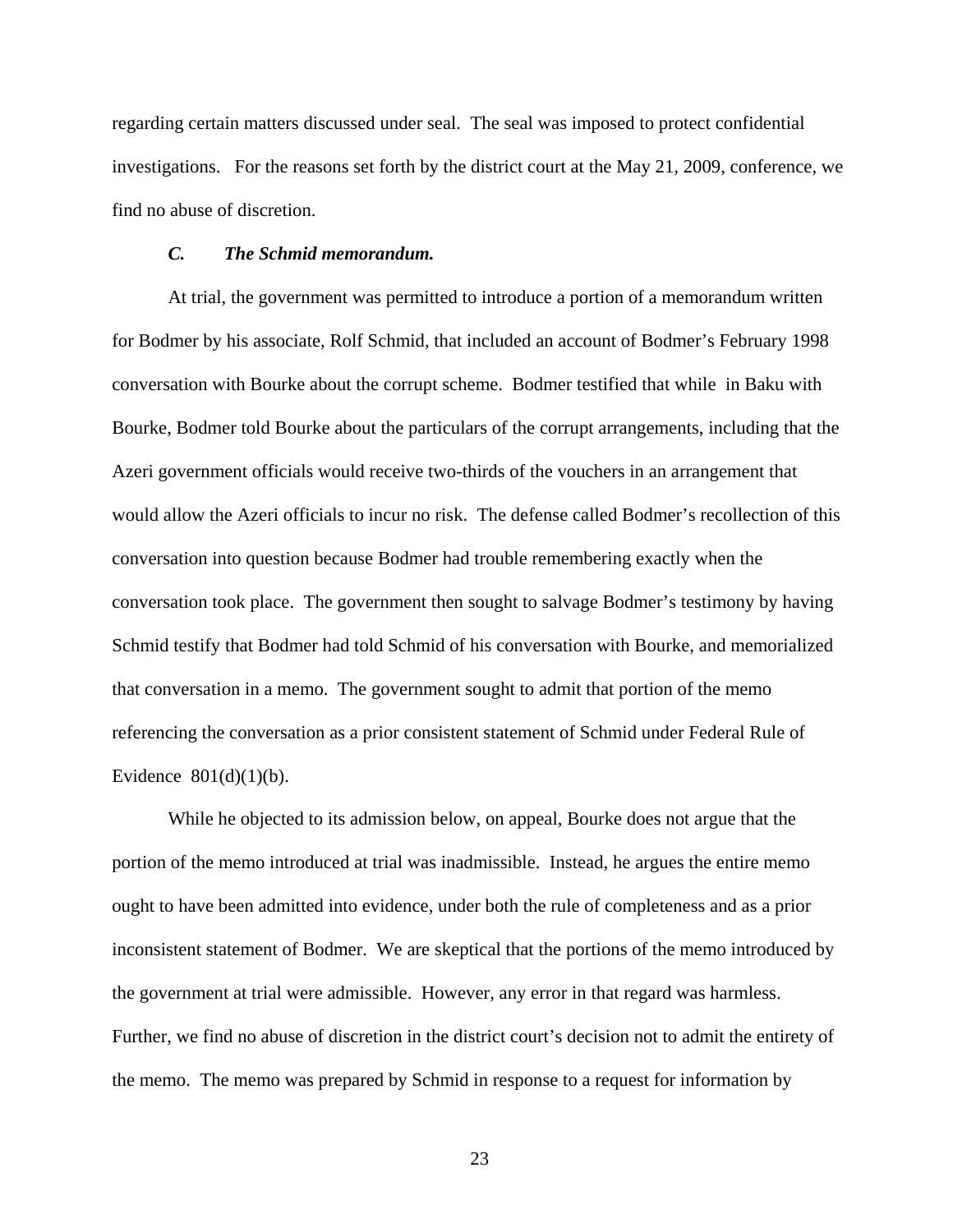lawyers suing Kozeny over the collapse of the privatization scheme. Schmid was charged with

drafting the response. The admitted portion of the memo states:

Ricky Bourke asked Hans Bodmer about the legal structure of Oily Rock and its subsidiaries, the ownership of vouchers and options by the holding companies etc. Hans Bodmer remembers that - probably at the beginning of 1998 -- he left together with Ricky Bourke in Baku and went for a walk together with Ricky Bourke. During this walk he briefed Ricky Bourke in detail about the involvement of the Azeri Interests by way of the credit facility agreements, the 2/3:1/3 arrangement . . .

Bourke argues that while this portion of the memo seemingly supports Bodmer's trial testimony

about the walk-talk, the redacted portion contradicts Bodmer's testimony. The redacted portion

states in relevant part:

At the time [Bodmer's law firm] drafted the credit facility agreements it was our understanding that the credit facility agreements should be the basis for an arm's length transaction. If Viktor Kozeny and/or the Azeri interests had other intentions [it] is unknown to us.

In another portion, the memo states:

Neither Hans Bodmer nor any one else [at the firm] has specific knowledge of corrupt payments. Whether there is such an agreement between Viktor Kozeny and Barat Nuriyev is not known to [the firm] and if such payments were in fact discussed Hans Bodmer did not attend such meetings.

Under the rule of completeness, "[w]hen a writing or recorded statement or part thereof is

introduced by a party, an adverse party may require the introduction at the time of any other part

or any other writing or recorded statement which ought in fairness to be considered

contemporaneously with it." Fed. R. Evid. 106 [2010]. Omitted portions of the "statement must

be placed in evidence if necessary to explain the admitted portion, to place the admitted portion in

context, to avoid misleading the jury, or to ensure fair and impartial understanding of the admitted

portion." *United States v. Johnson*, 507 F.3d 793, 796 (2d Cir. 2007) (quotation marks omitted).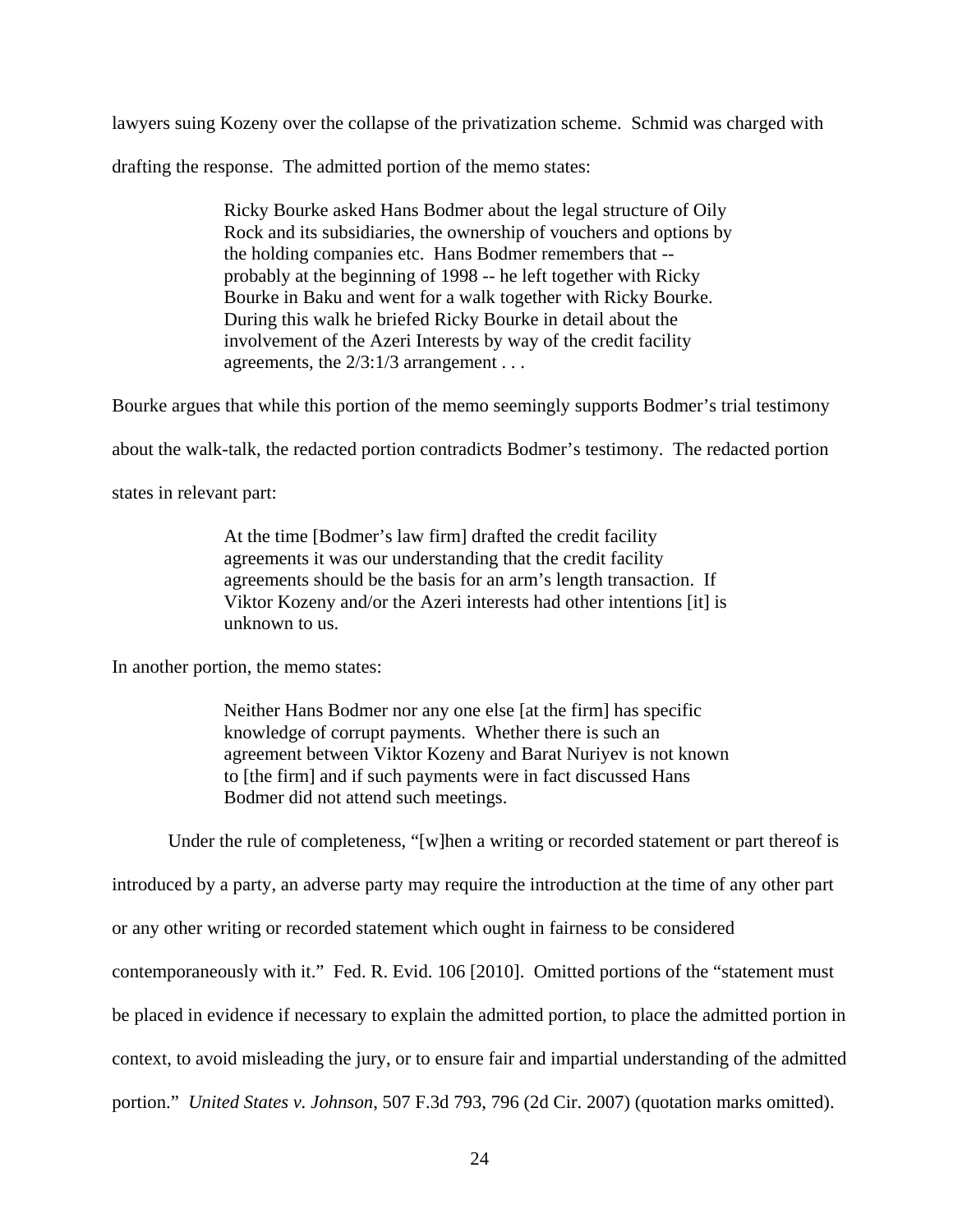"The completeness doctrine does not, however, require the admission of portions of a statement that are neither explanatory of nor relevant to the admitted passages." *Id.* (quotation marks omitted).

The district court did not abuse its discretion in declining to admit the entirety of the memo. Schmid testified that the parts of the memo discussing the legality of the transactions were based on his own understanding and opinions, and that he did not consult Bodmer in drafting the memorandum. Schmid's legal opinions were therefore irrelevant. Importantly, the memo was offered to corroborate Schmid's testimony that Bodmer had told him he discussed the two-thirds/one-third split with Bourke. The memo was offered as a prior consistent statement of Schmid, not of Bodmer**.** Thus, the rule of completeness does not require that the entire memo be admitted, because Schmid's legal analysis, recollection and understandings are not relevant.

#### *III. Sufficiency of the Evidence.*

Bourke challenges his conviction on the false statements count (Count III) on the ground that the verdict is not supported by sufficient evidence. A defendant challenging the sufficiency of the evidence bears a heavy burden, because the reviewing court is required to draw all permissible inferences in favor of the government and resolve all issues of credibility in favor of the jury verdict. *United States v. Desena*, 287 F.3d 170, 176-77 (2d Cir. 2002). We must affirm the conviction if "any rational trier of fact could have found the essential elements of the crime beyond a reasonable doubt." *Jackson v. Virginia*, 443 U.S. 307, 319 (1979) (emphasis omitted). While circumstantial evidence may support a conviction, the conviction cannot "rest on mere" speculation or conjecture." *United States v. Pinckney*, 85 F.3d 4, 7 (2d Cir. 1996).

Count Three charges that Bourke falsely stated during four proffer statements with the FBI that he was unaware that Kozeny made corrupt payments, transfers and gifts to the Azeri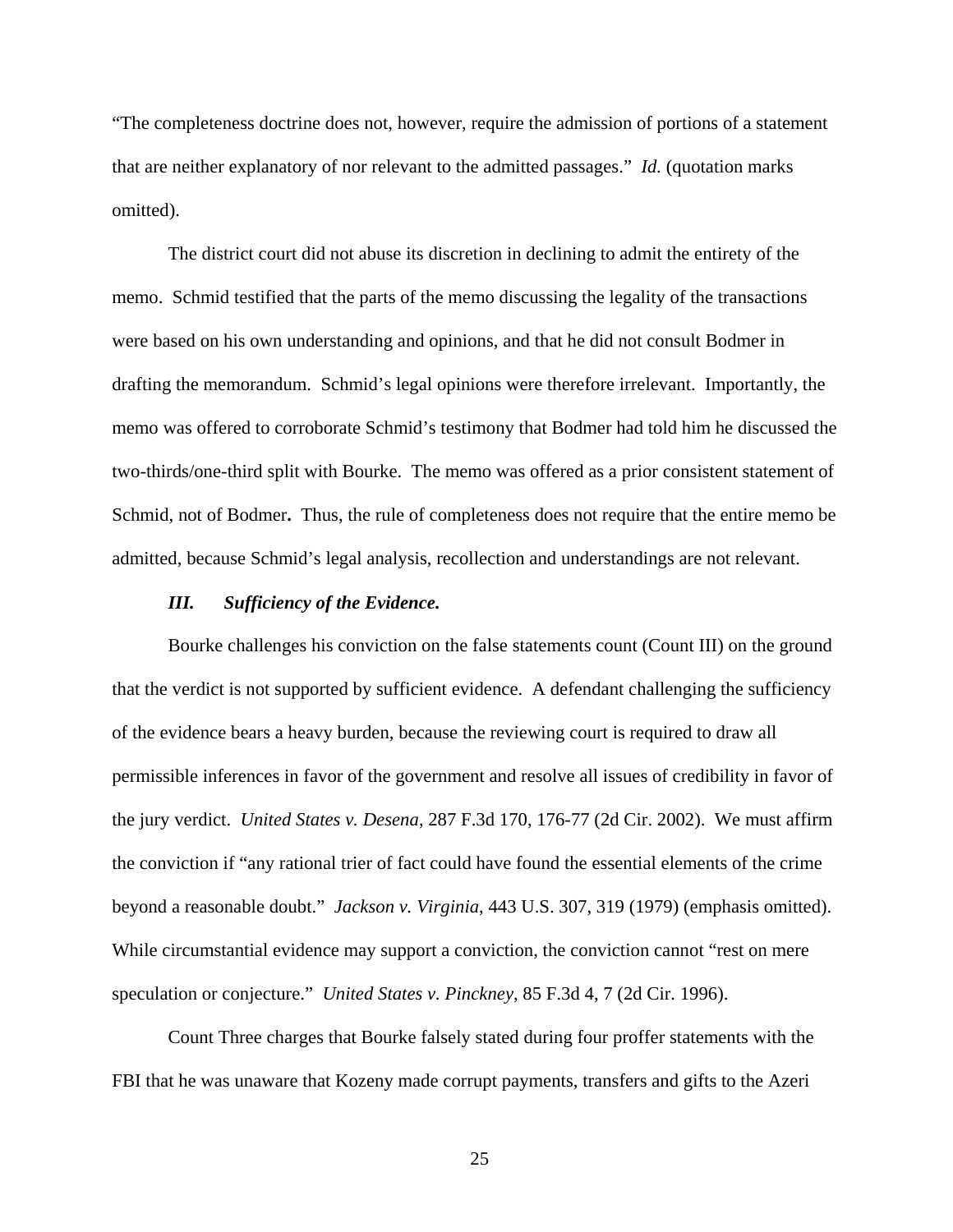officials. The FBI agent who interviewed Bourke testified that when Bourke was asked if he learned of any personal favors or gifts between Kozeny and the Azeri officials Bourke replied, "I was unaware. I'm still unaware of any transfers of anything." When asked if he had any reason to believe Kozeny had paid bribes or made corrupt payments, Bourke said, "No." The government adduced statements from Bodmer and Farrell that contradicted Bourke's statements to the FBI. Specifically, Bodmer testified that Bourke had approached him in February 1998 about an "arrangement" with the Azeri officials, and that Bodmer had then explained to Bourke how the Azeri officials were to receive a two-thirds share of the vouchers without assuming any risk, and without payment.

Bodmer's testimony regarding the timing of his conversation with Bourke in Baku was the subject of extensive cross-examination. Documentary evidence demonstrated that at least one of the conversations with Bourke that Bodmer testified to could not have taken place on the date Bodmer believed it did, and the government so stipulated. While Bodmer's testimony regarding the date of the conversation was questioned by the defense, that does not mean a reasonable juror could not conclude that the conversation took place on a different date. Indeed, both Bodmer and Farrell testified regarding conversations with Bourke by April 1998 about payments to the Azeri government officials, and both were extensively cross-examined on the issue. Bourke argues that the only reasonable inference from Bodmer and Farrell's failure to accurately identify the date the conversations took place is that the conversations never took place. However, drawing all inferences in favor of the government, as we must, a reasonable juror could have concluded that the conversations took place and that the witnesses simply got the dates wrong. Thus, there is sufficient evidence to sustain the conviction on Count Three.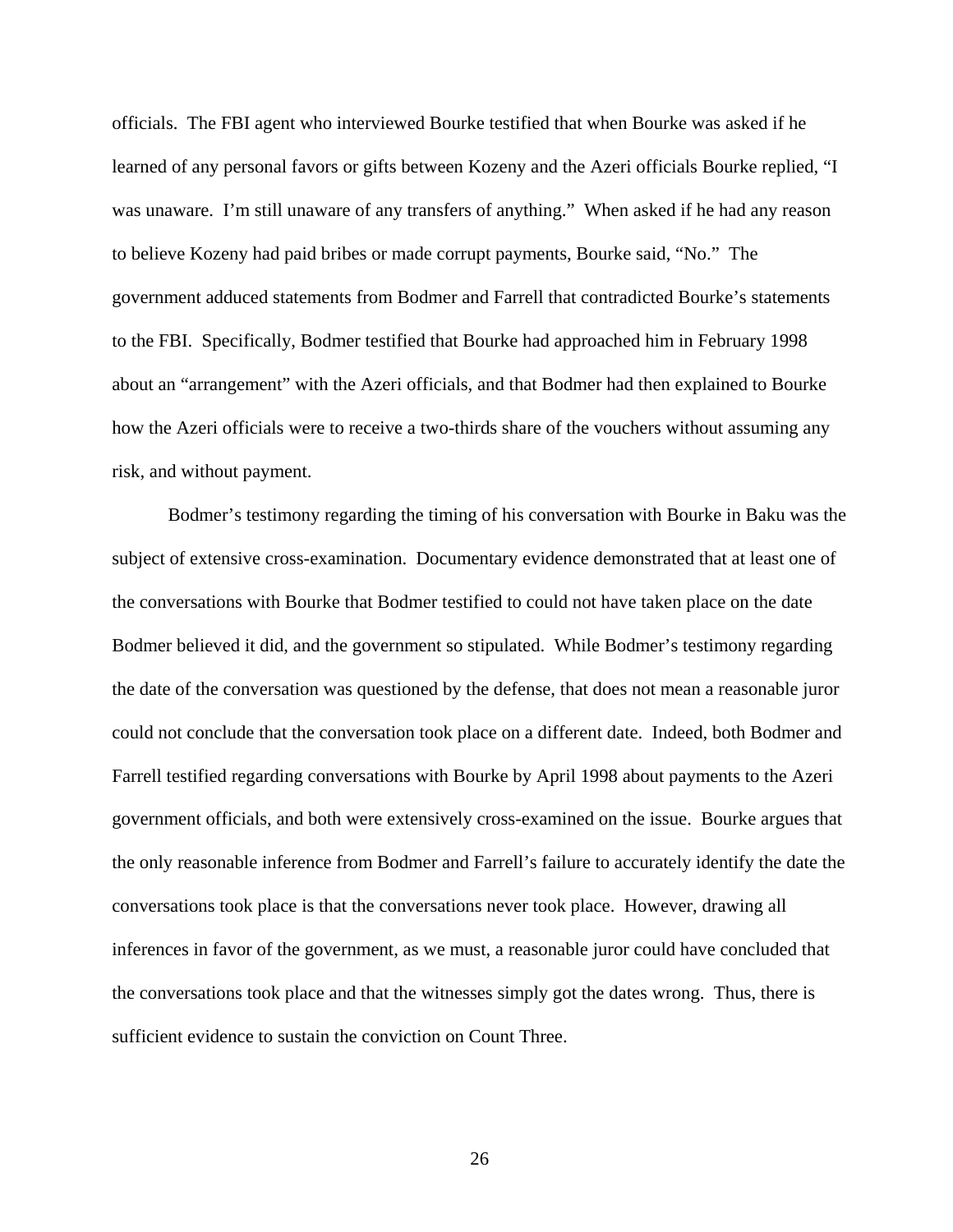## **CONCLUSION**

We have examined the remainder of Bourke's arguments and we find them to be without merit. For the reasons given above, we affirm his conviction.